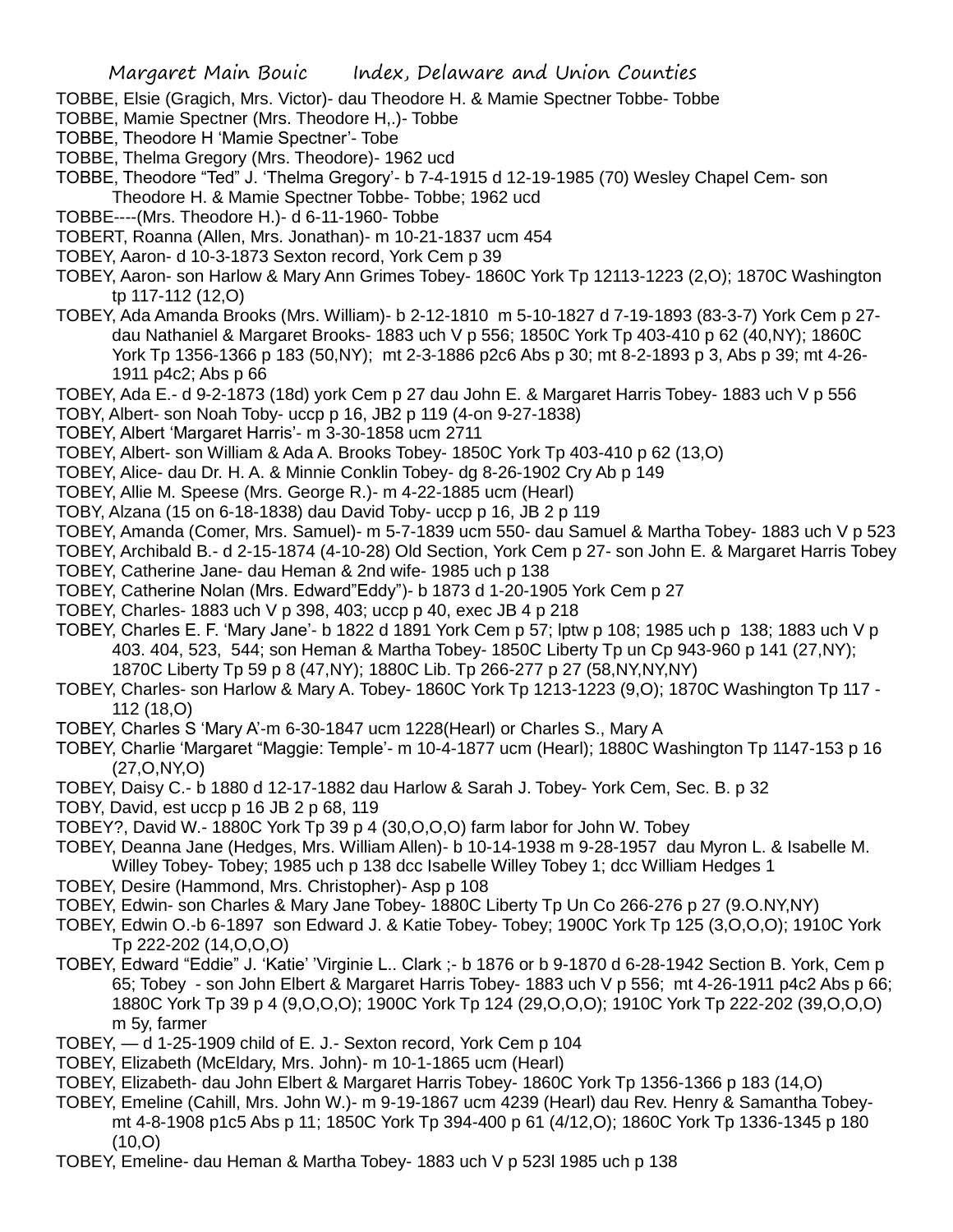- TOBEY, Emma J. (Johnson, Mrs. George)- m 10-8-1871 ucm 5000 (Hearl)
- TOBEY, Emma J.- dau Harlow & Mary A. Tobey- 1860C York Tp 1213-1223 (5,O)
- TOBEY, Esta- d 5-8-1881 (11-10-8) dau Charles F. & M. Byhalia Cem, lptw p 108
- TOBEY, Esther Jane (Davis, Mrs. )- dau Edward J. & Virginie L. Clark Tobey- Tobey
- TOBEY, Evangeline (Negley, Mrs. Robert)- dau Heman & Martha Tobey- 1883 uch V p 523; 1985 uch p 138
- TOBEY, Evelyn (Treese, Mrs. Pearle)- dau Edward J. & Virginie L. Clark Tobey- Tobey
- TOBEY, Fanny (Mrs. George)- d 1-121-1882 (17-7-12) Old Section York Cem p 40
- TOBEY, F. F.- son William & Ada Amanda Brooks Tobey- mt 2-3-1886 p2c6 Abs p 20
- TOBEY, Flora/Florence S. (Dally, Mrs. ) (Mrs. William A.)- b 1855 m 2-9-1882 ucm 7126 (Hearl) d 1926 Southardtown, York Cem p 12; their infant ch buried 11-15-1883 p1c2 Abs p 2; mt 12-21-1883 p1c2 Abs
	- p 2; 1910C York Tp 99-99 p 4B (54,O,O,O) m 28y, 5 ch, 3 living
- TOBEY, ----d 1918 child of F. O. Tobey- Sexton record Section B. York Cem p 74
- TOBEY, George- son Harlow & Mary Ann Grimes Tobey- 1870C Washington Tp 117-112 (10,O)
- TOBEY, George R. 'Allie M. Speese'- m 4-22-1885 ucm (Hearl)
- TOBEY, George W.- b 1909 d 8-9-1910 son Harry O. & Tracel O. Tobey- York Cem p 74; 1910C York Tp 229- 229 p 10A (1,O,O,O)
- TOBEY, Gladys (Baumer, Mrs. Robert)- sister Myrlon L. Tobey- Tobey
- TOBEY, Gladys- (Frost, Mrs. Clifford)- b 1915 dau Harry O. & Tracel Palmer Tobey- 1985 uch p 138, 139
- TOBEY, Dr. H. A.'Minnie Conklin' son Wm. & Ada Amanda Brooks Tobey- mt 8-2-1893 p3, Abs p 39; mt 8-27- 1902 p1c5 Abs p 16
- TOBEY, Hannah Howland (Mrs. Heman)- 1883 uch V p 523; 1840C York Tp 266 (50-60)
- TOBEY, Harlow 'Mary Ann Grimes;- m 5-1-1851 ucm 1668 (Hearl)- d 11-6-1879 Old Section York Cem p 39 son Heman & Hannah Rowland Tobey- 1883 uch V p 523; 1985 uch p 138; 1850C York Tp 393-400 p 61 (29,NY); 1860C york Tp 1213-1223 (40,NY); 1870C Washington Tp 117-112 (52,NY); uccp p 400 JB 4 p 18
- TOBEY, Harlow O. 'Sarah J. Vance'- b 1854 m 10-4-1877 ucm 6130 (Hearl) d 11-16-1946 York Cem p 73 son Samantha Tobey- 1860C York Tp 1336-1346 p 181 (6,O); 1870C York Tp 226-220 p 29 (16,O)
- TOBEY, Harlow 'Welthema Phelps'- m 4-11-1844 ucm (Hearl)
- TOBEY, Harry A.- son Eddie J. & Virgie L. Tobey- 1910C York Tp 222-202 (8,O,O,O)
- TOBEY, Harry O. 'Tracel O. Palmer'- b 1885 m 1907 d 8-17-1958 Section B. York Cem p 74- son Myron D. & Josie Bitler Tobey- 1985 uch p 138; infant ch of his d 12-16-1882 (2y); mt 12-27-1882 p5c2; also 1-10- 1883 p8c5 Abs p 3; 1910C York Tp 229-229 p 10A (24,O,O,O) m 3y
- TOBEY, Hazel B.- b 1894 d 5-10-1910 Section B. York Cem p 73
- TOBEY, Helen- dau Dr. H. A. & Minnie Conklin Tobey- dg 8-26-1902 Cry Ab p 149
- TOBY, Herman- (5 on 5-14-1838) son David Toby- uccp p 16, JB 2 p 119
- TOBEY, Heman 'Hannah Rowland''Martha Wilkins'- d 10-26-1848 (64y) York Cem, p 32; 1883 uch V p 523, 524, 556; 1908 dch p 111, 138, to York Tp 1831; 1840C York Tp 266 (50-60)
- TOBEY, Heman- son Harlow & Mary Ann Grimes Tobey- 1870C Washington Tp 117-112 (2m,O)
- TOB(E)Y, Herman- uccp p 40 will, JB 4 p 218; uccp p13, appr JB 1 p 275; uccp p 16 adm 182 p 68; uccp p 23 Security JB 2 p 320
- TOBEY, Henry- d 6-2-1860 (49-11-26) York Cem p 31; 1840C York Tp 295 (20-30)
- TOBEY, H. O,- son Rev. Henry & Samantha Tobey- mt 4-8-1908 p1c5 Abs p 11
- TOBEY, Rev. Henry R.'Samantha;- d 6-2-1860 (49-11-26) York Cem p 31- son Heman & Hannah Rowland Tobey; 1915 uch p 227, 4y8, 482; 1883 uch V p 453, 523, 524, 528, 532, 534; 1985 uch p 156; mt 4-8- 1908 p1c5 Abs p 10; ; 1850C York Tp 393-400 (40,NY) miller
- TOBEY, Helen Louise (Curry, Mrs. )- dau Edward J. & Virginie L. Clark Tobey- Tobey
- TOBEY, Henry- son William & Ada Brooks Tobey- 1860C York Tp 1256-1366 p 182 (8,O)
- TOBEY, Dr. Henry A. 'Minnie Conklin'- Supt State Hospital at Toledo & Dayton- d Tuesday mt 8-26-1908 p7c4, Abs p 22; dg 8-22-1902 Cry Ab p 149
- TOBEY, Ingram- son John E. & Margaret Harris Tobey- 1880C York Tp 39 p 4 (18,O,O,O)
- TOBEY, Isabelle M. Willey (Mrs. Myron L.)- b 4-27-1918 m 10-5-1936 d 4-21-2001 (82) York Cem p 80- dau Edward & Ruth Amelia Fleming Willey- Tobey; dcc Isabelle Willey Tobey 1; 1985 uch p 138; 1880C York Tp 39 p 4 (18,O,O,O)
- TOBEY, J. A.- son William & Ada Amanda Brooks Tobey- mt 8-2-1893 p 3 Abs p 39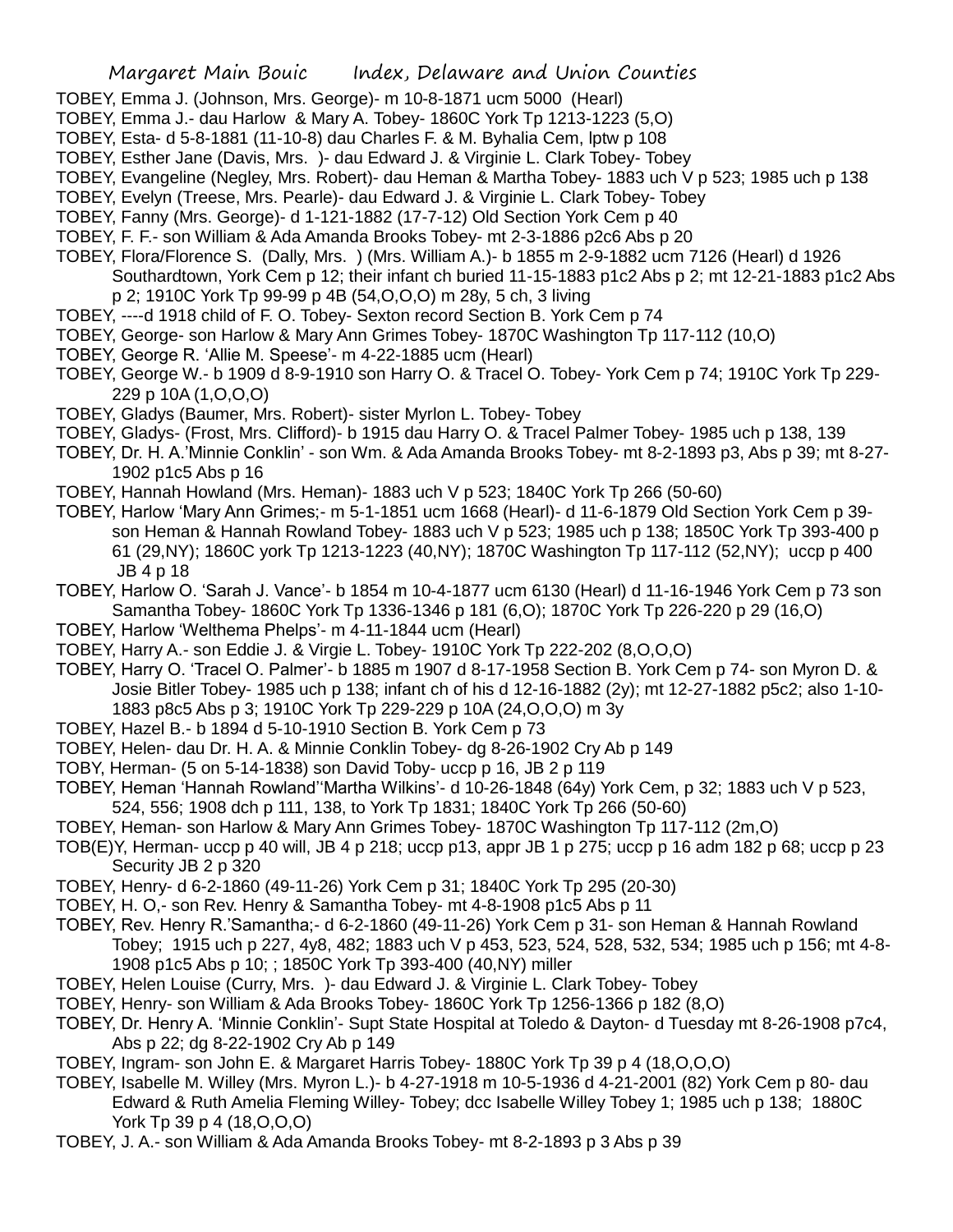- TOBEY, Jane Catharine (Knox, Mrs. Alonzo)- m 5-11-1852 ucm 1804 (Hearl)- dau Heman & Martha Tobey-1883 uch V p 523
- TOBEY, J. E.- father of Myron O. Tobey- mt 2-9-1887 Springdale, Abs p 31; uca p 25, 90 98

TOBEY, Jennie- dau John & Margaret Harris Tobey- 1883 uch V p 556; 1870C York Tp 270-264 (6,O); 1880C York Tp 39 p 4 (16,O,O,O)

- TOBEY, Jennie M. (Danforth, Mrs. David S.)- m 4-3-1884 ucm (Hearl)
- TOBY, Jeremiah- uccp p 116 guardian, JB 2 p 119
- TOBEY, J. F.- son Wm. & Ada Amanda Brooks Tobey- mt 2-3-1886 p2c6; Abs p 20
- TOBEY, Dr. J. F 'Minnie Conklin'- Supt Insane Asylum at Toledo- mt 11-24-1886 p7c2 Abs p 29
- TOBEY, John Elbert 'Margaret Harris'- b 5-1836 m 3-31-1858 icm (Hearl) d 1-1-1906 York Cem p 27- son William & Ada A. Brooks Tobey- 1883 uch V p 556; 1985 uch p 138; ; mt 4-26-1911 p 4c2 Abs p 66; 186OC York Tp 1357-1367 (22,O) farmer; 1870C York Tp 270-264 (33,O); 1880C York Tp 39 p 4 (43,O,NY,NY); 1900C York Tp 124-124 p 6A (64,O,NY,NY)
- TOBEY, ----(Danforth, Mrs. D. S.)- dau John Elbert & Margaret Harris Tobey- mt 4-19-1911 p1c2, mt 4-26-1911 p4c2 Abst p 64, 66
- TOBEY, Josie Bitler (Mrs. Myron O.)(Moffet, Mrs. Adolph)- m 3-12-1882 ucm (Hearl)- dau Elisha & Lovina Thompson Bitler- 1985 uch p 138
- TOBEY, Josie (Moffitt, Mrs. Willard R.)- m 6-30-1892 ucm (Hearl)
- TOBEY, Katie (Mrs. Eddie J.)- b 11-1873- 1900C York Tp 124 (26,O,Irel,Irel) m 5y, 2ch
- TOBEY, Lonnie J.- b 1884 d 1889 Byhalia Cem, lptw p 108
- TOBEY, Louise- dau Dr. H. A. & Minnie Conklin Tobey- dg 8-26-1902, Cry Ab p 149
- TOBEY, Malinda- dau Charles & Mary Tobey- 1850C Liberty Tp Un Co 943-9 60 p 141 (1,O)
- TOBEY, Malinda (Cook, Mrs. Uriah)- 1915 uch p 1088
- TOBEY, Margaret O.(Diener, Mrs. Raymond)- div.- b 1907 d 1943 dau Harry O. & Tracel Parmer Tobey- 1985 uch p 138; 1910C York Tp 229-229 p 10A (2,O,O,O)
- TOBEY, Margaret Harris (Mrs. John Elbert)- b 4-20-1837 m 3-30-1858 ucm 2711 (Hearl) d 1911 York Cem p 27- dau Jacob & Elizabeth Harris- 1883 uch V p 556; 1985 uch p 138; mt 4-19-1911 p1c2, mt 4-26- 1911 p4c2 Abs p 64, 65, 66, 1860C York Tp 1357-1367 (23,O); 1870C York Tp 270-264 (33,O); 1880C York Tp 39 p 4 (43,O,O,O); 1900C York Tp 124-124 p 6A (63,O,O,O), m 42y, 6 ch, 2 living
- TOBEY, Margaret "Maggie" Temple (Mrs. Charlie)- m 10-4-1877 ucm (Hearl); 1880C Washington Tp 147-153 p 161 (20,O,O,O)
- TOBEY, Marguarite- 1910C York Village 54-54 p 3A (73,O,O,Pa) wid, 6 ch, 2 living
- TOBEY, Marian M. b 7-29-1907 d 2-24-1985 (77) York Cem- dau Edward J. & Virginie L. Clark Tobey- Tobey; 1949, 1967, 1971, 1973, 1975, 1977, 1983 ucd ; 1910C York Tp 222-202 (2,O,O,O)
- TOBEY, Martha M. (Cook, Mrs. Uriah)- b 6-20-1849/54 m 9-26-1867 ucm 4249 (Hearl) d 1-17-1916 Oakdale I p 160 ; 1883 uch V p 404; mt 8-23-1911 p6c4 Abs p 79; 1910C Liberty Tp 149
- TOBEY, Martha Wilkins (Mrs. Samuel)(Mrs. Heman)- d 9-27-1842 (55) York Cem p 32; 1883 uch V p 523
- TOBEY, Mary Ann Grimes (Mrs. Harlow)- m 5-1-1851 ucm 1668 (Hearl)d 8-4-1912 York Cem p 39; 1860C York Tp 1213-1223 (36,O); 1870C Washington Tp 117-112 (43,O)
- TOBEY, Mary E. (Lane, Mrs. John M.)- m 9-4-1869 ucm 4660 (Hearl) dau Charles & Mary J. Tobey- 1883 uch V p 544
- TOBEY, Mary- dau Harry O. & Tracel Parmer Tobey- 1985 uch p 138
- TOBEY, Mary Jane (Spain, Mrs. Clemmons)- b 12-30-1832 NY m 11-25-1852 d 3-24-1908 (75-2-24)- dau Rev. Henry & Samantha Tobey- mt 4-8-1908 p1c5 Abs p 10; 1850C York Tp 393-400 p 61 (17,NY)
- TOBEY, Mary J,.- dau Harlow & Mary Ann Grimes Tobey- 1870C Washington To 117-112 (15,O)
- TOBEY, Mary Jane Strong (Mrs.Charles C. F.)- b 1829 m 6-30-1847 ucm 1228 (Hearl) d 11-19-1910 York Cem p 57- 1883 uch V p 403. 404, 523, 544; lptw p 108; 1850C Liberty Tp Un Co 943-960 p 141 (21,NY); 1870C Liberty Tp 59 p 8 (44,NY); 1880C Liberty Tp 266-276 p 27 (51,NY,Scotland, NY) ; 1910C Liberty Tp 149 (80,NY,Eng,NY) 5 ch 4 living
- TOBEY?, Mattie E.- 1880C York Tp 39 p 4 (22,O,O,O) housework for John Tobey-
- TOBEY, Melinda (Wheeler, Mrs. Sylvester)- m 2-6-1839 dau Samuel & Martha Wilkins Tobey- 1883 uch V p 523
- TOBEY, Mildred A.- dau Eddie J. & Virgie L. Clark Tobey- 1910C York Tp 222-202 (4,O,O,O)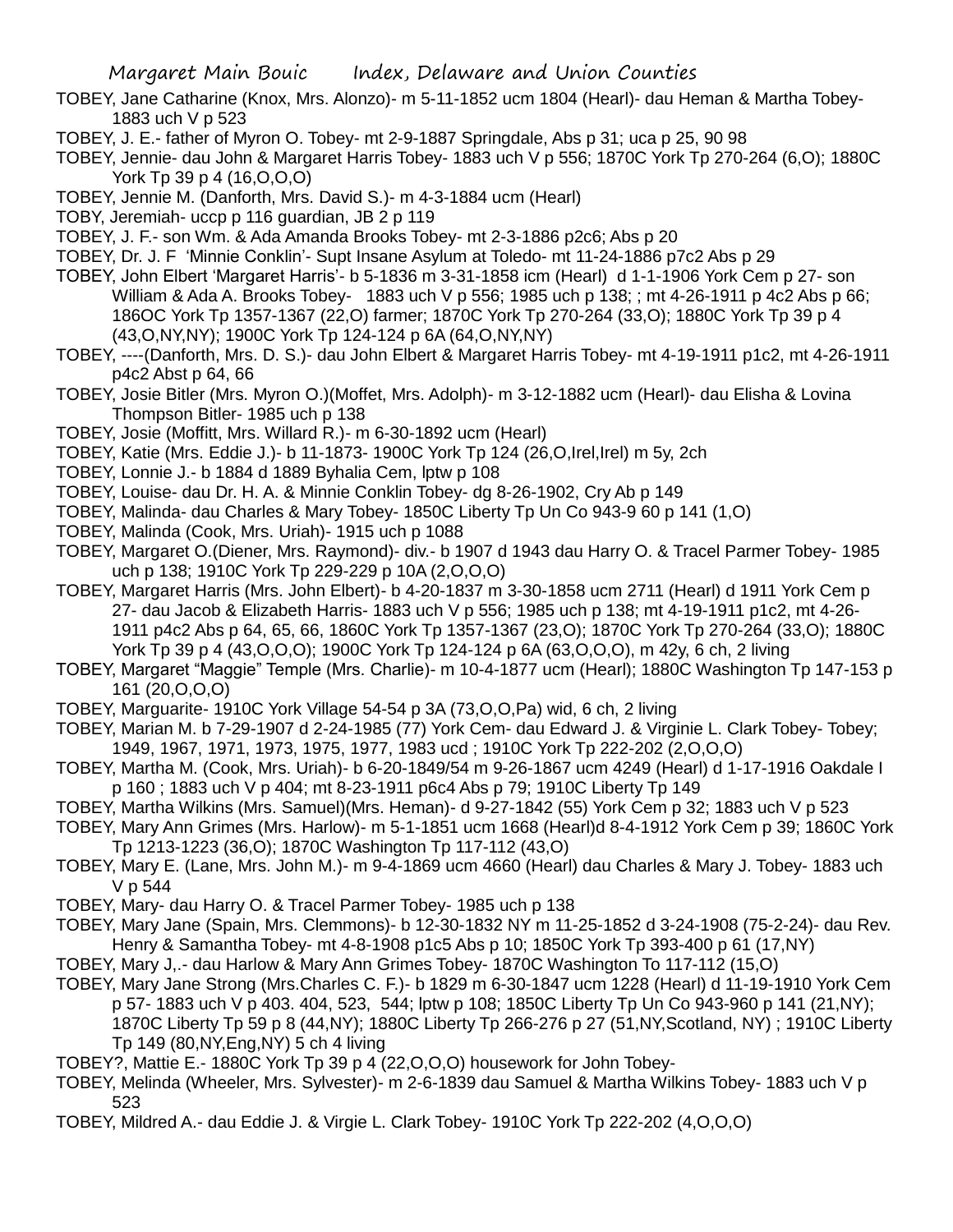- TOBEY, Minnie Conklin (Mrs. Dr. H, A. or Dr. J. F.)- m 9-8-1881 dau Judge J. S. Conklin, funeral Toledo, mt 8- 27-1902 p1c5; dg 8-22-1902, dg 8-26-1902, Cry Ab p 149 mt 11-24-1886 p 7c2 Abs p 29; funeral Toledo, mt 8-27-1902 p1c5; mt 8-26-1908 p7c4 Abs p 22
- TOBEY, Myron D/O 'Josie Butler' .- b 11-16-1861 m 3-12-1882 d 1-30-1887 (25-2-4) Old Section York Cem p 27- son John E. & Margaret Harris Tobey- 1883 uch V p 556; 1985 uch p 138; mt 2-9-1887 Springdale. Abs p 31; mt 4-26-1911 p 4c2 Abs p 66
- TOBEY, Myron L. 'Isabelle M. Willey'- b 10-27-1911 m 10-5-1936 d 5-22-1978 York Cem p 80- son Harry O. & Tracel Palmer Tobey- Tobey; 1985 uch p 138; dcc Isabelle Willey Tobey 1
- TOBEY, Myron O. 'Josie Bitler- m 3-12-1882 ucm (Hearl)- son John E. & Margaret Harris Tobey- 1870C York Tp 270-264 (8,O)
- TOBY, Nathan- son David Toby (9 on 4-25-1838) uccp p 16, JB 2 p 119
- TOBY, Noah- uccp p 16, JB 2 p 119
- TOBEY, Olive- dau Charles & Margaret Temple Tobey- 1880C Washington Tp 147-153 p 16 (1,O,O,O)
- TOBEY, Phyllis (Phelps, Mrs. Ken)- b 1942 m 1961 dau Myron L. & Isabelle M. Willey Tobey- Tobey; dcc Isabelle Willey Tobey- 1; 1985 uch p 138, 139
- TOBEY, Rachel Winter (Mrs.Rev. W. O.)- d Tuesday- sister Mrs. John E. Guitner & Sarah Winter; dg 11-3-1911, Cry Ab p 70
- TOBEY, Rosanna (Shirk, Mrs. Aaron, Jr.)- m 5-9-1833 d 5-29-1879 dau Heman & Hannah Rowland Tobey; 1883 uch V p 523; mt 1-26-1887 p3c4 Abs p 31; 1985 uch p 138; Tobey
- TOBEY, Rufus Babcock- Tobey Genealogy- 1985 uch p 138
- TOBEY, Ruth E.- b 1-1899- dau Eddie J. & Katie Tobey, granddau Marguarite Tobey- 1900C York Tp 125 (1,O,O,O); 1910C York Village 54-54 p 3A (11,O,O,O)
- TOBEY, Sabina- dau Henry & Samantha Tobey- 1850C York Tp 393-400 p 61 (15,NY)
- TOBEY, Samantha (Mrs. Rev. Henry)- d 11-8-1897 sexton record, York Cem p 31;mt 4-8-1908 p1c5 Abs p 10; 1850C York Tp 393-400 (38,NY); 1870C York Tp 226-220 p 29 (55,NY)
- TOBEY, Sarah J. Vance (Mrs. Harlow O.)- b 1856 m 10-4-1877 ucm 6130 (Hearl) d 1928 York Cem p 73
- TOBEY, Savine (Spain, Mrs. Pearson)- m 1-26-1854 ucm 2068
- TOBEY, Thomas- Massachusetts, 1637- 1985 uch p 138
- TOBEY, TraceI O. Parmer (Mrs. Harry O.)- b 1890 d 3-24-1962 York Cem p 74; 1985 uch p 138; 1910C York Tp 229-229 p 10A (19,O,O,O) m 3y, 2 ch
- TOBEY, Virgie L.- 1959, 1962,1967, 1971, 1973, 1975, 1977, 1979, 1981 ucd
- TOBEY, Virginia F. (Morse, Mrs. William L.)- m 5-3-1873 ucm 5271 (Hearl)- dau Charles & Mary Jane Tobey-1870C Liberty Tp Un Co 59 p 8 (16,O)
- TOBEY, Virginie L. Clark (Mrs. Edward J.)- b 1885 York Cem, Section B. p 65; Tobey; 1910C York Tp 222-202 (25,O,O,O) m 5y, 2 ch
- TOBEY, Rev. W. E.- Editor of Religious Telescope- publication of United Brethren Church- dg 11-3-1911, Cry Ab p 70
- TOBEY, Welthema Phelps (Mrs. Harlow)- m 4-11-1844 ucm (Hearl) d 9-26-1846 (21-2-5) York Cdm p 39
- TOBEY, Willard- b 1909 d 8-11-1910 Sexton record- York Cem p 104- son Harry O. & Tracel O. Parmer Tobey-1985 uch p 138
- TOBEY, William- pvt Co H. 82nd Reg. Dec 1861- April 1862, uca p 10; 1883 uch IV p 491
- TOBEY, William ?- 1880C York Tp 39 p 4 (25,O,O,O) farm labor for John Tobey
- TOBEY, William A.- b 1857 d 5-28-1921 York Cem p 57 son Charles & Mary Jane Tobey- 1870C Liberty Tp unCo 59 p 8 (12,O); 1880C Liberty Tp 266-276 p 27 (22,O,NY,NY)
- TOBEY, William 'Ada A. Brooks'-b Sarasota Co. NY 3-3-1805 m 5-10-1828/7 d 1-20-1886 (80-10-17)- dau Heman & Hannah Rowland Tobey- 1883 uch V p 514, 523. 532, 534, 1985 uch p 111, 138, 156; 1915 uch p 473; uca p 20, 107; mt 2-3-1886 p2c6 Abs p 20; mt 8-2-1893 p 3; Abs p 39; 1840C York Tp (30- 40); 1850C York Tp 403-410 p 62 (45,NY); 1860C York Tp 1356-1366 p 183 (55.NY)
- TOBEY, William- son William & Ada A. Brooks Tobey- 1860C York Tp 1356-1366 p 183 (14,O)
- TOBEY, William B.- son John E. & Margaret Harris Tobey- 1883 uch V p 556
- TOBEY, William A. 'Flora Dally'- m 2-9-1882 ucm 7126 (Hearl); infant child buried 11-15-1883 p1c2 Abs p 2; 1910C York Tp 99-99 p 4B (53,O,NY,NY) m 28y, farmer
- TOBEY, William- grandson of John Elbert & Margaret Harris Tobey- mt 4-26-1911 p4c2 Abs p 66
- TOBEY, –d 11-20-1883 Southardtown Cem, York Cem p 12, infant son of W. A. & E.
- TOBEY, —d 10-1-1887 Southardtown Cem, York Cem p 12, infant son of W. A. & E.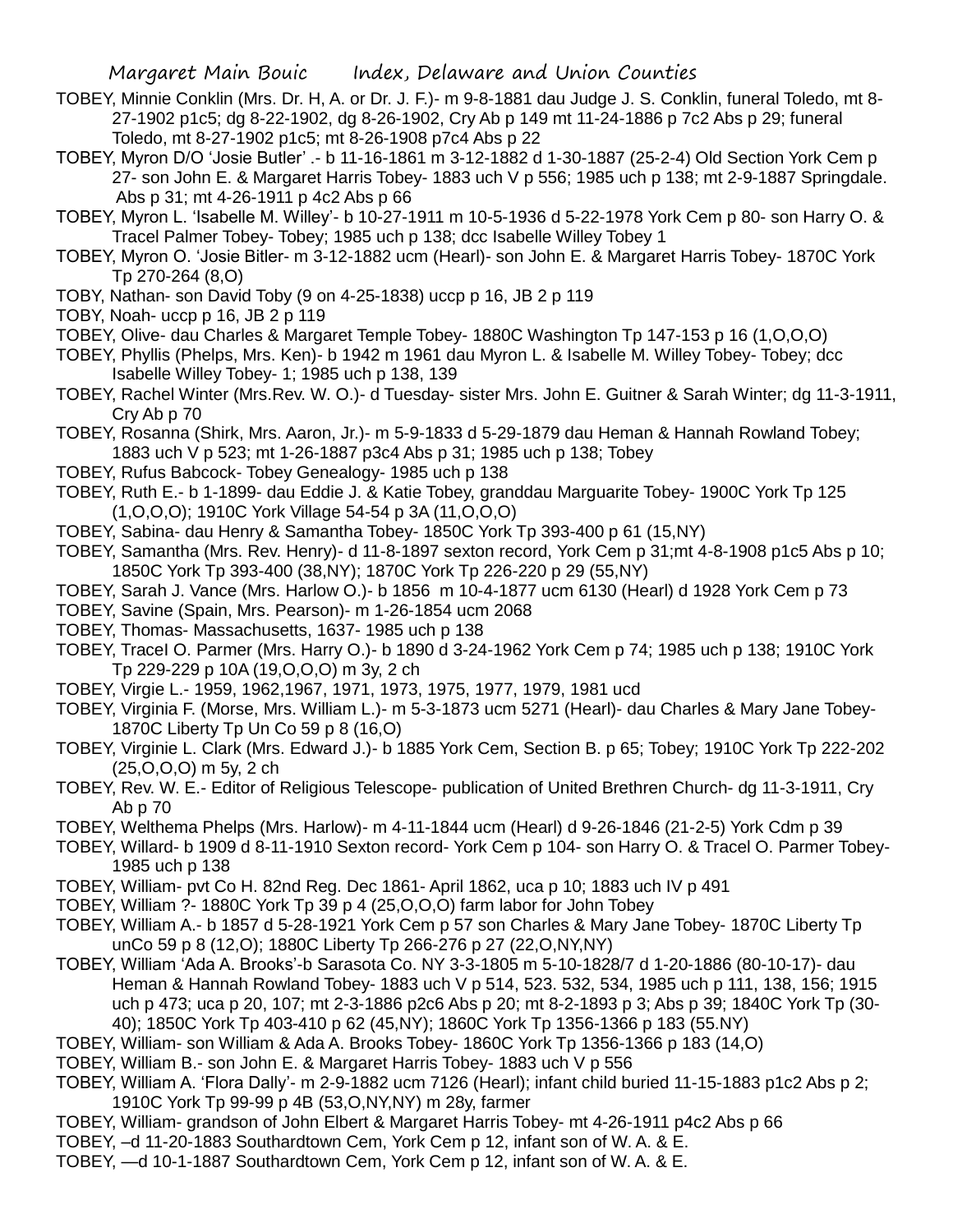- TOBEY, William N, grandson Marguarite Tobey- 1910C York Village 54-54 p 3A (5,O,O,O)
- TOBEY, William Sherman- d 6-19-1864 (12-11-12) York Tp p 27- son John Elbert & Margaret Harris Tobey-1883 uch V p 556

TOBEY, W, O,- hmp p 55

TOBI, Luther- 1959 ucd

TOBIAS, Beulah Schambs (Mrs. George)- dau Mathias P. & Mary C. Birkdoll Schambs- 1915 uch p 915

- TOBIAS, Brian- son Thomas & Sally A. Tobias- Tobias
- TOBIAS, Elizabeth Ann Kercher (Mrs. George Allen)- b 5-12-1918 m 5-6-1948 dau Ernest Richard & Margaret William Mengel Kercher- Weiser p 155
- TOBIAS, Florence Anita Cooper (Mrs. William Boyd)- b 12-14-1895 dau Arthur Eugene & Carrie Elizabeth Ulsh Cooper- Weiser p 568
- TOBIAS, Gary- son Thomas & Sally A. Tobias- Tobias
- TOBIAS, George Allen 'Elizabeth Ann Kercher'- b 1-14-1915 m 5-6-1948- Weiser p 155
- TOBIAS, George 'Beulah Schambs'- 1915 uch p 915
- TOBIAS, George 'Georgiana Keefer Fry'- b 5-10-1915 m 8-1940- Weiser p 422
- TOBIAS, Georgiana Keever Fry (Mrs. George)- b 8-29-1918 m 8-1940 dau C. Lysle & Georgiana Vanilin Fry-Weiser p 422
- TOBIAS, Grant- son Thomas & Sally A. Tobias- Tobias
- TOBIAS, Joan Lois (Anderson, Mrs. Richard Eugene)- Maugans Anc p 14
- TOBIAS, June Anita- b 3-18-1924 dau William Boyd & Florence Anita Cooper Tobias- Weiser p 568
- TOBIAS, Karen (Mrs. Steve A.)- Tobias
- TOBEY, Lois Jean- b 5-8-1921 dau William Boyd & Florence Anita Cooper Tobias- Weiser p 568
- TOBIAS, Mary Hazel- d 8-5-1991 (97) Forest Grove Cem- Tobias

TOBIAS, Pearl- Tobias

- TOBIAS, Richard Boyd- b 9-3-1917 son William Boyd & Florence Anita Coopeer Tobias- Weiser p 568
- TOBIAS, Sally A. (Mrs. Thomas)- b 4-19-1926 d 3-25-1990 (63)- Tobias
- TOBIAS, Stephen A.- son Steve A. & Karen Tobias- Tobis
- TOBIAS, Steve A. 'Karen'- d 10-12-1979 (50) son Mrs. Pearl Tobias- Tobias
- TOBIAS, Terry- b 4-30-1942 ch George & Georgiana Keever Fry Tobias- Weiser p 422
- TOBIAS, Thelma (Swink, Mrs. Vernon Hauch)- b 5-30-1904 m 4-17-1923 d 4-6-1986 Oakdale II p 149- Tobias
- TOBIAS, Thomas 'Sally A.'- Tobias
- TOBIAS, William Boyd 'Florence Anita Cooper'- Weiser p 568
- TOBICASH, Ann (Frabotta, Mrs. )- dau John & Catherine Tobicash- Tobicash
- TOBICASH, Antonczak- son John & Catherine Tobicash- Tobicash
- TOBICASH, Estelle A. "Stella" Ann Petro (Mrs. Nicholas "Toby")- b 7-30-1908 m 1938 d 2-18-2001 (92) Our Lady of Lourdes Cem-.lptw p 56; Tobicash
- TOBICASH, John 'Catherine'- Tobicash
- TOBICASH, Mary (Holley, Mrs. Frank)- dau John & Catherine Tobicash- Tobicash
- TOBICASH, Nicholas 'Estelle A. Petro'- b 1-29-1912 m 1938 d 11-26-1978 bur St. John's Cem; lptw p 56- son John & Catherine Tobicash- Tobicash
- TOBICASH, Nicholas "Toby"'Estelle Ann Petro' m 1938 d 1978 Tobicash
- TOBICASH, Rose (Moore, Mrs. David)- dau John & Catherine Tobicash- Tobicash
- TOBICASH, Stanley- son John & Catherine Tobicash- Tobicash
- TOBICASH, Sylvia (Stull, Mrs. Edward Camp)- dau Nicholas & Estelle Ann Petro Tobicash- Tobicash
- TOBICASH, Tony- son John & Catherine Tobicash- Tobicash
- TOBIN, ----Mrs.- attended funeral of Mrs. John Shea- dg 10-1-1901, Cry Ab p 102
- TOBIN, Albert E.- son John W. & Margaret E. Tobin- 1870C Claibourne Tp 109-107 p 14 (3,O); 1880C Claib Tp 1 p 191A (13,O,O,O)
- TOBIN, Amber- dau Scott & Linda J. Harrington Tobin- Tobin
- TOBIN, Bessie E.-b 3-1889-dau John W. & Ellen Tobin- 1900C Jerome Tp 1-1 p 1A (11,O,O,O)
- TOBIN, Bobby- son Lawrence & Ella Tobin- 1949 ucd
- TOBIN, Brandi- b 1978 son Gary P. & Pam L. Tobin- 1980 dcd
- TOBIN, Brian- b 1977 son Gary P. & Pam L. Tobin- 1980 dcd
- TOBIN, Brittany- b 1976 ch Gary P. & Pam L. Tobin- 1980 dcd
- TOBIN, Candie- dau Paul & Leisa Elaine Bragg Tobin- Tobin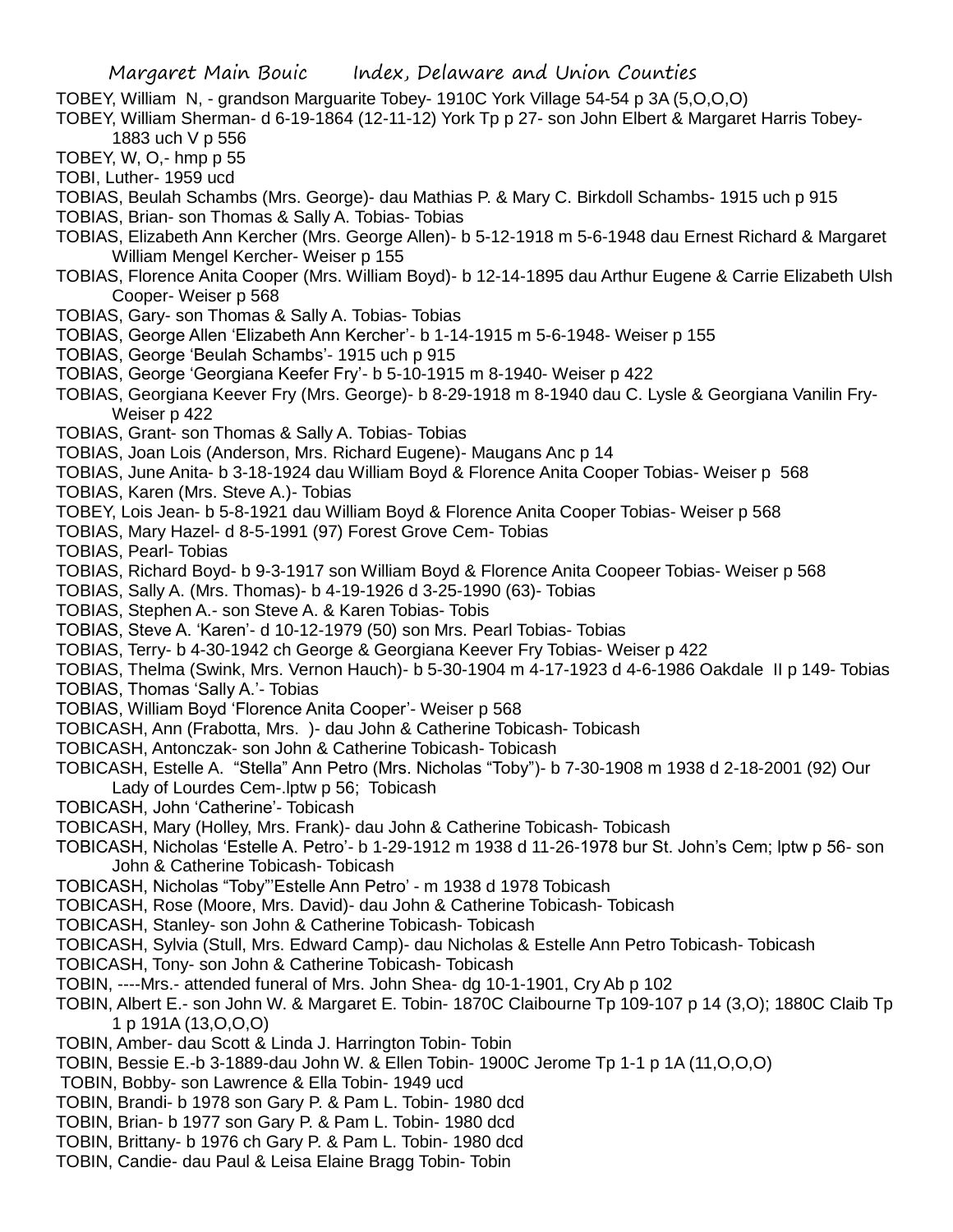- TOBIN, Charles- son John W. & Margaret E. Tobin- 1880C Claibourne Tp 1 p 191 A.(9,O,O,O)
- TOBIN, Charles- pallbearer for William Reeder- dg 2-9-1917, Cry Ab p 14
- TOBIN, Charley- b 12-1893 son John W. & Ellen Tobin- 1900C Jerome Tp 1-1 p 1A (6,O,O,O)
- TOBIN, Chester- b 5-1896 son John & Ellen Tobin- 1900C Jerome Tp 1-1 p 1A (4,O,O,O)
- TOBIN, Clarence Guy ' Edna Watts '- b 3-30-1918 d 11-21-1995 (77) Forest Grove Cem- son James D & Lucy Ann Ball Tobin- Tobin; 1962 ucd
- TOBIN, Clayton- son Scott & Linda J. Harrington Tobin- Tobin
- TOBIN, Daisy (Black, Mrs. Charles)- m 6-2-1903 (Delores Rausch Black)- mt 2-17-1909 p8c5 Abs p 38
- TOBIN, Daisy L.- b 10-1883 adopted dau Thomas R. & Susan Perkins- 1900C Dover Tp 54-55 p 3A (16,ILL,O,ILL)
- TOBIN, David Elliott- b 12-20-19 son Robert II & Mary Ellen Elliott Tobin- Tobin
- TOBIN, Diana (Mrs. Robert L.)- 1975, 1977, 1979 ucd
- TOBIN, Edna M. Watts (Mrs. Clarence Guy )- d 11-12-1985 (63) Forest Grove Cem- Tobin; 1962 ucd
- TOBIN, Ella (Mrs. Lawrence)- 1949 ucd
- TOBIN, Ellen (Mrs. John W.)- b 8-1863 m 1880, div.- 12 ch aged 3-21; mt 1-1-1902 p 6 Abs p 1; 1900C Jerome Tp 1-1 p 1A (36,O,O,O) 11ch, 8 living, m 20y
- TOBIN, Gary P. 'Pam L.'- 1980 dcd
- TOBIN, Ginny- dau Paul & Leisa Elaine Bragg Tobin- Tobin
- TOBIN, ----(Gordon, Mrs. )- belling- mt 12-11-1901 p1c2 Abs p 15
- TOBIN, James D.. 'Lucy Ann Ball'- b 5-1885 son John W. & Ellen Tobin- Tobin; 1900C Jerome Tp 1-1p1a (15,O,O,O); 1910C Jerome Tp 412-418 (26,O,O,O) odd jobs
- TOBIN, Joanna (Moloney, Mrs. Bryan)- Powell p 310
- TOBIN, John- son Scott & Linda J. Harrington Tobin- Tobin
- TOBIN, John W. 'Ellen'- b 6-1853 m 1880 divorce; mt 1-1-1902 Abs p 1; 1900C Jerome Tp 1-1 p 1A (46,O,Va,Va) m 20y, farmer
- TOBIN, John W. 'Margaret E.'- uca p 87; 1870C Claibourne Tp 109-107 p 14 (25,O); 1880C Claib. Tp p 191 (33,O,Va, Ger)
- TOBIN, Kenneth- Freshwater p 199
- TOBIN, Lawrence 'Ella'- 1949 ucd
- TOBIN, Leisa Elaine Bragg (Mrs. Paul)- b 9-7-1948 d 1-3-1991 (32) Marengo Cem- dau Glenn & Virginia Diefenbach Bragg- Tobin
- TOBIN, Linda J. Harrington (Mrs. Scott)- b 12-22-1955 d 5-27-2002 (46) Oak Dale Cem, Urbana- dau Les Channell & Janice Harrington- Tobin
- TOBIN, Lucy Ann Ball (Mrs. James D.)- b 2-23-1887 d 5-11-1957 Forest Grove Cem- dau Abraham & Sarah Bell- Tobin; 1910C Jerome Tp 412-418 (22,O,O,O)
- TOBIN, Luther J.- b 10-1880 son John W. & Ellen Tobin- 1900C Jerome Tp 1-1 p 1A (19,O,O,O) farm laborer; 1962 ucd
- TOBIN, Margaret E. (Mrs. John W.)- 1870C Claibourne Tp 109-107 p 14 (26,O); 1880C Claib. Tp 191A (34,O, Md, Pa)
- TOBIN, Mary Ellen Elliott (Mrs. Robert II)- m 10-5-1991 dau Charles & Wilma Elliott Tobin
- TOBIN, Maurice 'Mollie Bowen'- m 1-24-1891 ucm (Hearl)
- TOBIN, Michael- b 1969 son Robert L. & Diana Tobin- 1975, 1977, 1979 ucd
- TOBIN, Mollie Bowen (Mrs. Maurice)- m 1-24-1891 ucm (Hearl)
- TOBIN, Nellie- b 7-1998 dau John W. & Ellen Tobin- 1900C Jerome Tp 1-1 p 1A (1,O,O,O)
- TOBIN, Nola- b 12-1891- dau John W. & Ellen Tobin- 1900C Jerome Tp 1-1 p 1A (8,O,O,O)
- TOBIN, Pam L. (Mrs. Gary P.)- 1980 dcd
- TOBIN, Patricia- dau Scott & Linda J. Harrington Tobin- Tobin
- TOBIN, Paul 'Leisa Elaine Bragg'- Tobin
- TOBIN, Paul Joseph- son Paul & Leisa Elaine Bragg Tobin- Tobin
- TOBIN, Peggy Jean- dau Maurice J. Tobin- Tobin
- TOBIN, Robert- son Clarence Guy & Edna Watts Tobin- Tobin; 1962 (17) ucd
- TOBIN, Robert Eldon son James D. & Lucy Ann Ball Tobin- Tobin
- TOBIN, Robert L. 'Diana'- 1975, 1977, 1979 ucd
- TOBIN, Robert II 'Mary Ellen Elliott'- m 10-5-1991 son Robert Tobin- Tobin
- TOBIN, Ruby Lee (Rice, Mrs. Norman)- dau Clarence Guy & Edna Tobin- Tobin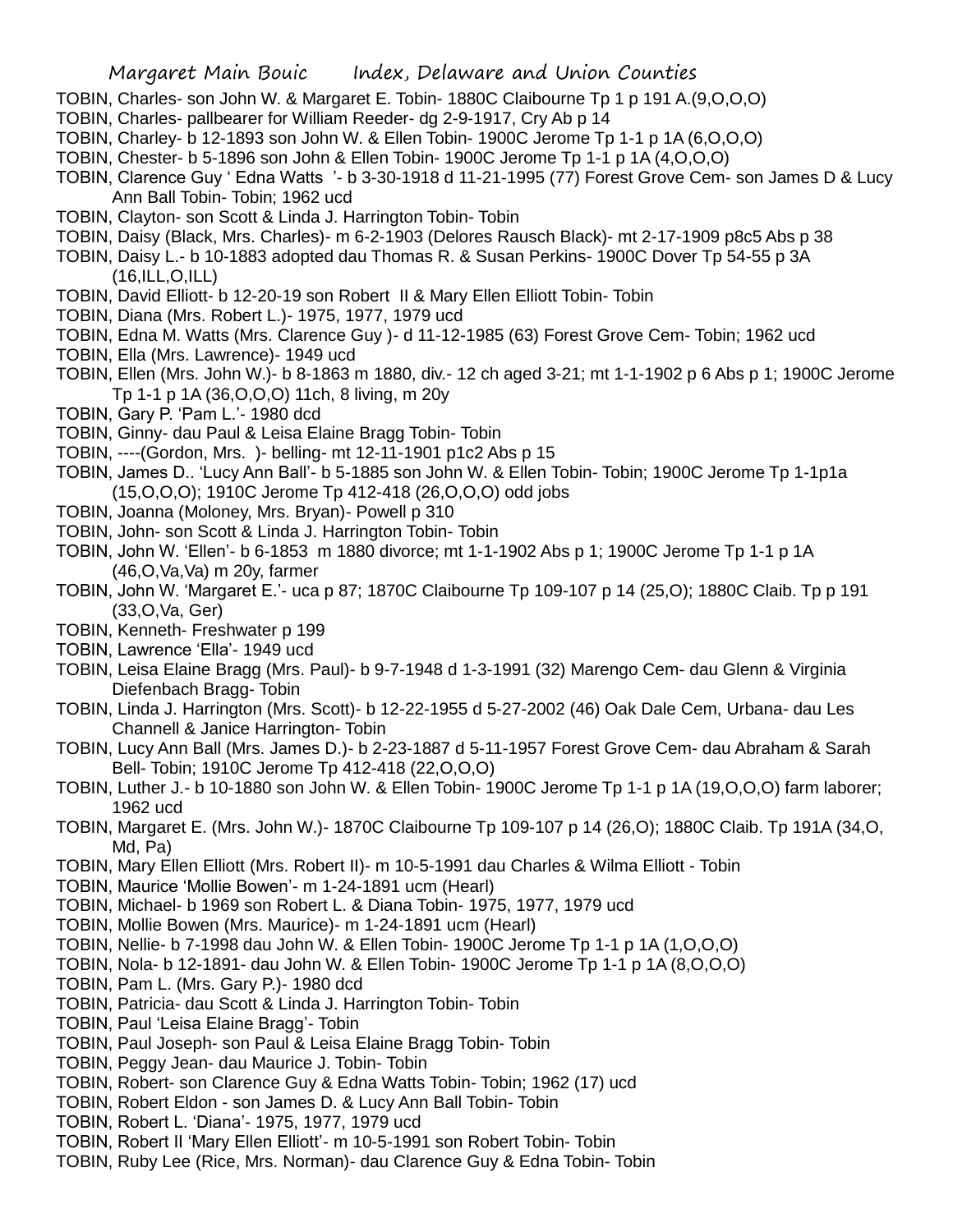- Margaret Main Bouic Index, Delaware and Union Counties TOBIN, Ruey M.- b 2-1886 dau John W. & Ellen Tobin- 1900C Jerome Tp 1-1 p 1A (14,O,O,O) TOBIN, Sharon K.- dau Lawrence & Ella Tobin- 1949 ucd TOBIN, Scott 'Linda J. Harrington'- Tobin TOBIN, Stephen- b 1971 son Robert L. & Diana Tobin- 1975, 1977, 1979 ucd TOBIN, Tommy- son Scott & Linda J. Harrington Tobin- Tobin TOBIN, W.- uca p 103 TOBIN, William- b 1966 son Robert L. & Diana Tobin- 1975, 1977, 1979 ucd TOBY- see Tobey TOBY, Amanda (Comer, Mrs. Samuel B.)- m 4-9-1839 ucm (Hearl) TOBY, Celestia (Mrs. William)- b 2-1856- 1900C York tp 218-218 p 1B (44,O,O,O) m 18y, 5 ch, 3 living TOBY, Charles- uca p 83 TOBY, Edward- son Elbert J. Toby- mt 1-3-1906 p5c3, 11-10- p 8c3; Obit. Abs p 1 TOBY, —(Danforth, Mrs. David)- dau Edward Toby- mt 1-3-1906 p5c3, 11-10- p 8 c 3,4 Obit Abs p 1 TOBY, Elbert J.- d Monday- mt 1-3-1906 p5c3, ; 11-10- p8c3, 4 Obit, Abs p 1 TOBY, Eli (McEldery, Mrs. John)- m 10-1-1865 ucm 3804 TOBY, Eva- b 9-1885 dau William & Celestia Toby- 1900C York Tp 218-218 p 1B (14,O,O,O) TOBY, Fay (Osborn, Mrs. Donald L.)- Toby TOBY, H.- 1883 uch IV p 449 TOBY, Harlow- adm of Thomas Barber- mt 1-26-1870 Abs 2-17 TOBY, Heman- 1915 uch p 473, 478; uca p 20 TOBY, Henry 'Samantha'- 1850C York Tp 393-400 p 61 (40,NY) TOBY, Jane Catherine (Knox, Mrs. Alonzo E.)- m 5-11-1852, mt 12-12-1900 obit Alonzo- Abs p 20 TOBY, Keziah (Stuart, Mrs. Nathaniel)- dumch p 134 TOBY, Lula- b 10-1887 dau William & Celestia Toby- 1900c York Tp 218-218 p 1B (12,O,O,O) TOBY, Mary Jane (Spain, Mrs. Clemmins)- m 11-25-1852 ucm (Hearl) TOBY, Melinda (Wheeler, Mrs. Sylvester W.)- m 2-6-1839 ucm (Hearl) TOBY, Rosanna (Shirk, Mrs. Aaron)- d 5-29-1879 dumch p 280, 315 TOBY, Samantha (Mrs. Henry)- 1850C York Tp 393-400 p 61 (38,NY); 1860C York Tp 133-134 p 180 (47,NY) TOBY, Savina (Spain, Mrs. Pearson m 1-26-1854 ucm (Hearl) TOBY, William 'Celesita'- b 3-1857 - 1900C York Tp 218-218 p 1B (43,O,NY,Scotland) m 18y, farmer TOBY, William J.- son William & Ada A. Toby- 1850C York Tp 403-410 p 62 (4,O) see Tobey TOBY, William- bur McKendrie Cem- 1883 uch IV p 541 TOBY, Rev. W. O.- 1915 uch p 206 TOCCA, Marlene (Hewitt, Mrs. Harold)- Weiser p 161 TOCCI, Michael- 1980 dcd TOD, Governor David- Powers p 74; McKitrick p 218 TOD, David- 1883 uch III p 349, 350, IV p 448, V p 73, 74, 237, 286, 287, 415, 485, 486, 485, 515, 558, 662; Pabst p 4 p 10 TOD, Dr. Eli- 1908 dch p 346, 348 ; Cherington p 6, 8; Fowler p 31, 36; 1880 dch p 233 TODD, Abram- son William & Jane Shelton Todd- Maugans Anc p 199 TODD, Agatha (Wilkin, Mrs. Paul A.)- dau Charles & Clara Moran Todd- Maugans Anc p 207 TODD, Agnes (McClure, Mrs. J. D.)- b 1813 d 1894 dau George & Mary Ellis Montague Todd- Maugans Anc p 199 TODD, Albert G.- d 1827 son George & Mary Ellis Montague Todd- Maugans Anc p 199 TODD, Alexander- son William Todd- dcw Bk 3 p 281 TODD, Alford- pallbearer for Mrs. Hosea Darst, Radnor- dg 10-4-1918 Cry Ab p 69 TODD, Andrew 'Josephine Fenner'- son James & Phoebe March Todd- Maugans Anc p 206
- TODD, Anita (Pack, Mrs. Escom, Jr.)- dau Cletus W. & Nellie Lowry Todd- Todd; obit Cletus, mlib
- TODD, Ann Gorsuch (Mrs. Thomas)- dua Rev. John & Ann Lovelace Gorsuch- Maugans Anc p 198. 199
- TODD, Anna- dau Thomas & Ann Gorsuch Todd- Maugans Anc p 199
- TODD, Annie Willison (Mrs. Willie)- Maugans Anc p 207
- TODD, Arthur 'Edith Weaver'- son George F. & Hattie Lines Todd- Maugans Anc p 206
- TODD, Arthur 'Florence Pippert' son Charlie & Clara Moran Todd- Maugans Anc p 207
- TODD, Barb (Chanley, Mrs. )- dau Cletus w. & Nellie Lowry Todd- Todd; obit, Cletus, mlib
- TODD, Barbara (Rackham, Mrs. )- dau Ruth Todd- Todd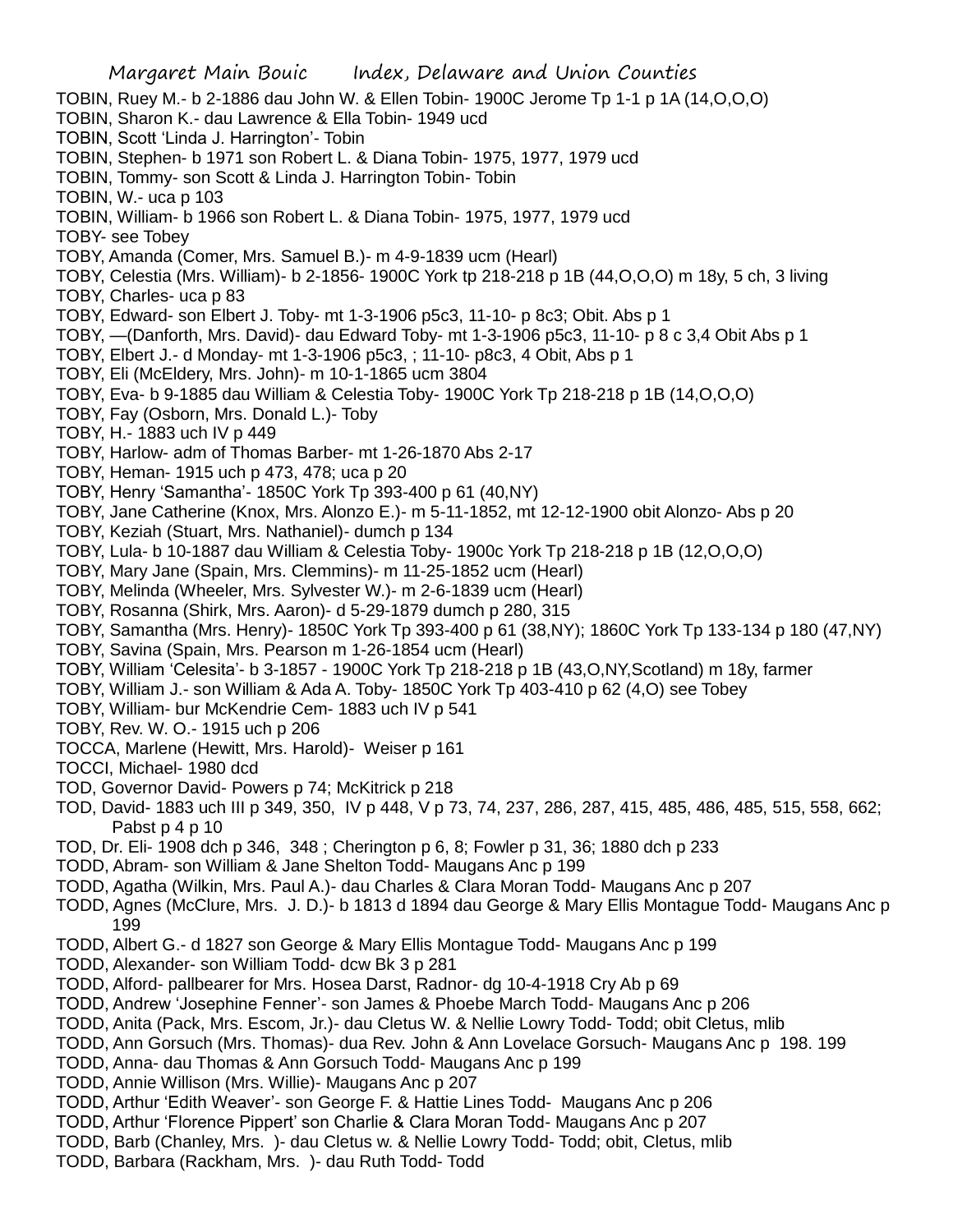- TODD, Bayard- son William Todd- dcw Bk 3 p 281
- TODD, Benjamin L. 'Elizabeth (Nancy) Green'- b 4-7-1796 m 12-10-1813 d 3-19-1879 bur Muskingum Co, O. son Richard & Mary Lanford Todd- Maugans Anc p 198, 199, 200
- TODD, Bertha- d age 2- dau Andrew & Josephine Febber Todd- Maugans Anc p 206
- TODD, Bessie Aleshire (Mrs. John)- Maugans Anc p 206
- TODD, Blanche Davis (Mrs. Burton)- Todd
- TODD, Betsy (Smith, Mrs. )- dau William & Phoebe Ferguson- Maugans Anc p 199
- TODD, Betty (Barber, Mrs. Richard0- dau William & Martha Vicaris Todd- Maugans Anc p 198, 199
- TODD, Bob- son John & Hattie Todd- Maugans Anc p 206
- TODD, S. Boyd- son Rev. C. T. & Mae Boyd Todd- Todd; obit Charles O. Todd- mlib
- TODD, Burton 'Blanche Runion Davis'- parents of Darl & Cletus, obit Darl, mlib; Todd
- TODD, Carl- son David & Frank Winters Todd- Maugans Anc p 207
- TODD, Carl 'Helen Williams'- Maugans Anc p 207
- TODD, Carl- son John & Mattie Todd- Maugans Anc p 206
- TODD, Carol (Mrs. Mark Edward)- Todd
- TODD, Caroline (Fulkerson, Mrs, Stephen)(Brown, Mrs. Hugh)- b 9-11-1818 m(1) 8-9-1838 d 10-1809 dau Benjamin L. & Elizabeth (Nancy) Green Todd- Maugans Anc p 200, 204, 222
- TODD, Carrie- b 9-1894 son George & Pamela J. Todd- 1900C Allen Tp 168-172 p 8A (5,O,O,O)
- TODD, Carroll- ch Edward & Donna Corke Todd- Maugans Anc p 207
- TODD, C. B.- parents of Lynn Todd- Todd
- TODD, Charles Edwin' Karyl Yvonne Kintner'- b 1-14-1934 m 8-2-1958 son J. Harold & Mary Katharine Schuh Todd- Weiser p 32
- TODD, Charles- b 10-1888 son George & Pamela J. Todd- 1900C Allen Tp 168-172 p 8A (11,O,O,O)
- TODD, Charles- pallbearer for Mrs. Hosea Darst, Radnor- dg 10-4-1918, Cry Ab p 69
- TODD, Charles O.'Mary E. Creswell;- b Ind 4-4-1914 m 4-6-1934 d 12-16-1992 (78) -son Rev. D. T. & Mae Boyd Todd- Todd
- TODD, Charles- son Richard & Mildred Peters Todd- Maugans Anc p 207
- TODD, Charles- son Ruth Todd- Todd
- TODD, Charlie 'Clara Moran'- b 10-10-1877 d (78Y) son David & Frank Winters Todd- Maugans Anc p 207
- TODD, Charlotte Dunlap (Mrs. Leland W.)- Maugans Anc p p 207
- TODD, Christine Marie Henderson (Mrs. David Anthony)- m 6-26-1999 dau Walter & Lynn Henderson Todd
- TODD, Crist /Christ- son Robert & Martha Tipton Todd- Maugans Anc p 207
- TODD, Christopher- son Thomas & Ann Gorsuch Todd- Maugans Anc p 199
- TODD, Clara Crouse (Mrs. Fred)- Maugans Anc p 206
- TODD, Clara Elizabeth- dau Arthur & Florence Pippert Todd- Maugans Anc p 207
- TODD, Clara Moran (Mrs. Charlie)- b 4-12-1880- Maugans Anc p 207
- TODD, Cleo Fields (Mrs Darl L.)- d 1854 obit Dart, mlib
- TODD, Cletus B. 'Marcia M.'- Todd; 1971, 1973, 1975, 1977, 1979, 1981, 1983 ucd
- TODD, Cletus W. "Pete" 'Nellie Lowry'- b 5-30-1913 d 8-28-1987 (76) willed remains to OSU- son Burton & Blanche Davis Todd- Todd; obit Cletus, mlib
- TODD, Clifford 'Mary Jane Perin'- Todd
- TODD, Cliff- son Clifford & Mary Jane Perin Todd- Todd
- TODD, Clyde William 'Jane Glesenkamp'- m 10-5-1904 d 12-19-1971 995) bur Rivercliff Cem- Todd
- TODD, Cordelia (McKitrick, Mrs. John Boyd)- b 8-18-1864 m 1887 d 9-12-1929- McKitrick p 71. 72
- TODD, Cornelia E.- d 2-8-1911 (4d) Oakdale I Section D. Row 2-32, 2357 (118D)
- TODD, Rev. C. T. 'Mae Boyd'- Todd; obit Charles O,. Todd, mlib
- TODD, C. W.- pallbearer for Rebecca Wright Showalter- dg 3-22-1912, Cry Ab p 109
- TODD, Daisy (Fisher, Mrs. Charlie)- dau Frank & Rebecca Doherty Todd- Maugans Anc p 206, 207
- TODD, Daniel 1870C Delaware Town p 283 (3)
- TODD, Darl L, "Jeff" 'Cleo'- b 1-2-5-1905 son of Burton & Blanche Runion Todd (Mrs. Forest Davis)
- TODD, Darlene- dau Darl L. & Cleo Todd- obit Darl, mlib
- TODD, Dave 'Frank Winters'- son James & Phoebe Sarch Todd- Maugans Anc p 206, 207
- TODD, David 1870C Delaware Town p 283 (35\*)
- TODD, David Anthony 'Christine Marie Henderson'- m 6-26-1999 son Alice Lawing- Todd
- TODD, Capt. David H.- d Alabama- brother Mrs. Lincoln- dg 8-11-1871 Cry Ab p 90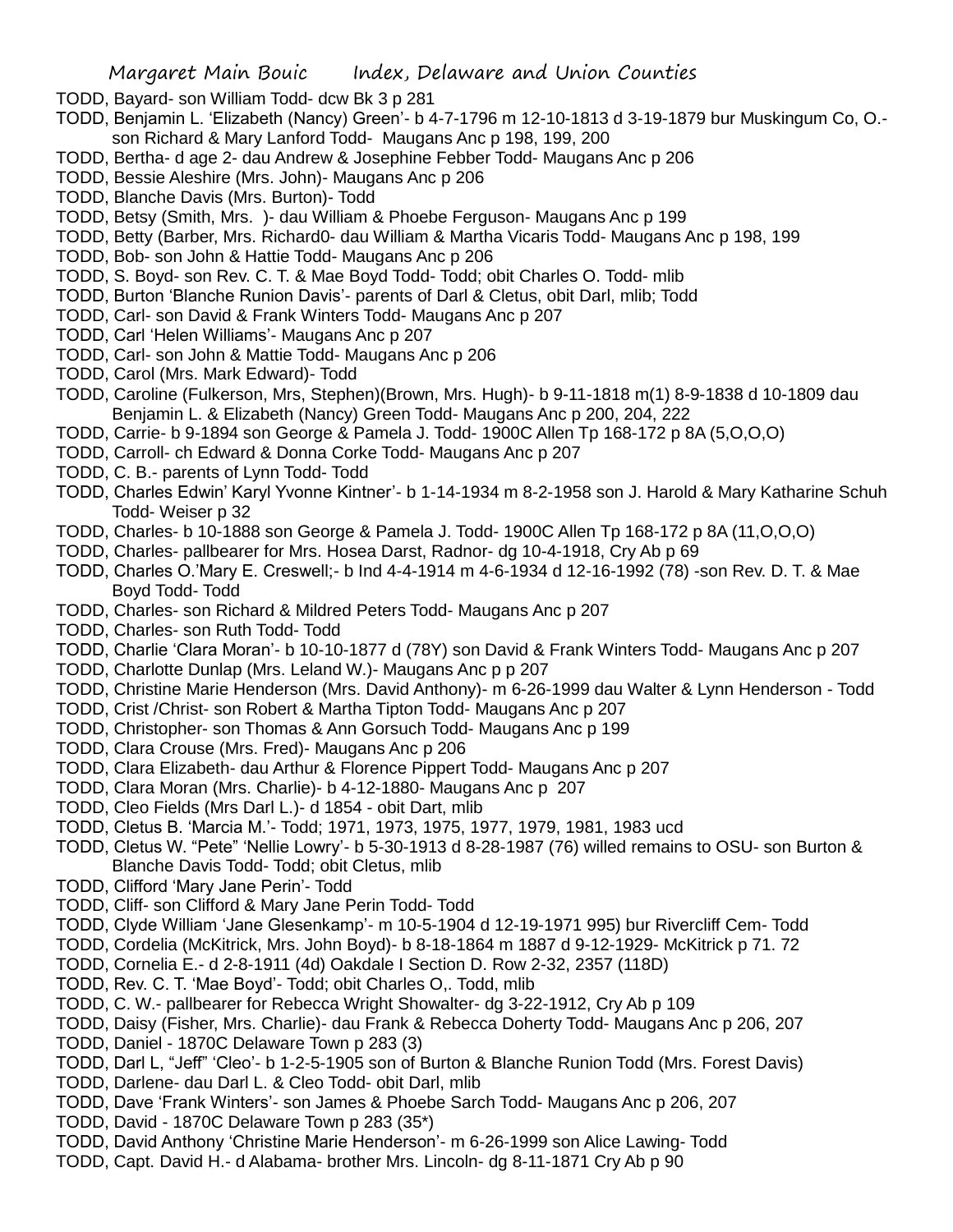- TODD, Dawn- dau James E.,Sr. & Margaret L. Tipton Todd- Todd.
- TODD, Don- son Elbert & Ruth Markle Todd- Maugans Anc p 206
- TODD, Donald- son Carl & Helen Williams Turner- Maugans Anc p 207
- TODD, Donna Corke (Mrs. Edward)- Maugans Anc p 207
- TODD, Donna- son Edward & Donna Corke Todd- Maugans Anc p 207
- TODD, Donna (Mrs. Jack)- obit Mary Creswell Todd- mlib
- TODD, Dorothy- dau Darl L. & Cleo Todd- obit Darl, mlib
- TODD, Dorothy (Gordon, Mrs. William)- dau William & Martha Vicaris Todd- Maugans Anc p 198, 199
- TODD, Dorothy J.- dau Frank W. & Grace E. Teets Todd- 1910C Jerome Tp 24-25 p 1B (1 5/12,O,O,O)
- TODD, Douglas- son Gene & La Verne Click Todd- Maugans Anc p 207
- TODD, Earl- Todd
- TODD, Edith Weaver (Mrs. Arthur)- Maugans Anc p p 206
- TODD, Edward 'Donna Corke'- sn Arthur & Edith Weaver Todd- Maugans Anc p 206, 207
- TODD, Edward Sharp- son William Todd- dcw Bk 3 p 281
- TODD, Elbert 'Ruth Markle'- son George F. & Hattie Lines Todd- Maugans Anc p 206
- TODD, Dr, Eli 'Rachel'- 1976 dch p 68; dcga p 28, Del Patron & Franklin Chronicle
- TODD, Elizabeth K. (Hoopes, Mrs. Nathan)- b 1826 Belmont Co m 2-28-1850 d 4-27-1890 Oakdale I p 85; ; 1915 uch p 732, 897; mt 8-6-1913 p1c3 Abs p 79
- TODD, Elizabeth (Nancy) Green (Mrs. Benjamin L.)- b 12-11-1799 m 12-10-1813 d 6-11-1868 Maugans Anc p 198, 200
- TODD, Elizabeth Richards (Mrs, Rucgard)- Maugans Anc p 198, 199
- TODD, Ethel (Caty Mrs. Wilbur)- dau Andrew & Josephine Fenner Todd- Maugans Anc p 206
- TODD, Ethel- dau Fred & Clara Crouse Todd- Maugans Anc p 206
- TODD, Ethel (George, Mrs. )- dau Clifford & Mary Jane Perin Todd- Todd
- TODD, Esther- Todd
- TODD, Esther (Schwartzwalder, Mrs.Zirkle)- dau Charles & Clara Moran Todd- Maugans Anc p 207
- TODD, Everett- son Darl L. & Cleo Todd- obit Darl, mlib
- TODD, Florence Pippert (Mrs. Arthur)- Maugans Anc p 207
- TODD, Frances- dau Thomas & Ann Gorsuch Todd- Maugans Anc p 99
- TODD, Frances- dau Willie & Annie Willison Todd- Maugans Anc p 207
- TODD, Dr. Frank Perin "Doc" 'Natalie Broeman:- b 11-3-1920 d 8-29-2002 (81) son Clifford & Mary Jane Perin Todd- Todd
- TODD, Frank P 'Mary'- son Dr. Frank Perin & Natalie Broerman Todd- Todd
- TODD, Frank P. 'Natalie- Todd; 1980 dcd
- TODD, Frank 'Rebecca Doherty' son James & Phoebe Sarch Todd- Maugans Anc p 206, 207
- TODD, Frank W. 'Grace Teets'- child d (4 days) mt 2-15-1911 p3c3 Abs p 33; 1910C Jerome Tp 24-25 p 1B (32,O,Pa,-) m 3y, manage umbrella factory
- TODD, Frank Winters (Mrs. David)- Maugans Anc p 207
- TODD, Fred 'Clara Crouse 'Helen Morningstar'- b 6-27-1874 son Andrew & Josephine Fenner Todd- Maugans Anc p 206
- TODD, Gene 'La Verne Glick'- son Arthur & Edith Weaver Todd- Maugans Anc p 206, 207
- TODD, George- 'Hattie Lines' -son Andrew & Josephine Fenner Todd- Maugans Anc p 206
- TODD, George- son James & Phoebe Sarch Todd- Maugans Anc p 206, 207
- TODD, George 'Mary Ellis Montague'- son William & Jane Shelton Todd- Maugans Anc p 199
- TODD, George 'Pamela- b 10-1855; 1900C Alen Tp 168-172 p 8a (44,O,Eng,O)
- TODD, George R. 'Jane Van Winkle'- Todd
- TODD, Geraldine- dau William & Annie Willison Todd- Maugans Anc p 207
- TODD, Glen G.- son Charlie & Clara Moran Todd- Maugans Anc p 207
- TODD, Grace (Barber, Mrs. Charles)- dau Andrew & Josephine Fenner Todd- Maugans Anc p 206
- TODD, Grace E. Teets (Mrs. Frank W.)- ch died (4 days) mt 2-15-1911 p3c3 Abs p 53; 1910C Jerome Tp 24-25 p 1B (26,O,O,O) m 3y, 1 ch
- TODD, Harold Lewis- b 12-20-1951 son Harold Calvin & Michike Yamada Todd- Weiser p 32
- TODD, J. Harold 'Mary Katharine Schuh'- b 5-20-1897 m 7-21-1923 d 2-6-1954- Weiser p 31
- TODD, Harold Calvin 'Michike Yamada'- b 7-6-1925 m 6-12-1948 son J. Harold & Mary Katharine Schuh Todd-Weiser p 31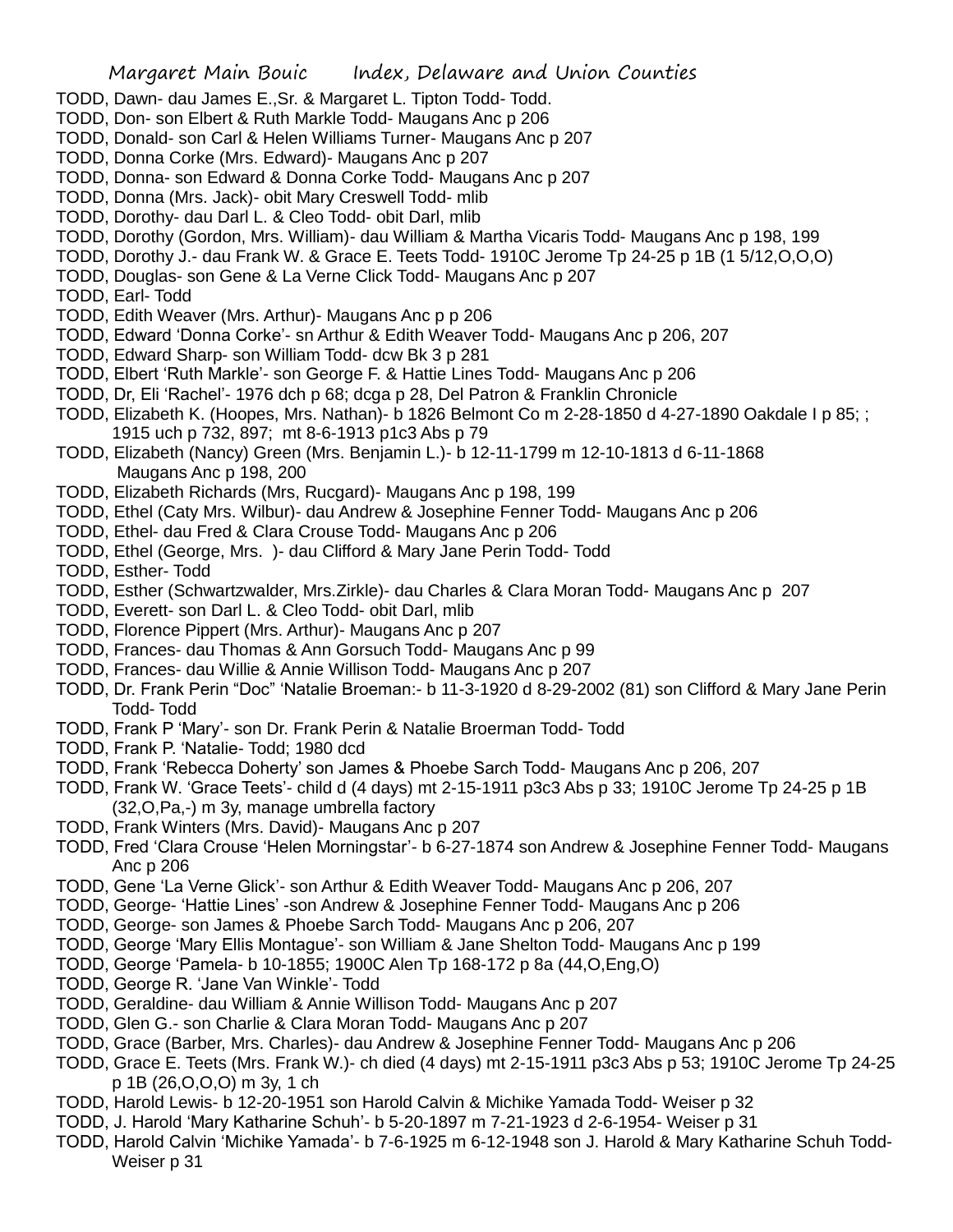- TODD, Harry- b 2-1891 son George & Pamela J. Todd- 1900C Allen Tp 168-172 p 8A (9,O,O,O)
- TODD, Dr. Hary I.- son Thomas & Elizabeth Harris Todd- Maugans Anc p 205
- TODD, Hattie (Mrs. John)- Maugans Anc p 206
- TODD, Hattie Lines (Mrs. George F.)- Maugans Anc p 206
- TODD, Hawley- son Clifford & Mary Jane Perin Todd- Todd
- TODD, Hazel- dau Fred & Clara Crouse Todd- Maugans Anc p 206
- TODD, Helen C.- dau William Todd- dcw Bk 3 p 281
- TODD, Helen Morningstar (Mrs. Fred)- Maugans Anc p 206
- TODD, Helen William (Mrs. Carl)(Mrs. Russel C.)- Maugans Anc p 207
- TODD, Henry L.- b 7-1884 son George & Pamela J. Todd- 1900C Allen Tp 168-172 p 8A (15,O,O,O)
- TODD, Herbert W. 'Leo Long'-Joel Smith 4
- TODD, Irene- dau George F. & Hattie Lines Todd- Maugans Anc p 206, 207
- TODD, Isabella- dau Thomas & Ann Gorsuch Todd- Maugans Anc p 199
- TODD, Rev. J. A.- preached funeral of Paul Dutcher- dg 4-18-1916, Cry Ab p 53
- TODD, Jack R. 'Donna'- son Charles O. & Mary E. Creswell Todd-Todd; obit Charles O. mlib
- TODD, Jacob Walter- b 5-25-2002 son David Anthony & Christine Marie Henderson Todd- Todd
- TODD, James- hmp p 39
- TODD, James E.,Sr. 'Margaret L. Tipton'- d 8-10-1977 (36) Oak Grove Cem- son Lester & Ruth Todd- Todd
- TODD, James Edward , Jr.- b 12-28-1970 d 8-26-1993 (22) Marlborough Cem p Cem- son James E.,Sr. & Margaret L. Tipton Todd- Todd
- TODD, James "Mattie Wilson'- Todd
- TODD, James 'Phoebe Sarch''Ada Bailey'- son Benjamin L. & Elizabeth Nancy Green Todd- Maugans Anc p 200. 206. 207
- TODD, James- son Thomas & Ann Gorsuch Todd- Maugans Anc p 199
- TODD, Jane Glesenkamp (Mrs. Clyde)- Pabst 1 p 30; Todd
- TODD, Jane (Jean) Shelton (Mrs. William)- m 1774 dau Crispin Shelton- Maugans Anc p 199
- TODD, Jane Van Winkle (Mrs. George R.)- Todd
- TODD, Janette (Helmuth, Mrs. John D.)- dau William Todd- dcw Bk 3 p 281
- TODD, Janice- dau Arthur & Florence Pippert Todd- Maugans Anc p 207
- TODD, J. C. 'Margaret B. Wylie'- 1908 dch p 649
- TODD, Rev. J. C.- preached funeral of Paul Dutcher- dg 4-18-1916, Cry Ab p 51
- TODD, Jennie (Truesdale, Mrs. Ed)- dau Andrew & Josephine Fenner Todd- Maugans Anc p 206
- TODD, Jerry- son Willie & Annie Willison Todd- Maugans Anc p 207
- TODD, Jessie(Ayers, Mrs. Gene)- dau Frank & Rebecca Doherty Todd- Maugans Anc p 207
- TODD, Jessie- b 10-1886 son George & Pamela Todd- 1900C Allen Tp 168-172 p 8A (13,O,O,O)
- TODD, Jim- son David & Frank Winters Todd- Maugans Anc p 207
- TODD, Jimmie- son James & Darlene Fannin Todd- Maugans Anc p 206
- TODD, Joanna- dau Thomas & Ann Gorsuch Todd- Maugans Anc p 199
- TODD, John- son Frank & Rebecca Doherty Todd- Maugans Anc p 207
- TODD, John 'Hattie'- son Andrew & Josephine Fenner Todd- Maugans Anc p 206
- TODD, Joshua son James & Mattie Wilson Todd- Todd
- TODD, Karen Joanne- dau Dr. Frank Perin & Natalie Broerman Todd- Todd; 1980 dcd
- TODD, Karen (Mrs. Robert)- Todd
- TODD, Karyl Yvonne Kintner (Mrs. Charles Edwin)- m 8-2-1958- Weiser p 32
- TODD, Kimberly (Mrs. Rennie)- Todd
- TODD, Laura B.- b 3-1883 dau George & Pamela J. Todd- 1900C Allen Tp 168-172 p 8A (17,O,O,O)
- TODD, La Vern Click (Mrs. Gene)- 1880 dch p 207
- TODD, Lazarus, Sr. 'Romona'- b 11-24-1925 SC d 4-26-1999 (73) Oak Grove Cem- son James & Mattie Wilson Todd- Todd
- TODD, Lazarus, Jr. 'Lori'- son Lazarus, Sr. & Romona Todd- Todd
- TODD, Lee Long (Mrs. Herbert)- dau Silas & Laura Thomas Long- Joel Smith 4
- TODD, Leland W. 'Charlotte Duhlap'- son Charlie & Clara Moran Todd- Maugans Anc p 207
- TODD, Leona- dau John & Mattie Todd- Maugans Anc p 206
- TODD, Lester 'Ruth'- Todd
- TODD, Lettice (Hazlett, Mrs. William)- dau William & Jane Shelton Todd- Maugans Anc p 199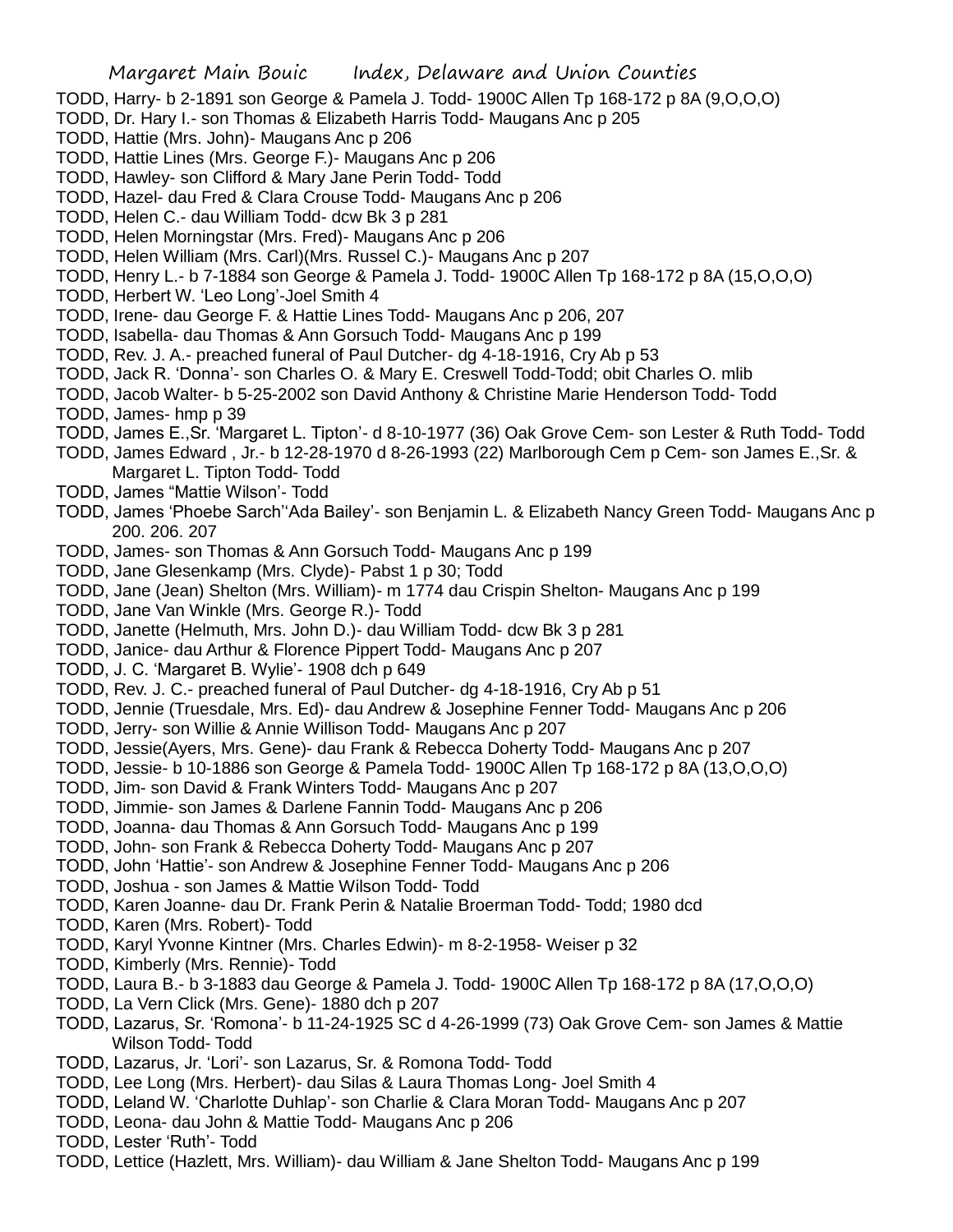- TODD, Lewis- son William & Jane Shelton Todd- Maugans Anc p 199
- TODD, Lorinda- b 1967 dau Cletus B & Marcia M. Todd- 1971, 1973, 1975, 1977, 1979, 1981, 1983 ucd
- TODD, Loyal 'Lyn'- son Cletus W. "Pete" & Nellie Lowry Todd- obit Cletus, mlib; Todd
- TODD, Lyn (Mrs. Loyal)- Todd
- TODD, Lyn 'Twyla Dummitt''Melinda Lou Bryant'- m (1) 10-18-1969 (2) 9-27-1981 son Cletus B. Todd- Todd; 1971, 1973, 1975 ucd
- TODD, Lynn 'Melinda Lou Bryant'- m 9-27-1981- son C. B. Todd-Todd
- TODD, Mae Boyd (Mrs. Rev. C. T.)- Todd; parents of Charles O, obit Charles O. mlib
- TODD, Marcia M. (Mrs. Cletus B.)- 1971, 1973, 1975, 1979, 1981, 1983 ucd
- TODD, Margaret b. Wylie (Mrs. J. C.)- dau Abraham Patterson & Sarah E. McConnell Todd- 1908 dch 649
- TODD, Margaret L. Tipton (Mrs James E.,Sr.)(Collins, Mrs. Rush)- Todd
- TODD, Mark Edward 'Carol'- son Dr. Frank Perin & Natalie Broerman Todd- Todd
- TODD, Mark- son Richard & Mildred Peters Todd- Maugans Anc p 207
- TODD, Margaret (Starks, Mrs. Lee W.)- Todd
- TODD, Martha 1870C Delaware Town p 283 (34)
- TODD, Martha (Breckinridge, Mrs. )- dau William & Jane Shelton Todd- Maugans Anc p 199
- TODD, Martha Tipton (Mrs. Robert)- Maugans Anc p 207
- TODD, Martha Vicaris (Mrs. William)- m 1709; Maugans Anc p 198, 199
- TODD, Marvin C.- son Charlie & Clara Moran Todd- Maugans Anc p 207
- TODD, Mary Ann- dau Elbert & Ruth Merkle Todd- Maugans Anc p 206
- TODD, Mary B. (Sandel, Mrs. )- dau James & Ada Bailey Todd- Pabst p 207. 208
- TODD, Mary E. Creswell (Mrs. Charles O.)- b 7-15-1909 ILL m 4-6-1934 d 7-27-1997 (88) dau Joseph & Sarah R. Ross Creswell- Todd; obit, mlib
- TODD, Mary Ellis Montague (Mrs. George)- m 1806- Maugans Anc p 199
- TODD, Mary E. (Tanner, Mrs. Thomas)- b 1-14-1826 d 7-22-1907 dau Benjamin L. & Elizabeth Nancy Green Todd- Maugans Anc p 200, 208
- TODD, Mary (Mrs. Frank P.)- Todd
- TODD, Mary Jane Perin (Mrs. Clifford)- Todd
- TODD, Mary Katharine Schuh (Mrs. J. Harold)- b 5-13-1897 m 7-21-1923- dau Lewis Herman & Mary Loy Schuh- Weiser p 31
- TODD, Mary Langford (Mrs. Richard)- m 1780 dau Benjamin & Henrietta Booker Langford- Maugans Anc p 198. 199
- TODD, Mary Lou- dau Darl L. & Cleo Todd- obit Darl, mlib
- TODD, Mary P. (Shaw, Mrs. John L.) dumch p 301
- TODD, Mary Sue (Van Lenne, Mrs. John F.)- m 8-16-1975 dau dr. Frank P. Todd- Todd
- TODD, Mary Sue (Wellman, Mrs. Roger)- dau Dr. Frank Perin & Natalie Broerman Todd- Todd
- TODD, Mary (Wilcox, Mrs. Edmund)- dau William Todd- dcw Bk 3 p 281
- TODD, Mattie Wilson (Mrs. James)- Todd
- TODD, Maybelle- dau Darl L. & Cleo Todd- obit Darl, mlib
- TODD, Melinda Lou Bryant (Mrs. Lynn)- m 9-27-1981 dau Mr. and Mrs. Vincent Mastronardi- Todd
- TODD, Michael- b 1970 son Cletus B. & Marcia M. Todd- 1971, 1973, 1975,1977, 1979, 1981, 1983 ucd
- TODD, Michiko Yamada (Mrs. Harold Calvin)- m 6-12-1948- Weiser p 31
- TODD, Mildred Peters (Mrs. Richard)- Maugans Anc p 207
- TODD, Mildred (Tunstall, Mrs. Thomas)- dau Richard & Elizabeth Richards Todd- Maugans Anc p 198, 199
- TODD, Milicent- dau Thomas & Elizabeth Harris Todd- Maugans Anc p 208
- TODD, Minnie (Hager, Mrs. Pearl)- dau Andrew & Josephine Fenner Todd- Maugans Anc p 206
- TODD, Natalie Broeman (Mrs. Dr. Frank Perin)- Todd ; 1980 dcd
- TODD, Nellie Lowry (Mrs. Cletus W.)- Todd
- TODD, Olive (Link, Mrs. Lee)- dau Charles & Clara Moran Todd- Maugans Anc p 207
- TODD, Oliver- son William Todd- dcw Bk 3 p 281
- TODD, Pamela J. (Mrs. George)- b 8-1861; 1900C Allen Tp 168-172 p 8A (38,O,Va,O) m 20y
- TODD, Pandoleen (Mack, Mrs. )- dau Lazarus, Sr. & Romona Todd- Todd
- TODD, Pete- son Cletus W. "Pete" & Nellie Lowry Todd- Todd
- TODD, Philip- son Thomas & Ann Gorsuch Todd- Maugans Anc p 198, 199
- TODD, Phoebe Ferguson (Mrs. William)- m 1770 Maugans Anc p 199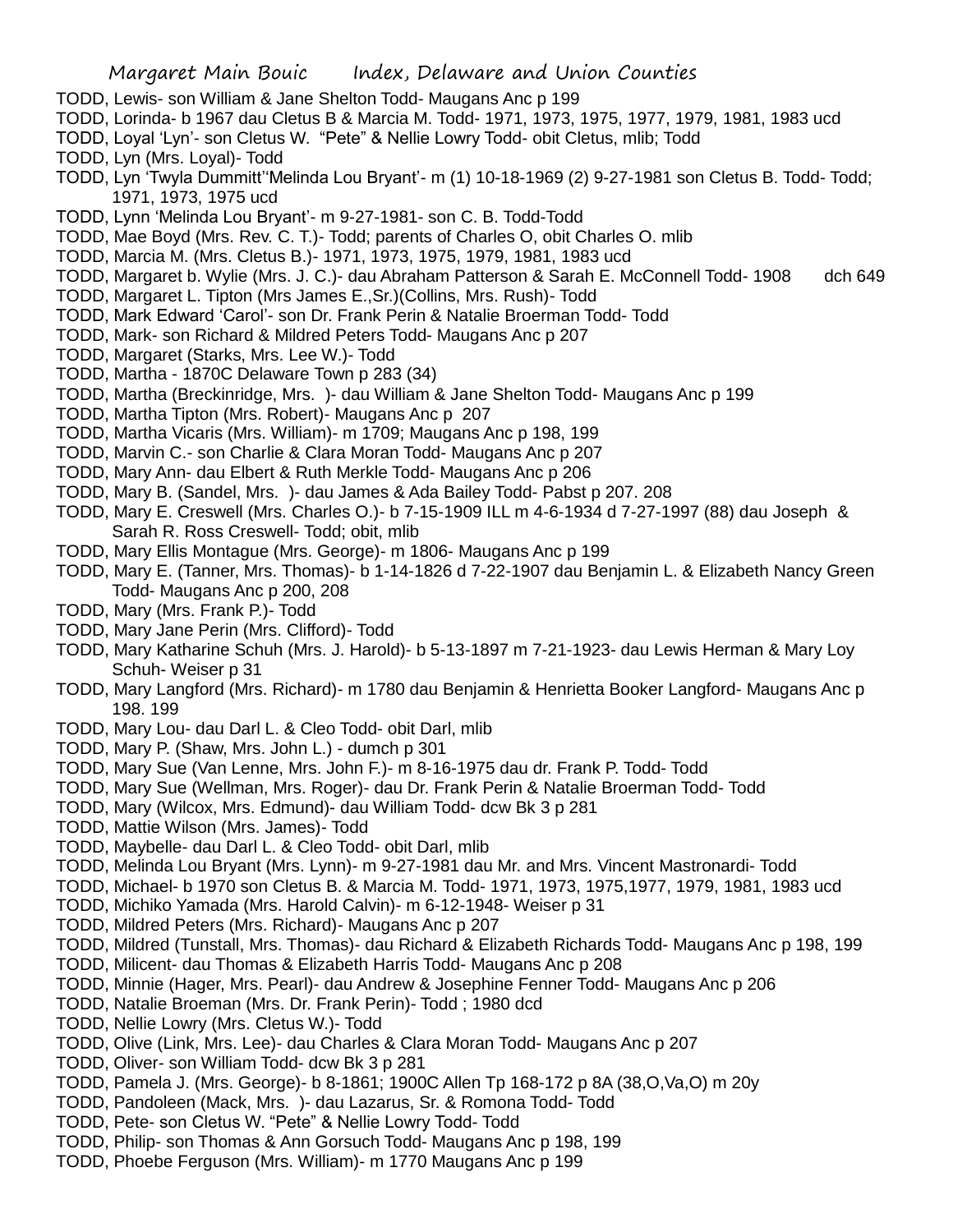- TODD, Phoebe Sarch (Mrs. James)- Maugans Anc p 206
- TODD, Rachel (Mrs. Dr. Eli)- d 3-29-1825, dcga p 28 Del Patron & Franklin Chronicle
- TODD, Rebecca Doherty (Mrs. Frank)- Maugans Anc p 207
- TODD, Rennie 'Kimberly'- son Lazarus, Sr. & Romona Todd-TodD
- TODD, Richard 'Elizabeth Richards'- d 1776 son William & Martha Vicaris Todd- Maugans Anc p 198,. 199
- TODD, Richard 'Mildred Peters'- son Arthur & Edith Weaver Todd- Maugans Anc p 206, 207
- TODD, Richard- son Richard & Mildred Peter Todd- Maugans Anc p 207
- TODD, Richard- son Ruth Todd- Todd
- TODD, Richard- b 1795 son Thomas & Ann Gorsuch Todd- Maugans Anc p 198, 199
- TODD, Robert 'Karen'- son Dr. Frank Perin & Natalie Broerman Todd- Todd
- TODD, Robert Louis 'Billie Jo Ferguson'- b 12-19-1929 m 2-12-1950 son J. Harold & Mary Katharine Schuh Todd- Weiser p 32
- TODD, Robert 'Martha Tipton'- son Arthur & Edith Weaver Todd- Maugans Anc p 206. 207
- TODD, Romona (Mrs. Lazarus,Sr.)- Todd
- TODD, Rosie (Shelling, Mrs. J. E.)- dau David & Frank Winters Todd- Maugans Anc p 207
- TODD, Russel G. 'Helen Williams'- son Charlie & Clara Moran Todd- Maugans Anc p 207
- TODD, Ruth (Mrs. Lester)- Todd
- TODD, Ruth Merkle (Mrs. Elbert)- Maugans Anc p 206
- TODD, Sade (Nybarger, Mrs. Gary)- dau David & Frank Winters Todd- Maugans Anc p 207
- TODD, Samantha (Clouse, Mrs. Dr.)- dau James & Phoebe Sarch Todd- Maugans Anc p 206. 207
- TODD, Sarah 1870C Delaware Town p 283 (1)
- TODD, Shelby– b 1832 ch Charles Stuart & Letitia Shelby Todd- Maugans Anc p 208
- TODD, Smirty (Hanson, Mrs. John)(Rochelle, Mrs. Scott) dau James & Phoebe Sarch Todd- Maugans Anc p 206. 207
- TODD, Steven- son Darl L. & Cleo Todd- obit Darl- mlib
- TODD, Theresa Ann (Millhoan, Mrs. Bill)- dau Dr. Frank Perin & Natalie Broerman Todd- Todd
- TODD, Thomas 'Ann Gorsuch'- b 1619 d 1676 Maugans Anc p 198, 199
- TODD, Judge Thomas- son Richard & Elizabeth Richards Todd- Todd 198, 199, 208
- TODD, Thomas- son Richard & Mary Langford Todd- Maugans Anc p 198, 199
- TODD, Thomas- son Thomas & Ann Gorsuch Todd- Maugans Anc p 198, 199
- TODD, Thomas V. 'Mary Willis Rennick'- son Thomas & Elizabeth Harris Todd- Maugans Anc p 208
- TODD, Twyla Dummitt (Mrs. Lyn)- dau Marlin Dummitt- Todd
- TODD, Ulysses Grant 1870C Delaware Town p 283 (5)
- TODD, Walter- son John & Hattie Todd- Maugans Anc p 206
- TODD, William- dcw Bk 3 p 281
- TODD, William H.- hadc p 32 (1849 Kingston Tp)
- TODD, William- pallbearer for Mrs. Hosea Darst, Radnor- dg 10-4-1918, Cry Ab p 69
- TODD, William J. 1870C Delaware Town p 283 (7)
- TODD, William 'Martha Vicaris'- m 1709 d 1736 son Thomas & Ann Gorsuch Todd- Maugans Anc p 198, 199
- TODD, William 'Phoebe Ferguson''Jane (Jean) Shelton'- b 1750 m(1) 1770 (2) 1774 d 1815 son Richard & Elizabeth Richards Todd- Maugans Anc p 198, 199
- TODD, William- son William & Jane Shelton Todd- Maugans Anc p 199
- TODD, Willie 'Anni Willison'- son Charlie & Clara Todd- Maugans Anc p 207
- TODD, Willie- son David & Frank Winters Todd- Maugans Anc p 207
- TODD, Willie Jo Ferguson (Mrs. Robert Louis)- m 2-12-1958- Weiser p 32
- TODD, Yvonne (Jones, Mrs. Dwight)- dau Lazarus & Romona Todd- Todd
- TODHUNTER, Debra A. Glendening (Mrs. John S.)- m 10-6-1973 dau Dr. R. R. Glendenning- Todhunter
- TODHUNTER. Debra D. (Clark, Mrs. )- dau Reese Todhunter- Todhunter
- TODHUNTER. Gwendolyn S. Pitz (Coder, Mrs. Christopher J.)- b 1961 dau Reese Todhunter- Todhunter; 1973 ucd
- TODHUNTER, Dr. John A.- Todhunter
- TODHUNTER, John A.. 'Debra A. Glendening'- m 10-6-1973 son Dr. John A. Todhunter- Todhunter
- TODHUNTER, Pamela Kay (Hankemeier, Mrs. David )- b 1962 dau Reese W.Todhunter- 1973 ucd
- TODHUNTER, Reese W,- Todhunter; 1973 ucd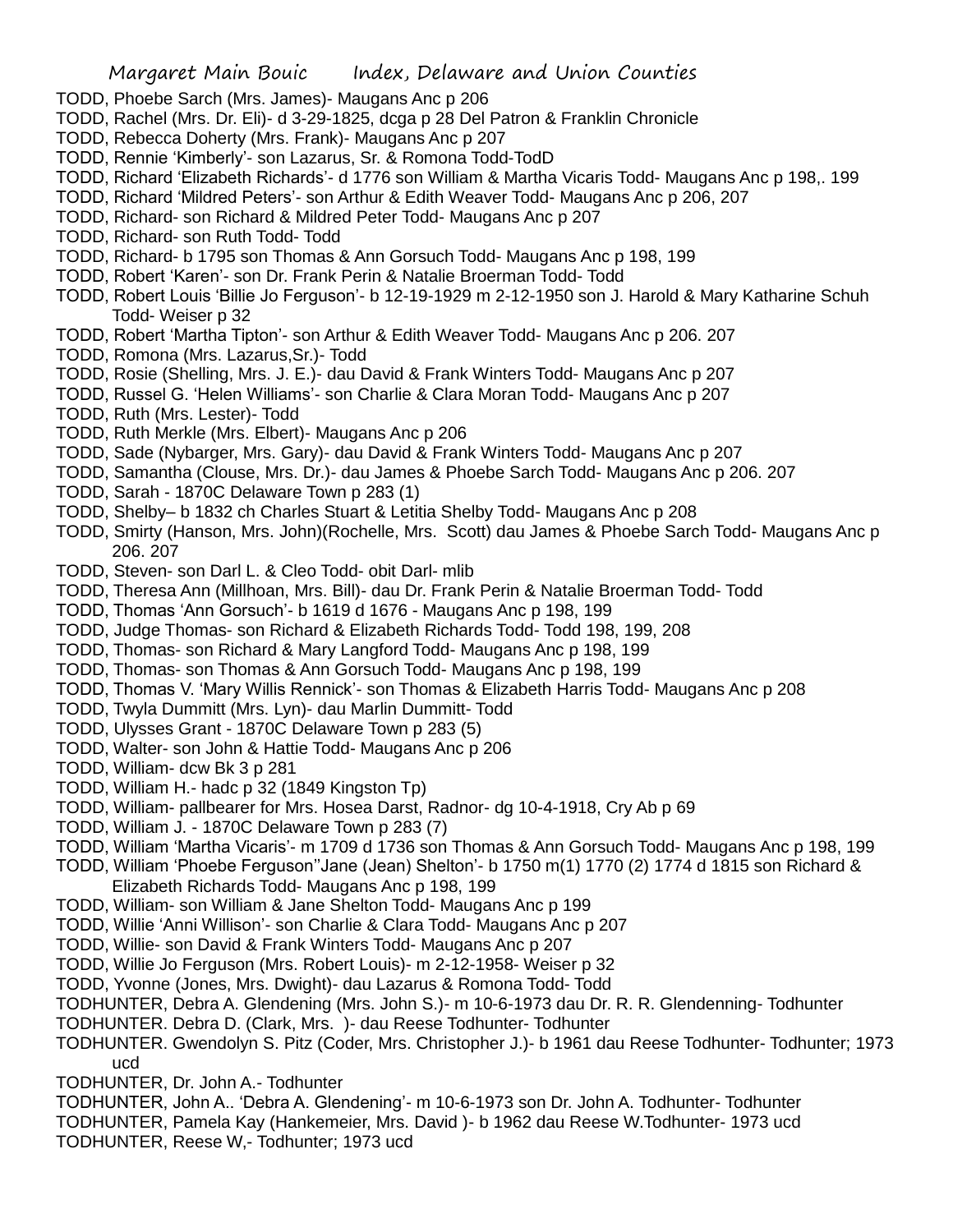- TOEMAN, Pearl Berry (Mrs. )- d Sunday (27) Dayton; niece of Mrs. David Courter- mt 12-6-1905 p7c3 Abs p 29
- TOFFE, Mary Ann (Loveless, Mrs. John Vincent)- b 10-8-1777 m 1-17-1803 Prince George's Co d 2-18-1870
- Oller Cem p 1; dcq Clara Loveless Edelblute 17; 1880 dch p 728; Loveless 4 (L); 1850C Scioto Tp 2323 p 141 (73, Md)
- TOFFER, Wilbert- 1850C Union Tp 1373-1390 p 208 (8,O)
- TOHEN, M. E.- uca p 58
- TOLAND, Aaron 'Emeline Wells'- m 4-2-1840 dcm
- TOLAND, Alvin 'Clara Maxine Shopshear'- b 5-30-1899 d 10-22-1964 Middleburg Cem son Milton Toland-Toland, obit Clara Maxine, mlib
- TOLAND, Betty (Curtis, Mrs. )- sister Charles W. Toland- Toland
- TOLAND, Betty (La Hugh, Mrs. )- dau Alvin & Clara Maxine Jackson Toland- Toland
- TOLAND, Charles- son Charles W. & Stella J. Toland- Toland
- TOLAND, Charles W.- 'Stella J.- d 8-15-1986 (84) Toland
- TOLAND, Clara Maxine Shopshear (Mrs. Al) b 2-21-1913 d 10-25-1996 (83) Oakdale -102-SW-1/4- dau Clarence & Cora Free Shopshear- Toland
- TOLAND, Emeline Wells (Mrs. Aaron)- m 4-2-1840 dcm
- TOLAND, Jennie Francis- dau Elizabeth Wilkin Francis- Shipps p 10
- TOLAND, John- son Charles W. & Stella J. Toland- Toland
- TOLAND, Mary Ellen (Ford, Mrs. )- dau Alvin & Clara Maxine Jackson Toland- Toland
- TOLAND, Clara Maxine (Jackson, Mrs. )(Mrs. Alvin)- Toland, obit mlib
- TOLAND, Milton- Tooland
- TOLAND, Olive (Ball, Mrs. )- sister Charles W. Toland- Toland
- TOLAND, Stella J. (Mrs. Charles W.)- b Iowa d 7-13-1986 (72) Toland
- TOLBERT, Betsy Ann (Peaver, Mrs. John)- m 7-2-1843 ucm 887
- TOLBERT, Huldah Kelsey (Mrs. Lemuel)- m 7-23-1843 ucm 890
- TOLBERT, Lemuel 'Huldah Kelsey'- m 7-23-1843 ucm 890
- TOLBERT, Stacy Ann- b 9-12-1983 dau Stephen & McDonald Tolbert- Tolbert
- TOLBERT, Richard- Tolbert
- TOLBERT, Stephen ' McDonald'- son Richard Tolbert- Tolbert
- TOLER, Dana- b 1964 son Darrell & Janet Tooler- 1973 ucd
- TOLER, Dan(ny)- b 1955 son Kenis & Viola Toler- 1967, 1971 ucd
- TOLER, Darlene (Robin)- b 1957 dau Kenis & Viola Toler- 1967, 1971 ucd
- TOLER, Darrell 'Janet'- 1973 ucd
- TOLER, Darrell- b 1972 son Darrell & Janet Toler- 1973 ucd
- TOLER, Dottie- b 1965 dau Darrell & Janet Toler- 1971, 1973 ucd
- TOLER, Jack 'Lucille Scott'- Toler
- TOLER, Janet (Mrs. Darrell)- 1973 ucd
- TOLER, Ken 'Patricia'- 1975 ucd
- TOLER, Ken 'Robin'- 1975 ucd
- TOLER, Kenis 'Viola'- 1967, 1971 ucd
- TOLER, Lucille Scott (Salisbury, Mrs. Donald)(Mrs. Jack)- d 4-25-1987 Ala. Dau Melvin & Lelia Generva Haris Scott-Toler
- TOLER, Patricia (Mrs. Ken)- 1975 ucd
- TOLER, Robin (Mrs. Ken)- 1975 ucd
- TOLER, Viola (Mrs. Kenis)- 1967, 1971 ucd
- TOLES, John W. 'Susan Lig(g)ens'- m 4-2-1862 ucm 3309 (Hearl)
- TOLES, Susan Ligens (Mrs. John W.)- m 4-2-1862 ucm 3309(Hearl)
- TOLEY, Bridget 1870C Orange Tp p 431 (4)
- TOLEY, Charles 1870C Orange Tp p 431 (6)
- TOLEY, Hugh 1870C Orange Tp p 431 (2)
- TOLEY, Margaret 1870C Orange Tp p 431 (26)
- TOLEY, Thomas 1870C Orange Tp p 431 (35\*)
- TOLGAMSBE, Benedict (Mrs. John Dunham)- Pabst 1 p 31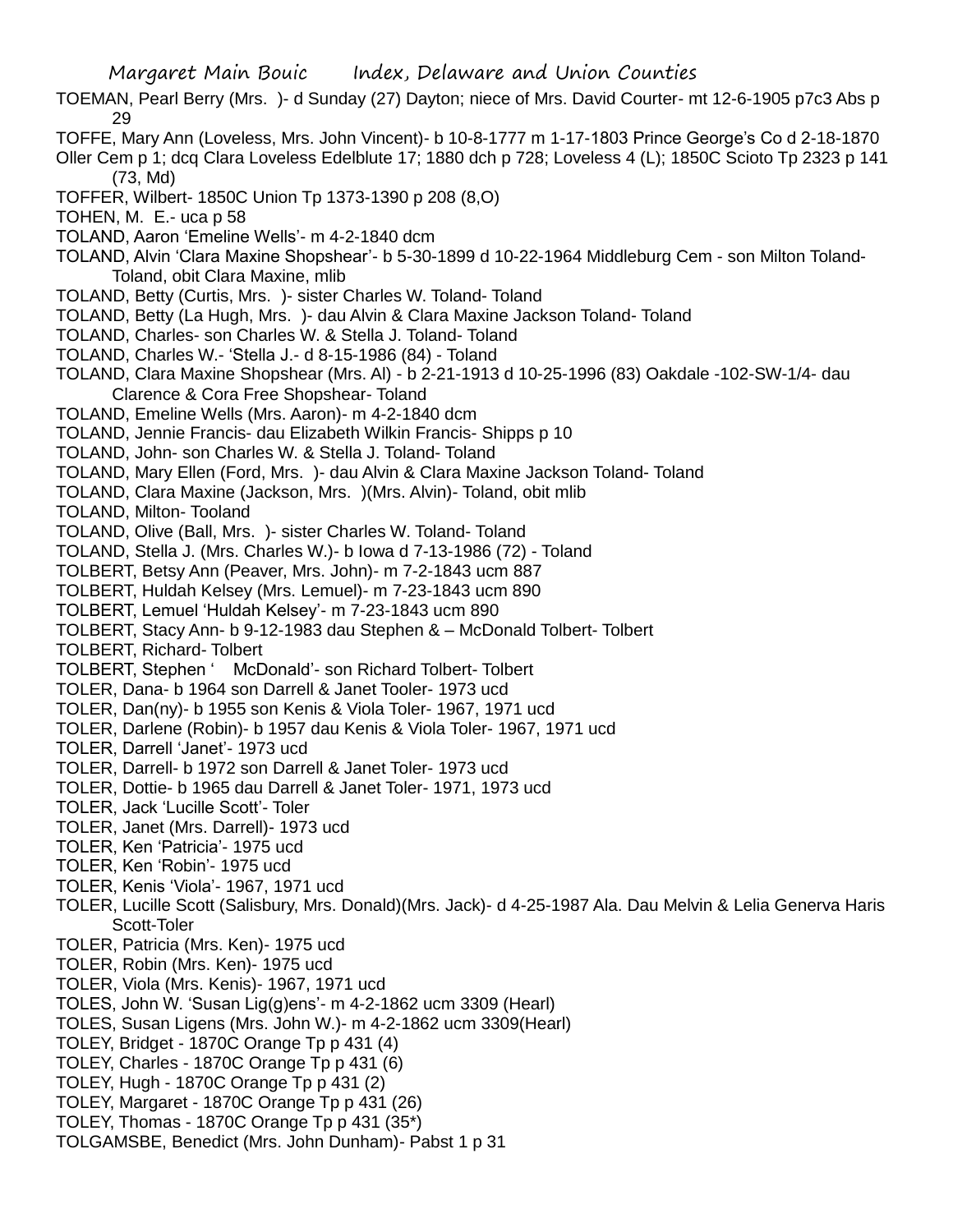- TOLL, Jesse C.- d Thursday, Columbus (76), Harlem Tp at one time, father-in-law of Oscar Wolfley- dg 11-29- 1889, Cry Ab p 251
- TOLLAND, A.- 1915 uch p 158
- TOLLE, Berlin 'Madge'- Tolle
- TOLLE, Glenn Alan 'Nancy Lynn Shaw'- m 2-19-1983 son Berlin & Madge Tolle- Tolle
- TOLLE, Madge (Mrs. Berlin)(Murphy, Mrs. )- Tolle
- TOLLE, Nancy Lynn Shaw (Mrs. Glenn Alan)- m 2-19-1983 dau Lowell Shaw- Tolle
- TOLLE, Susan E. (Bassler, Mrs. Charles Weiser)- m 4-11-1947- Weiser p 55
- TOLLEN, William- dcw Bk 4 p 282 (30) witness
- TOLLER, Christy- b 1971(1977) son Dan & Darlene Toller- 1977, 1979, 1981 ucd
- TOLLER, Dan 'Darlene'- 1977, 1979, 1981 ucd
- TOLLER, Darlene (Mrs. Dan)- 1977, 1979, 1981 ucd
- TOLLINGER, Sara Margaret Ulrich (Mrs. William Preston)- b 8-7-1913 m 6-14-1938 dau Paul Phillips & Josephine E. Landis Ulrich- Weiser p 47
- TOLLINGER, William Preston 'Sara Margaraet Ulrich'- m 6-14-1938- Weiser p 47
- TOLLINGER, William Preston- b 5-23-1940 son William Preston & Sara Margaret Ulrich Tollinger- Weiser p 47
- TOLLIVER, Della Rose (Caldwell, Mrs. Joseph)- Tolliver; parents of Betty E. Caldwell Blevins & Tory L. Caldwell
- TOLLIVER, Margaret E. (Mrs. William R.)- Sbc p 27; 1967 ucd
- TOLMAN, Benjamin 'Betsey'- mt 3-4-1868 Abs p 31, parents of John
- TOLMAN, Betsey (Mrs. Benjamin)- mt 3-4-1868, Abs p 31, parents of John
- TOLMAN, John- d 2-18-1868 (1-4-28) son Benjamin & Betsey Tolman- mt 3-4-1868 Abs p 31
- TOLMAN, T. W.- 1883 uch V p 664
- TOLSON, Rev. Richard Allen 'Ruth Weller'- m 8-1962- Tolson
- TOLSON, Ruth Weller (Mrs. Rev. Richard Allen)- m 8-1962- Tolson
- TOMACELLI, Bartholomew F. 'Judy I.'- 1964 dcd
- TOMACELLI, Candie- dau Vick & Janet B. Tomacelli 1964 (3) dcd
- TOMACELLI, Christine- dau Bartholomew F. & Judy I. Tomacelli- 1964 dcd
- TOMACELLI, Frances- dau Vick & Janet b. Tomacelli- 1964 (5 mo) dcd
- TOMACELLI, Janet B. (Mrs. Vick)- 1964 dcd
- TOMACELLI, Judy I. (Mrs. Bartholomew F.)- 1964 dcd
- TOMACELLI, Sherry- dau Bartholomew F. & Judy I. Tomacelli- 1964 dcd
- TOMACELLI, Theresa- dau Bartholomew F. & Judy I. Tomacelli- 1964 dcd
- TOMACELLI, Vick 'Janet B.;- 1964 dcd
- TOMAN, Charles- Toman
- TOMAN, Daren 'Marian Hutchinson'- m 5-21-1988 son Charles Toman- Toman
- TOMAN, Marian Htchinson (Mrs. Daren)- m 5-21-1988 dau Alan & Mary Hutchinson- Toman
- TOMARKO, Beverly Gardner (Mrs. John)- b 5-24-1940 dau William & Flora Hepner Gardner- Weiser p 369
- TOMARKO, John 'Beverly Gardner'- b 9-14-1930- Weiser p 369
- TOMAS, James- interment Radnor 4-29-1891 dg 5-8-1891 Cry Ab p 56
- TOMASKO, Donna Tabler (Mrs. Frank)- m 8-21-1976 dau Ray & Agnes Tabler- Tomasko; Tabler
- TOMASKO, Frank 'Donna Tabler'- m 8-21-1976 Tomasko; Tabler
- TOMASKO, Meagan Rae- b 11-22-1980 dau Frank & Donna Tabler Tomasco- Tomasco; Tabler
- TOMASKO, Stacy Francine b 12-30-1985 dau Frank & Donna Tabler Tomasko- Tomasko
- TOMB, Mary W. (McMullen, Mrs. James)- m 1867- Powers p 222
- TOMBAUGH, Nore (Rider, Mrs. Simon)- Wilson (46)
- TOMBES, Floyd B. 1870C Delaware Town p 296 (12)
- TOMBES, Gertrude O. 1870C Delaware Town p 296 (14)
- TOMBES, J. B. 1870C Delaware Town p 296 (47\*)
- TOMBES, Ora C. 1870C Delaware Town p 296 (5)
- TOMBES, Sarah K. 1870C Delaware Town p 296 (32)
- TOMBLIN, Alfred 'Cora Hunt'- Tomblin
- TOMBLIN, Andy son Doug Tomblin- Tomblin- engaged to Brooke Gibson
- TOMBLIN, Chester H.'Icie'- b 4-9-1912 d 7-18-1985 (73) Oakdale Cem- son Alfred & Cora Hunt Tomblin-**Tomblin**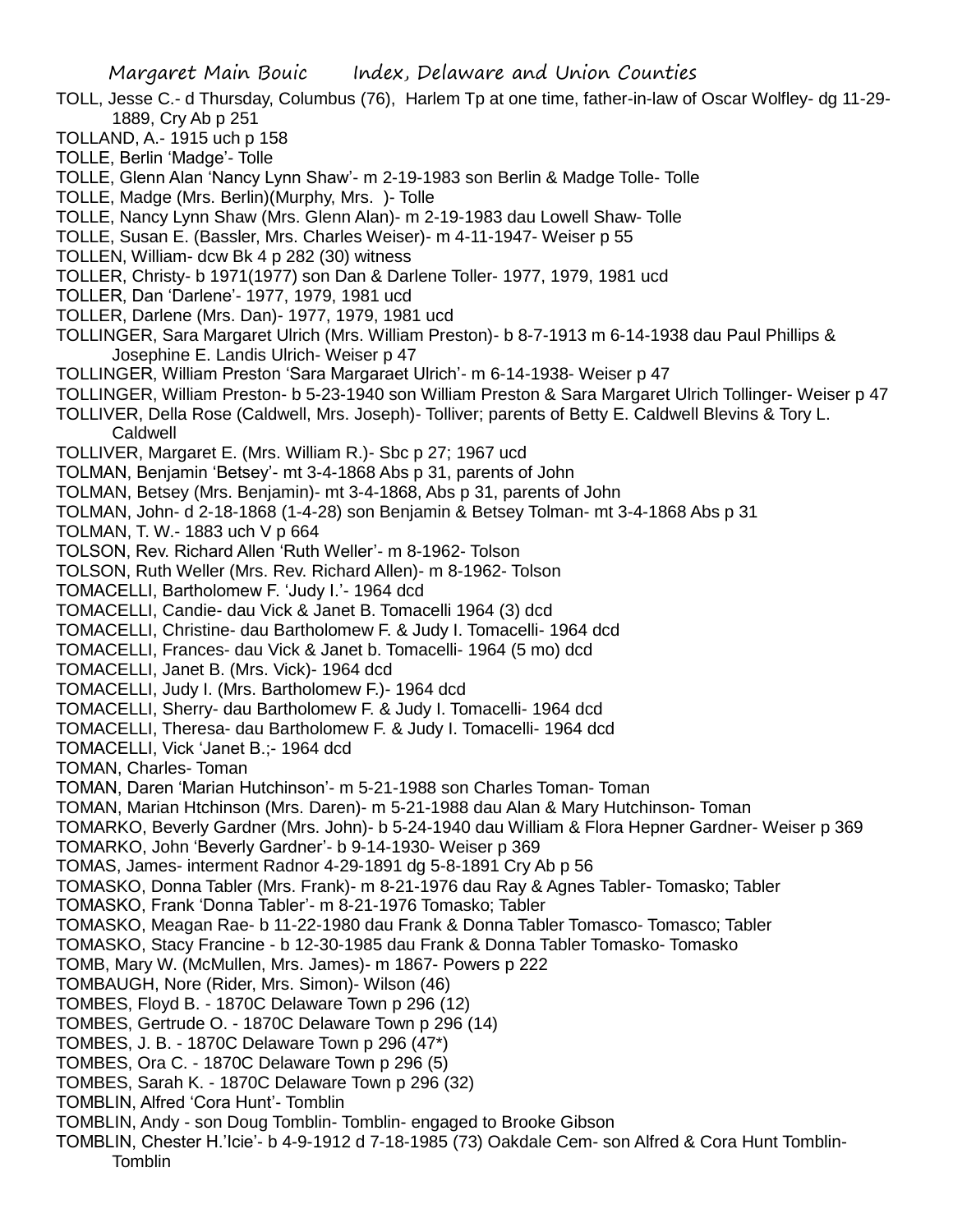TOMBLIN, Chester L.- son Chester H. & Icie Tomblin- Tomblin

TOMBLIN, Cora Hunt (Mrs. Alfred)- Tomblin

TOMBLIN, Deborah (LaFever, Mrs. )- dau Chester H. & Icie Tomblin- Tomblin

TOMBLIN, Debra- dau Elmer Tomblin- Tomblin

TOMBLIN, Douglas R.- son Chester H. & Icie Tomblin- Tomblin

TOMBLIN, Elmer- Tomblin

TOMBLIN, Icie (Mrs. Chester H.)- Tombline

TOMBLIN, Jeffrey L.- son Chester H. & Icie Tomblin- Tomblin

TOMBLIN, June (Huber, Mrs. )- dau Chester H. & Icie Tomblin- Tomblin

TOMBLIN, Mike- son Chester H. & Icie Tomblin- Tomblin

TOMBLIN, Ronald E.- son Chester H. & Icie Tomblin- Tomblin

TOMBLIN, Shirley- dau Chester H. & Icie Tomblin- Tomblin

TOMBLIN, Wanda Jean (Hackney, Mrs. )- dau Chester H. & Icie Tomblin- Tomblin

TOMBOUGH, Marie Elnor (Simmons, Mrs. Robert Ellis)- m 8-21-1943- Weiser p 435

TOMES, Donna- b 1958 lived with James E. & Dottie Hannum- 1976 dcd

TOMILY, d 6-1-1869 dcdeaths

TOMINES, Julieta "Julie" Leal (Levan, Mrs. Gary)- b 7-16-1950 Phillipines m 8-28-1982 d 7-13-2000 (49) Oakdale Cem- dau Alejandro & Ignanai Leal Tomines- Tomines

TOMITZ, Carl- son Rudolph L. & Shirley R. McKittrick Tomitz- McKitrick p 381

TOMITZ, James- son Rudolph L. & Shirley R. McKittrick Tomitz- McKitrick p 381

TOMITZ, Rudolph L. 'Shirley R. McKittrick'- McKitrick p 381

TOMITZ, Shirley R. (Mrs. Rudolph L.)- b 7-25-1920 dau Charles Arthur & Uta Naslind McKittrick- McKitrick 381

TOMITZ, Thomas- son Rudolph L. & Shirley R. McKittirck- McKitrick p 381

TOMKINS, Clara Rees Schofield (Mrs. Jack C.)- b 1908 m 1931 dau John Edward & Effie Margaret White Schofield- White II 162

TOMKINS, Jack C. 'Clara Rees Schofield'- m 1931- White II (162)

TOMKINS, Katherine (Liggett, Mrs. Willis)- Fairview Cem- dau Emmet & Jesse Murfin Tomkins- Liggett (13181): Ritenhouse 4,5;

TOMKINS, Susan- b NY d 12-5-1869 (67-9-9) Harlem Tp , dcdeaths

TOMKINS, Susan d 12-31-1869 ?- Radnor Tp dcdeaths; d 1-1-1869 Radnor Tp, dcdeaths

TOMKINSON, Mabel Parker (Lattomus, Mrs. James Walter)- Nash p 118. 124

TOMLAN, Alice Clark ( Mrs. Joseph) dau Shepherd & Hannah Barney Clark- 1915 uch p 919

TOMLAN, Joseph 'Alice Clark'- 1915 uch p 919

TOMLEY, Bessie (Baker, Mrs. )-dau William Tomley- dg 2-15-1895, Cry Ab p 7

TOMLEY, Carolina P. Thomas (Mrs. Richard B.) - d Radnor d 8-30-1904 (69-5-13) Delaware -dcdeaths-Radnor Cem- dau Robert R. & Mary Thomas- sister Mrs. Margaret Perry; 1880 dch p 765; dg 9-2-1904

Cry Ab p 261, dg 4-17-1900 Cry Ab p 18; dcw Bk 4 p 377 (39)

TOMLEY, Carrie (Reeves, Mrs. )- dau William Tomley- dg 2-15-1895 Cry Ab p 7

TOMLEY, Elizabeth N.(Case, Mrs. E. N.) (Mrs. William)- m 3-31-1860 dcm; dg 2-15-1895- dg 1895 Cry Ab p 7

TOMLEY, Guy- son Richard R. & Caroline Thomas Tomley- 1880 dch p 765

TOMLEY, Hannah- dau William & Susan Brown Tomley- 1908 dch p 719

TOMLEY, Jane E. (Jones, Mrs. Philip)- dau William & Susan BrownTomley; 1880 dch p 757; 1908 dch p 719

TOMLEY, Richard B. 'Caroline Thomas'- brother Jane E. Tomley Jones- 1880 dch p 719; Powell p 211

TOMLEY, ---- b 3-4-1869 Radnor Tp son R. B. Tomley- dcbirths

TOMLEY, Susan- d 5-1-1870 dcdeaths

TOMLEY, Susan(nah) Brown (Mrs. William)- d 8-24-1869 (78) Radnor Cem- Powell p 227; 1880 dch p 765

TOMLEY, William 'Elizabeth N. Case'- b 4-22-1919 Wales, to Radnor 1840. M 3-31-1860 dcm; d 2-6-1895 (77) Iowa- dg 2-15-1895 Cry Ab p 7

TOMLEY, William 'Susan Brown'- d 11-28-1857 (71) Radnor Cem- Powell p 227; 1880 dch p 765

TOMLEY, William- son William & Susan Brown Tomley- 1908 dch p 719

TOMLIN, Charles F.- son John L. & Estella Millington Tomlin- Tomlin; obit Estella, mlib

TOMLIN, Doug 'Mary'- 1981, 1983 ucd

TOMLIN, Ellen (Organ, Mrs. George)- dau John L. & Estella Millington Tomlin- Tomlin; obit Estella, mlib TOMLIN, Emma Kite (Mrs. John)- Tomlin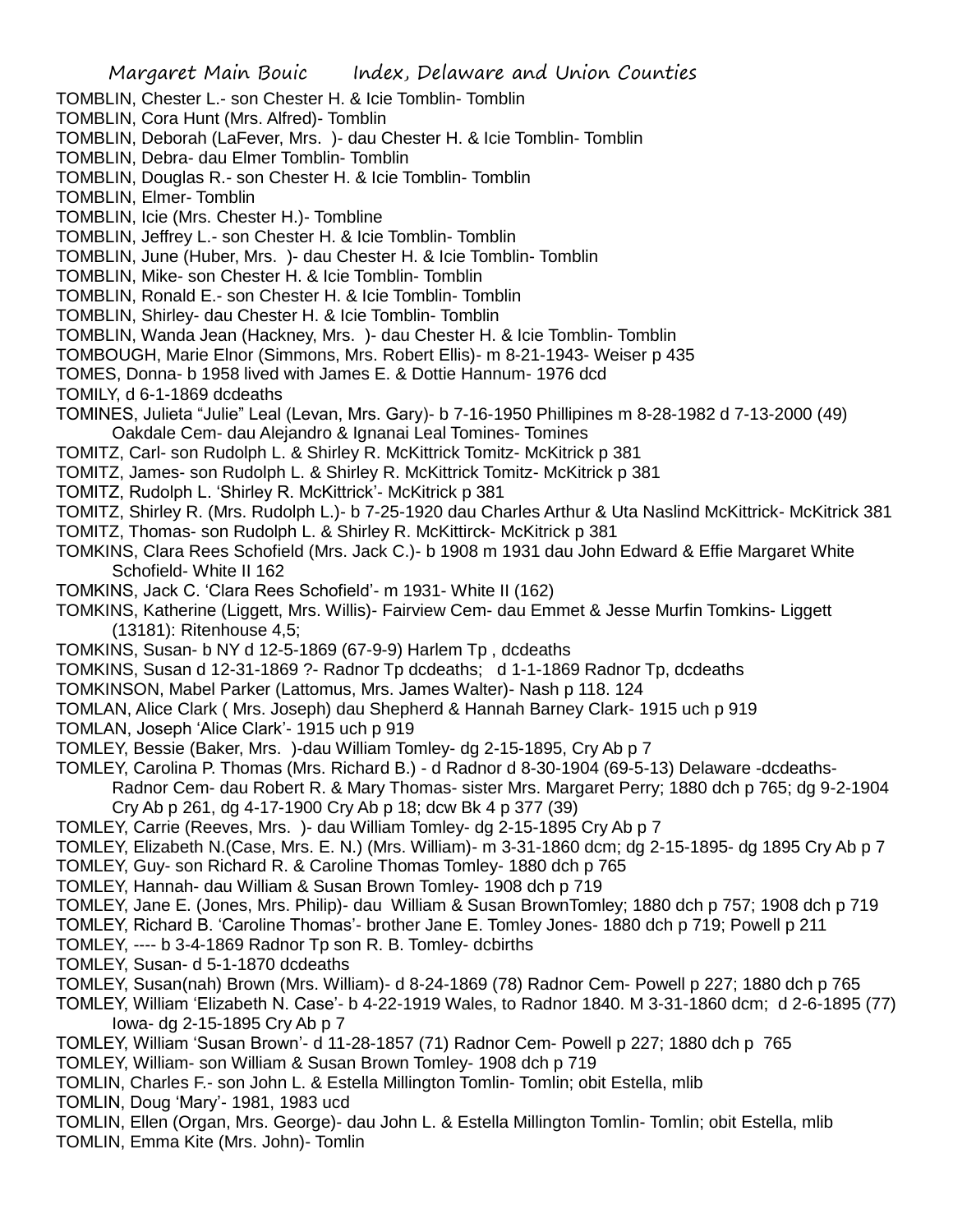- TOMLIN, Estella Millington (Mrs. John L.)- 2-8-1902 m 1-17-1922 d 12-9-1990 (88) Maple Grove Cem- dau Charles A. & Mattie L. Burroughs Millington- Tomlin
- TOMLIN, John 'Emma Kite'- Tomlin
- TOMLIN, John L. 'Estella Millington'- b 12-9-1900 m 1-17-1922 d 4-28-1977 Maple Grove Cem- Tomlin- son John & Emma Kite Tomlin- Tomlin
- TOMLIN- John J.- son John L. & Estella Millington Tomlin- Tomlin; obit Estella, mlib
- TOMLIN, Kim 'Mollie'- son Paul & Patty Smith Tomlin- Tomlin
- TOMLIN, Mary (Mrs. Doug)- 1981, 1983 ucd
- TOMLIN, Mollie (Mrs. Kim)- Tomlin
- TOMLIN, Patty Smith (Mrs. Paul)- m 3-29-1952- Tomlin
- TOMLIN, Paul E. 'Patty Smith' m 3-29-1952- son John L. & Estella Millington Tomlin- Tomlin; obit Estella, mlib
- TOMLIN, Phyllis (Clark, Mrs. Dwight)- dau John L. & Estella Millington Tomlin- Tomlin; obit Estella, mlib
- TOMLIN, Randy 'Val'- son Paul & Patty Smith Tomlin- Tomlin
- TOMLIN, Todd- son Paul & Patty Smith Tomlin- Tomlin
- TOMLIN, Tom- son Paul & Patty Smith Tomlin- Tomlin
- TOMLIN, Val (Mrs. Randy)- Tomlin
- TOMLIN, Virginia (Davis, Mrs. James R. "Skinny" )- m 9-3-1955- dau John L. & Esther Millington Tomlin-Tomlin; obit Estella, mlib
- TOMLINSON, ----(Mrs. )- d age 36, Radnor Cem, Powell p 232
- TOMLINSON, Anna Dement (Mrs. Jacob)(Dailey, Mrs. Rude)- b 1786 d 1856 dau George & Sarah Gordon Dement- Maugans Anc p 168
- TOMLINSON, Charles L. 1870C Delaware Town p 351 (13)
- TOMLINSON, Elizabeth 1870C Delaware Town p 351 (34\*)
- TOMLINSON, Elizabeth Moore (Mrs. Thomas, Jr.)- m 3-19-1856 ucm 2402 (Hearl)
- TOMLINSON, E. (Mrs. T.)- Un Al p 17
- TOMLINSON, George R. 'Glenna'- Tomlinson
- TOMLINSON, Glenna (Mrs. George R.)- Tomlinson
- TOMLINSON, Rev. Herbert- son Mrs. Pearl Tomlinson- Tomlinson
- TOMLINSON, Jacob 'Amma Dement'- Maugans Anc p 168
- TOMLINSON, Jennie (Cook, Mrs. Thomas)- m 4-7-1881 ucm 6954 (Hearl)
- TOMLINSON, Jennie- stepdau Jonathan Bevins- 1880C Paris Tp 123-126 (28, Wisc,O,O)
- TOMLINSON, John Michael Lee- son John & Susan Evalee Grindell Tomlinson- 1985 uch p 64
- TOMLINSON, John 'Susan Evalee Grindell'- m 12-23-1969- 1985 uch p 64
- TOMLINSON, Katie- b 1978 dau John & Susan Evalee Grindell Tomlinson- 1985 uch p 64
- TOMLINSON, Lina Thompson- dau Benoni & Celia J. Thompson- m 7-25-1906 p6c2, Abs p 17
- TOMLINSON, Mary E.- dau T. & E. d 9-21-1865 (6-3-21) Milford Cem, Un Al p 17
- TOMLINSON, Megan- b 1980 dau John & Susan Evalee Grindell Tomlinson- 1985 uch p 64
- TOMLINSON, Mrs. Pearl- d 7-14-1963 (88)- Tomlinson
- TOMLINSON, Samuel- Nash p 129
- TOMLINSON, Sarah J. 1870C Delaware Town p 351 (9)
- TOMLINSON, Susan Evalee Grindell (Mrs. John)- b 1949 m 12-23-1969 dau Charles Sherman & Flora Myrtle Fox Grindell- 1985 uch p 64
- TOMLINSON, Susan- dau George R. & Glenna Tomlinson- Tomlinson- engaged to Jay Richard Miller
- TOMLINSON, T. 'E.'- Uin Al p 17
- TOMLINSON, Thomas, Jr. 'Elizabeth Moore'- m 3-19-1856 ucm 2402 (Hearl)
- TOMLINSON, Virgene (McCollister, Mrs. Carey Eugene)- Pabst Pion I p 140
- TOMLINSON, W.- uncle of James Kyle- 1880C Claibourne Tp 177-189 p 17 (20,O,O,O)
- TOMLINSON, William- 1883 uch V p 661; uccp p 23, 24, insanity JB 2 p 320, 359
- TOMLY, Caroline 1870C Radnor Tp p 467 (34)
- TOMLY, Guy 1870C Radnor Tp p 467 (1)
- TOMLY, Jane E. (Jones, Mrs. Philip)- m 6-15-1853 dcm
- TOMLY, Robert B. 1870C Radnor Tp p 467 (34\*)
- TOMLY, b 1-1-1869 Radnor Tp son R. B. Tomly- dcbirths
- TOMNSON, Donald 'Margaret Florence Smith'- Weiser p 276
- TOMNSON, Margaret Florence Smith (Mrs. Donald)- Weiser p 276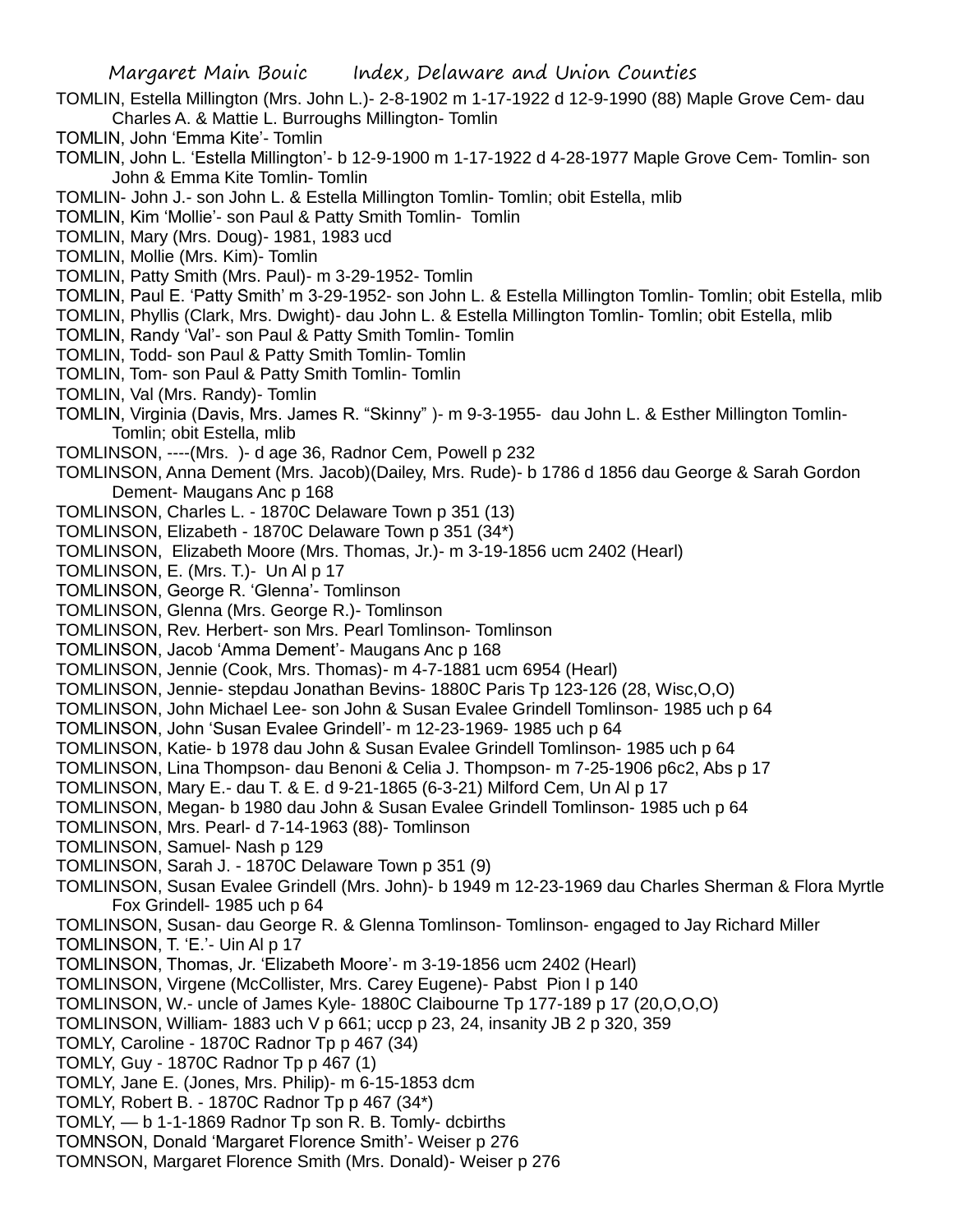- TOMPKINS, Rev./Elder- funeral of Mrs. Anna Douds, dg 10-7-1887, Cry Ab p p 165, of Mrs. Hawkins- dg 9-14- 1888, Cry Ab p 204, of Victor Arnold Williams- dg 7-31-1903 Cry Ab p 194; of Myron Van Sickle- dg 12- 29-1903 Cry Ab p 212; Daniel Durst, dg 5-8-1905, Cry Ab p 25; of dau of Mrs. & Mrs. Roof, Berkshiredg 8-24-1906, Cry Ab p 117, dg 2-8-1907 Cry Ab p 12, Mrs.- dg 15-1906, dg 6-15-1906, Cry Ab p 103; of Mrs. Charles Granger, Jr.- dg 2-19-1907, p 16, of Mrs. Emerson Van Sickle- dg 3-1-1903 Cry Ab p 22,
- TOMPKINS, A. G.- killed by train Sunday (over 70) dg 2-7-1888m Cry Ab p 179
- TOMPKINS, Albert G. 'Mary A. Battles'- b 8-21-1862 d 6-15-1915- Weiser p 521
- TOMPKINS, Billy- son Wayne L. Tompkins- Tompkins
- TOMPKINS, Camille Custer (Mrs. Richard Bruce)- , 9-25-1971 dau William F. Custer- Tompkins
- TOMPKINS, Charles- son George N. Tompkins- dg 11-5-1918, Cry Ab p 91
- TOMPKINS, Cory- son David R. & Nancy Tompkins- Tomkpins
- TOMPKINS, Daniel D.- V Pres. Of U. S. d 7-1825 (51y) dcga p 29, Del Patron & Frank Chron
- TOMPKINS, David R. 'Nancy'- b 7-27-1939 d 5-21-1991 (51) Oak Grove Cem- son David Wayne & Madeline Lewis Tompkins- Tompkins
- TOMPKINS, David Wayne 'Madeline Lewis'- Tompkins
- TOMPKINS, Ester- 1850C Berkshire Tp 125 p 13 (77, NJ)
- TOMPKINS, George D.- son Charles Tompkins, dg 11-5-1918, Cry Ab p 91; Co K. 166th Reg
- TOMPKINS, George N.- dg 11-5-1918, Cry Ab p 91
- TOMPKINS, Gloria (Campbell, Mrs. )- dau David Wayne & Madeline Katherine Lewis Tompkins- Tompkins
- TOMPKINS, Hannah E. Paul (Mrs. Simon)- m 2-21-1860 dcm
- TOMPKINS, Harriet (Fetter, Mrs. Paul E.)- b 1-28-1919- Weiser p 421
- TOMPKINS, Harvey 'Mary'- 1850C Concord Tp 2249 p 131 (28,Pa)
- TOMPKINS, Helen (Cook, Mrs. John)- 1880 dch p 841
- TOMPKINS, J.- hadc p 16; CCC p 26, 52 (1849 Berkshire Tp)
- TOMPKINS, James 'Julia S. Keeler'- m 3-9-1853 dcm
- TOMPKINS, Jane E. (Theis, Mrs. Daniel G.)- m 3-14- Tompkins
- TOMPKINS, Jane (Mrs. Wayne L.)- div- Tompkins
- TOMPKINS, Jennie Macfie (DeWitt, Mrs. Michael Edwin)- m 1-22-1983 dau Jack Warren Tompkins, Jr.- **Tompkins**
- TOMPKINS, Jont T.- 1980 dcd
- TOMPKINS, Jotham- d 7-27-1847 (53) Galena Cem- Powell p 15
- TOMPKINS, Julia S. Keeler (Mrs. James)- m 3-9-1853 dcm
- TOMPKINS, Kimberly- dau Wayne L. Tompkins- Tompkins
- TOMPKINS, L.- CCC (1849 Brown Tp)- hadc p 20
- TOMPKINS, Leander- son Harvey & Mary Tompkins- 1850C Concord Tp 2249 p 131 (2,O)
- TOMPKINS, Rev,. M.- funeral of Rachel Ann Gorrell Clark- dg 11-13-1906, Cry Ab p 131
- TOMPKINS, Madeline Katherine Lewis (Mrs. David Wayne)- d 1-3-1976 (72) Oak Grove Cem- Tompkins
- TOMPKINS, Margaret L.- 1980 dcd
- TOMPKINS, Mary A. Battles (Mrs. Albert G.)- b 8-23-1862 d 2-21-1936 dau Frederick Baxter & Mary Adams Weiser- Weiser p 321
- TOMPKINS, Mary (Mrs. )(Cunningham, Mrs. Abner W.)- dg 6-24-1913 Cry Ab p 44
- TOMPKINS, Mary (Mrs. Harvey)- 1850C Concord Tp 2249 p 13 (20,O)
- TOMPKINS, Nancy (Mrs. David R.)- Tompkins
- TOMPKINS, Nancy Lee (Inbody, Mrs. Thomas Gregory)- m 7-19-1975 dau Wayne L. & Jane E. Tompkins-**Tompkins**
- TOMPKINS, Patricia Ann- dau Madeline Katherine Tompkins- Tompkins
- TOMPKINS, Richard Bruce 'Camille Custer'- , 9-25-1971 son Wayne L. & Jane Tompkins- Tompkins
- TOMPKINS, Simon 'Hannah E. Paul'- m 2-21-1860 dcd
- TOMPKINS, Stephanie (Chaffin, Mrs. )- dau David R. & Nancy Tompkins- Tompkins
- TOMPKINS, Susan- b 3-26-1802 d 12-5-1869 Fancher Cem- Powell p 126
- TOMPKINS, Terri (Mrs. Wayne L.)- Tompkins
- TOMPKINS, Wayne L. 'Jane ''Terri '- d 10-5-1979 (52) Oak Grove Cem- son Madeline Katherine Tompkins-**Tompkins**
- TOMPKINS, Wilbert M.- Pvt., d France WWII (19) son Charles Tompkins- dg 11-5-1918, Cry Ab p 91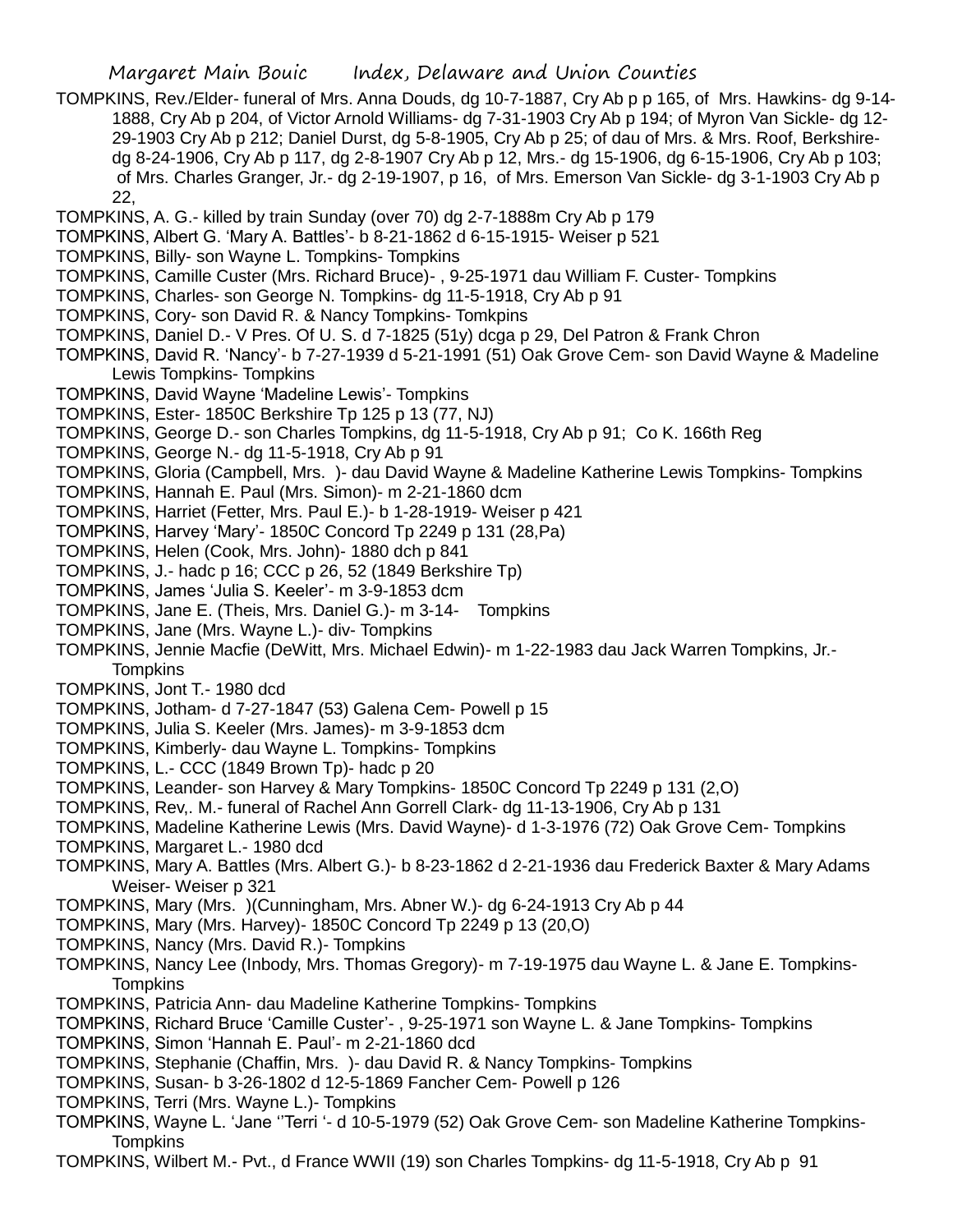- TOMPKINS, William- b 7-10-1798 d 6-7-1869 Fancher Cem, Powell p 126
- TOMPKINS, Wm- d at John Cook's- dg 12-11-1888 Cry Ab p 211
- TOMPKINS, William S.- b 2-12-1839 d 11-26- 1888 Fancher Cem- Powell p 126
- TOMPSON- see Thompson, Thomson
- TOMPSON, Alice Freeman (Mrs. Rev. John)(Parke, Mrs. Robert)- dau Henry & Margaret Edwards Freeman-Powers Pat p 133, 134, 135
- TOMPSON, Bridgett (Denison, Mrs. George)- b 9-11-1622 dau John & Alice Freeman Tompson- Powers Pat p 133
- TOMPSON, Dority- b 7-2-1621 bur 10-19-1621 dau Rev. John & Alice Freeman Tompson- Powers Pat p 133 TOMPSON, H. C.- cousin of George Storm- dg 1906, Cry Ab p 80
- TOMPSON, Rev. John ' ''Alice Freeman'- d 11-6-1626- Powers Pat p 133, 134, 135
- TOMPSON, Martha- 12-17-1626 dau Rev. John & Alice Freeman Tompson- Powers Pat p 133
- TOMPSON, Mary- b 11-14-1619 dau Rev. John & Alice Freeman Tompson- Powers Pat p 133
- TOMPSON, Nathaniel- b 10-16-1625 son Rev. John & Alice Freeman Tompson- Powers Pat p 133
- TOMPSON, Thomas- b 1616 son Rev. John & Alice Freeman Tompson- Powers Pat p 133
- TOMS, Agnes (Furber, Mrs. )- sister Ord Oscar Toms- Toms
- TOMS, Betty Jean (Miller, Mrs. Joseph H.)- m 8-1-1954- dau Ord Oscar & Jenny Bunnell Toms- Toms
- TOMS, Clarice (Scarff, Mrs. )- sister Ord Oscar Toms- Toms
- TOMS, Jenny Bunnell (Mrs. Ord Oscar)- d 1926- Toms
- TOMS, Ord Oscar 'Jenny Bunnell'- b 4-19-1897 d 3-1-1977 bur Grand Prairie Cem, Marion- Toms; 1962, 1977 ucd
- TOMSON, Alex- b England d 5-5-1911 (62y5m) Oakdale 2382 (69B) II p 16
- TOMSON, Davaris (Mrs. John H.)- dbg p 10
- TOMSON, John H. 'Davaris'- dbg p 10
- TOMSON, Silecia Livonia- d 5-27-1842 (1-6-15) dcg dau John H. & Davaris Tomson
- TONE, Ada J. 1870C Liberty Tp Del Co p 390 (11)
- TONE, Ada (Ashenhurst, Mrs. )- sister Harvey Edgar Tone- obit Harvey- dg 4-21-1947
- TONE, Adah- dau Lafayette & Sarah M. Cellar Tone- 1880 dch p 675
- TONE, A. L.- called to Orange, mother died- dg 10-13-1893 Cry Ab p 135
- TONE, —b 1-22-1887 Orange Tp son A. L. & Edith E. Redd Tone- dcbirths
- TONE, —b 12-7-1879 Orange Tp son A. L. & E. E. Redd Tone- dcbirths
- TONE, Albert l. 'Edith E. Redd'- son John T. & Julia Ann Andrews Tone- 1880 dch p 474, 719; Pabst 3 p 30; 6 p 10;1850C Orange Tp 1664 p 109 (2,O)
- TONE, Albert L.- b 6-3-1875 Orange Tp son Albert L. & Edith E. Tone- Tone- dcbirths
- TONE, Alice E. (Willis, Mrs. R. K.)- m 1868 d 2-25-1892 dau Miner P. & Orvilla Goodrich Tone- 1880 dch p 677; dumch p 488; 1850C Liberty Tp Del Co 1485 p 102 (8/12,O)
- TONE, Anna Belle (Hall, Mrs. )- sister Jackson Juistin,Sr. Tone- Tone
- TONE, Anna (Williams, Mrs. )- dau Mrs. Nina Tone- obit Nina Tone- dg 7-17-1953
- TONE, Arthur- b 5-1-1890 Orange Tp son A. L. & Edith Redd Tone- dcbirths
- TONE, Carrie C. 1870C Liberty Tp Del Co p 390 (2)
- TONE, Carrie C. (Biller, Mrs. )- sister Harvey Edgar Tone- obit Harvey- dg 4-21-1947
- TONE, Christopher- 1880 dch p 658, 675; Pabst 6 p 67
- TONE, Clara- dau Lafayette & Sarah M. Cellar Tone- 1880 dch p 675
- TONE, Curilla J. (Mrs. Harvey Edgar)- b 1877 Oller Cem p 27
- TONE, Daphne F. (Mrs. Russell R.)- Tone; Thomas; 1961, 1964, 1969, 1971 dcd
- TONE, Edith E. Red(d) (Mrs. Albert L.) 1880 dch p 720; Pabst 3 p 30, 6 p 10
- TONE, Edith M. (Mrs. Jackson, Sr.)- b 7-16-1910 Ky d 7-28-1992 (82) Maple Grove Cem- Tone
- TONE, Edna M.- dau Albert L. & Edith Redd Tone- 1880 dch p 720
- TONE, Elizabeth A. 1870C Liberty Tp Del Co p 390 (13)
- TONE, Elizabeth- dau Lafayette & Sarah M. Cellar Tone- 1880 dch p 675
- TONE, Ella- b 8-15-1884 Orange Tp dau Albert L. & Edith Redd Tone- dcbirths
- TONE, Ellen H.- d 9-10-1847 (8m) Powell Cem- Powell p 162 dau John T. & Julia Ann Andrews Tone; 1850C Orange Tp 1664 p 109 (2/12,O)
- TONE, George 1870C Liberty Tp Del Co p 404 (30\*)
- TONE, Harry- son Lafayette & Sarah M. Cellar Tone- 1880 dch p 675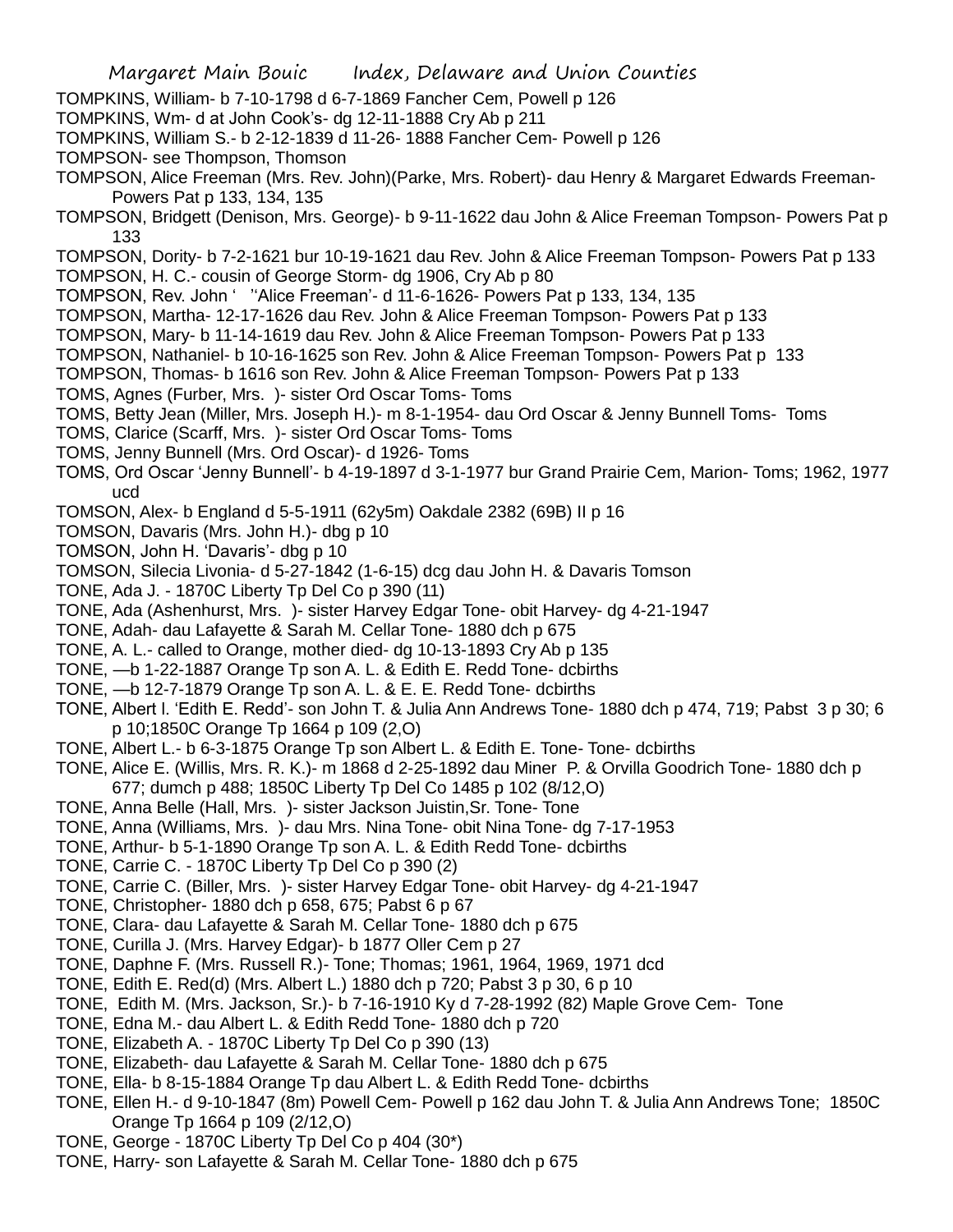- TONE, Harvey Edgar 'Curilla J.'- b 12-5-1878 d 1947 Oller Cem p 27; d Monday- dg 4-21-1947, Cry Ab p son Lafayette & Sarah M. Cellar Tone- dcbirths
- TONE, Jackson Justin, Sr. 'Edith M.'- d 11-14-1989 (78) -Tone
- TONE, Jackson, Jr.- son Jackson Justin, Sr.& Edith M. Tone- Tone
- TONE, Jackson- son Nina Tone- obit nina Tone- dg 7-17-1953
- TONE, James- son Lafayette & Sarah M. Cellar Tone- 1880 dch p 675
- TONE, Jesse F. 1870C Liberty Tp Del Co p 404 (5)
- TONE, Jim- son Jackson Justin,Sr. & Edith M. Tone- Tone
- TONE, John E.- son Albert L. & Edith E. Redd Tone- 1880 dch p 720
- TONE, John F. 'Julia Ann Andrews'- m 11-18-1845 dcm; 1880 dch p 720; 1850C Orange Tp 1664 p 109 (27,NH)
- TONE, Julia Ann Andrews (Mrs. John F.)- m 11-18-1845 dcm; 1850C Orange Tp 1664 p 109 (25,O)
- TONE, Julia- dau Lafayette & Sarah M. Cellar Tone- 1880 dch p 675
- TONE, Justin- son Minor Tone- Liberty Tp p 1; 1850C Liberty Tp 1485 p 102 (4,O)
- TONE, Lafayette 'Sarah M. Cellar' b 1824 d 1908 Old Liberty Churchyard, Powell p 153- son Christopher Tone- 1880 dch p 675; 1908 dch p 407, 584; dg 4-3-1908 Cry Ab p 124 d Monday; 1870C Liberty Tp Del Co p 390 (46\*)
- TONE, Lafayette- b 10-23-1871 Liberty Tp son Lafayette & Sarah M. Cellar Tone- dcbirth
- TONE, Laura M. 1870C Liberty Tp Del Co p 391 (11)
- TONE, Linda S. (Diamond, Mrs. C. Joseph)- m 4-3-1971 dau Russell R. & Daphne F. Tone- Tone; 1961, 1964, 1969 dcd
- TONE, Louisa 1870C Liberty Tp Del Co p 390 (9)
- TONE, Lucy E.- b 1-20-1882 Orange Tp dau A. C. & Edith Reed Tone- dcbirths
- TONE, Luella 1870C Liberty Tp Del Co p 404 (11)
- TONE, Margaret (Evans, Mrs. )- dau Mrs. Nina Tone- obit nina Tone- dg 7-17-1953
- TONE, Margaret (Vaughn, Mrs. )- dau Jackson Justin,Sr. & Edith M. Tone- Tone
- TONE, Martha (Case, Mrs. Oscar)- dau Christopher Tone- 1880 dch p 658; 1908 dch p 800
- TONE, Martha Washington (Gardner, Mrs. Irvin N.) dau Lafayette & Sarah M Cellar Tone- 1880 dch p 675; 1908 dch p 584; 1870C Liberty Tp Del Co p 390 (6)
- TONE, Mary Margaret (Evans, Mrs. )- sister Jackson Justin Sr.- Tone
- TONE, Minor P.'Maria Orvilla Goodrich'- m 5-1-1845 dcm; Liberty p 1; dumch p 418; 1880 dch p 265, 677; 1908 dch p 31, 876; Pabst Pion I p 49; mt 10-8-1856; hadc p 34; 1976 dch p 275 - 1850C Liberty Tp Del Co 1485 p 102 (31,NH); 1870C Liberty Tp Del Co p 391 (51\*)
- TONE, Nina (Crook, Mrs. )- dau Jackson Justin, Sr. & Edith M. Tone- Tone
- TONE, Nina- d Friday (76) dg 7-17-1953
- TONE, Maria Orvilla Goodrich ( Mrs. Minor P.) m 5-1-1845 dcm -d Friday, dg11-19-1884 Cry Ab p 102- dau Ebenezer & Elizabeth Dixon Goodrich- 1908 dch p 876; dumch p 418; mother of Mrs. R. K. Willis dg 11- 19-1884, Cry Ab p 102; 1850C Liberty Tp Del Co 1485 p 102 (30,O): 1870C Liberty Tp Del Co p 391 (51)
- TONE, Nancy (Gardner, Mrs. J. M.)(Pond, Mrs. )- dau 5-14-1878 (86) Powell Cem- Powell p 166
- TONE, Russell- son Harvey Edgar & Curilla Tone- obit Harvey Edgar- dg 4-21-1947
- TONE, Russell R. 'Daphne'- dg 11-23-1984- Tone; Thomas; 1961, 1964, 1969, 1971, 1980 dcd
- TONE, Sarah M. Cellar (Mrs. Lafayette) -b 1834 d 1915 Old Liberty Churchyard, Powell p 153; lpc p10, 24; 1880 dch p 675; 1870C Liberty Tp Del Co p 390 (36)
- TONE, Thomas- son Jackson Justin, Sr. & Edith M. Tone- Tone
- TONE, William- 1850C Delaware Town 1014 p 80 (21,O)
- TONE, Wm. L. 1870C Liberty Tp Del Co p 391 (13)
- TONER, Lois Mae (Copenhaver, Mrs. Dale Earl)- b 5-7-1928 m 3-13-1948- Weiser p 347
- TONER, Rev. Pat- Toner
- TONER, Samuel- 1840C Marlbrough Cem p Tp p 248 (40-50)
- TONES, Alma G. (Mrs. Herbert, Jr.)- 1969 dcd
- TONES, Herbert, Jr. 'Alma G.'-1969 dcd
- TONES, Mark- b 1953 son Herbert, Jr. & Alma G. Tones- 1969 dcd
- TONEY, Alice Faye (Click, Mrs.John David)- dau J. Auvil "Pete" & Mary Vaughn Toney- Toney
- TONEY, Barbara (Terry, Mrs. )- dau J. Auvil "Pete" & Mary Vaughn Toney- Toneu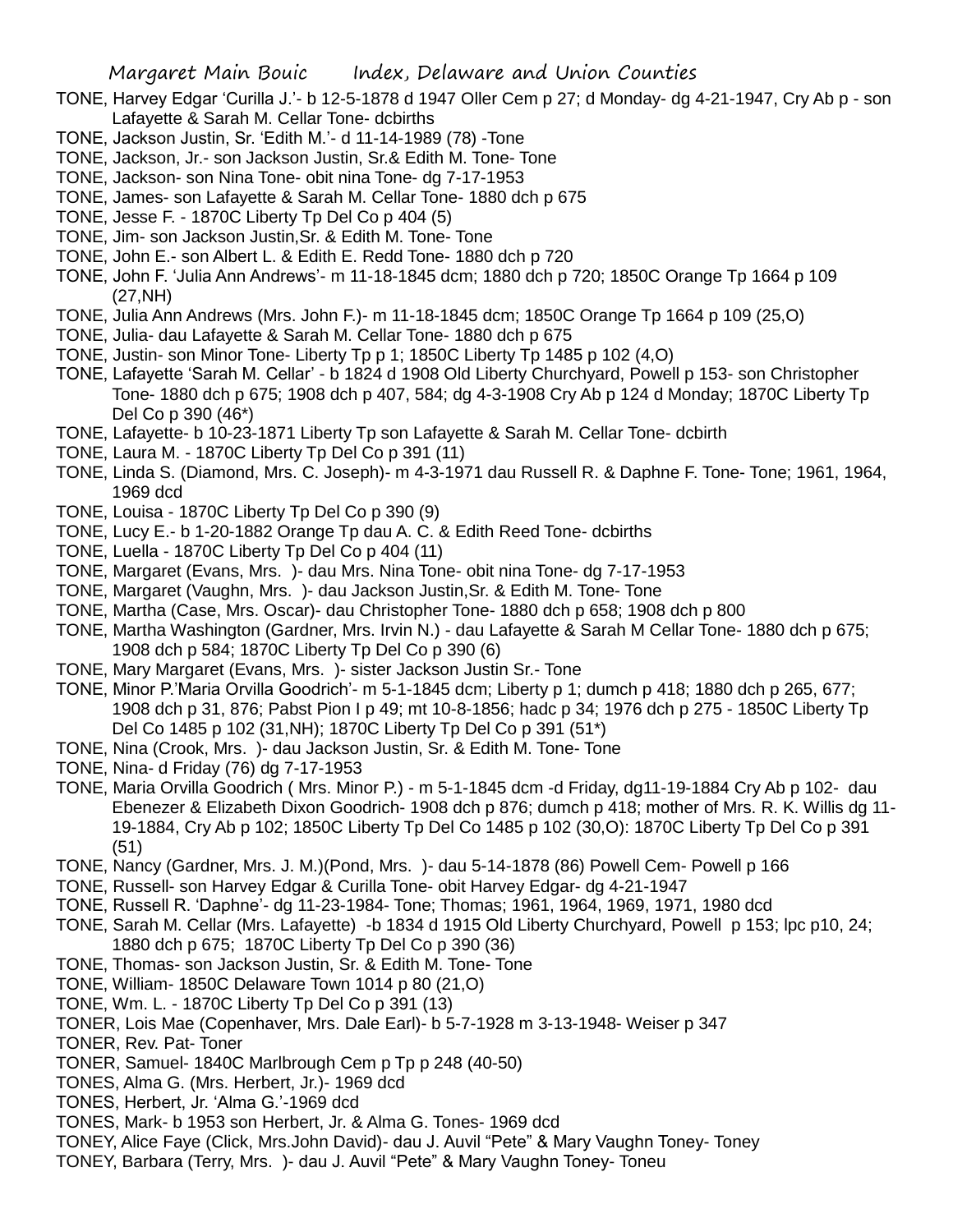Margaret Main Bouic Index, Delaware and Union Counties TONEY, David'Teresa'- Toney TONEY, J. Auvil "Pete" 'Mary Vaughn'- b 3-26-1908 WVa, m 7-17-1931 WVA- d 5-14-1997 Fairview Mem. Pkson John & Harriett Jackson Toney- Toney TONEY, Joan Elaine Bradley (Mrs. John Auvil)- m 11-2-1974 dau Clarence Bradley- Tney TONEY, John- son J.. Auvil "Pete" & Mary Vaughn Toney-toney TONEY, Joyce (Mrs.Vallee)- Toney TONEY, Martha Ann (Bycynski, Mrs. Jeffery J.)- m 10-17-19— dau David & Teresa Toney- Toney TONEY, Mary Ann (Wing, Mrs. John )- dau J. Auvil "Pete" & Mary Vaughn Toney- Toney TONEY, Rev. H. W.- 1908 dch p 254 TONEY, John Auvil 'Joan Elaine Bradley'- m 11-2-1974 son John Auvil & Mary Toney- Toney TONEY, Mary Ann (Wing, Mrs. )- dau Auvil & Mary Toney- Toney TONEY, Mary Vaughn (Mrs. J. Auvil " Pete")- m 7-17-1931 Wva- Toney TONEY, Michael Steven 'Shawna Suzanne Davis'- m 6-29-1991 son Vallee & Joyce Toney- Toney TONEY, Michele R. (Mrs. Ralph E.)- 1980 dcd TONEY, Ralph E. 'Michele R.'- 1980 dcd TONEY, Shawna Suzanne Davis (Ms. Michael Steven)- m 6-29-1991 dau Sandra Davis Sullivan- Toney TONEY, Teresa (Mrs. David)- Toney TONEY, Vallee 'Joyce'- Toney TONEY, Wanda (Harper, Mrs. Johnny )- dau J. Auvil "Pete" & Mary Vaughn Toney- Toney TONG, Antonia 'Theresa Villanueva'- Tong; Villanueva TONG-Villanueva, Antonie- son Antonia & Theresa Villanueva Tong- Tong; Villanueva TONG, Delma Arauje (Mrs. Roberto Nicholas)- Tong; Vilanueva TONG, Maria- dau Antonia & Theresa Villanueva Tong- Tong; Villanueva TONG, Patricia- dau Robert Nicholas & Delma Araujo Tong-Villanueva- Tong Villanueva TONG, Pedto- son Antonia & Theresa Villanueva Tong- Tong/Villaneuva TONG, Roberto Nicholas- b 2-3-1934 d 6-17-1973 son Antonia & Theresa Villanueva Tong- Tong-Villaneuva TONG, Antonio- b 1973 son Matilda Tong- 1979, 1981, 1983 ucd TONG, Curtis W. 'Waveline'- 1969, 1971 dcd TONG, Karen- b 1960 dau Curtis W. & Waveline Tong- 1969, 1971 dcd TONG, Kurt- b 1963 son Curtis W. & Waveline Tong- 1969, 1971 dcd TONG, Kyle- b 1062 son Curtis W. & Waveline Tong- 1969, 1971 dcd TONG, Maria S.- 1979, 1981, 1983 ucd TONG, Matilda- 1979, 1981, 1983 ucd TONG, Nancy (Dent, Mrs. )- d 2-10-1818 (45y) Trenton Cem, Powell p 273 TONG, Waveline (Mrs. Curtis W.)- 1969, 1971 dcd TONGATE, Ida H.- 1880C Liberty Tp Un Co 14-15 p 3 (13,O,O,O) TONGEN, Darwin- 1980 dcd TONGUET, Alice (Turner, Mrs. Joseph Ross)- m 4-4-1889 ucm (Hearl) TONGUET, Blanche (Hughes, Mrs. Earl A.)- b 10-18876 dau John A. & Mary K. Tonguet- 1900C Leesburg Tp 133-134 p 6A (13,O,O,O); 1910C Claibourne -Richwood 356-363 p 13A (23,O,O,O) m 4y, 3 ch TONGUET, Blanche Loretha (Lonberry, Mrs. Thomas J.)- m 2-12-1895 ucm (Hearl); 1985 uch p 92 TONGUET, Catharine (Tracy, Mrs. Delus)- m 6-5-1894 ucm (Hearl) TONGUET, Clarissa J. Swartz (Mrs. Jacob)- m 1-1-1874 ucm 5419 (Hearl); 1880C Claibourne Tp 46-48 p 5 (24,O,NY,Penn)

- TONGUET, Cyndy
- TONGUET, Cynthia- dau Henry C. Tonguet- 1860C Claibourne Tp 1657-1638 p 87 (10.O); 1870C Claibourne Tp 120-124 p 17 (20,O)
- TONGUET, Cyrus A. 'Eliza J.'- b 1858/5 d 1924- son Larkin & Mary Bennett Tonguet- 1985 uch p p 92; 1860C Claib Tp 610 (3,O); 1870C Claibourne Tp 98-96 p 13 (13,O); 1880C Claib. Tp 57-59 p 6 (23,O); 1900C Richwood 308-326 p 12B (45,O,O,O) horse trader; 1910C Claibourne -Richwood 352-359 p 13A (50,O,US,US) m 6y, odd jobs
- TONGUET, Dr.- d 11-26-1841 (35-11-29) United Calvary Ch, Richwood Cem- Claibourne p 113
- TONGUET, E. (Mrs. Wm)- United Calvary Church, Richwood Cem- Claibourne p 113
- TONGUET, Eliza J. (Mrs. Cyrus)- b 1860 d 1916- Claibourne Cem p 82; 1910C Claibourne -Richwood 352- 359 p 13A (50,O,US,O) m 6y, 4 ch 3 living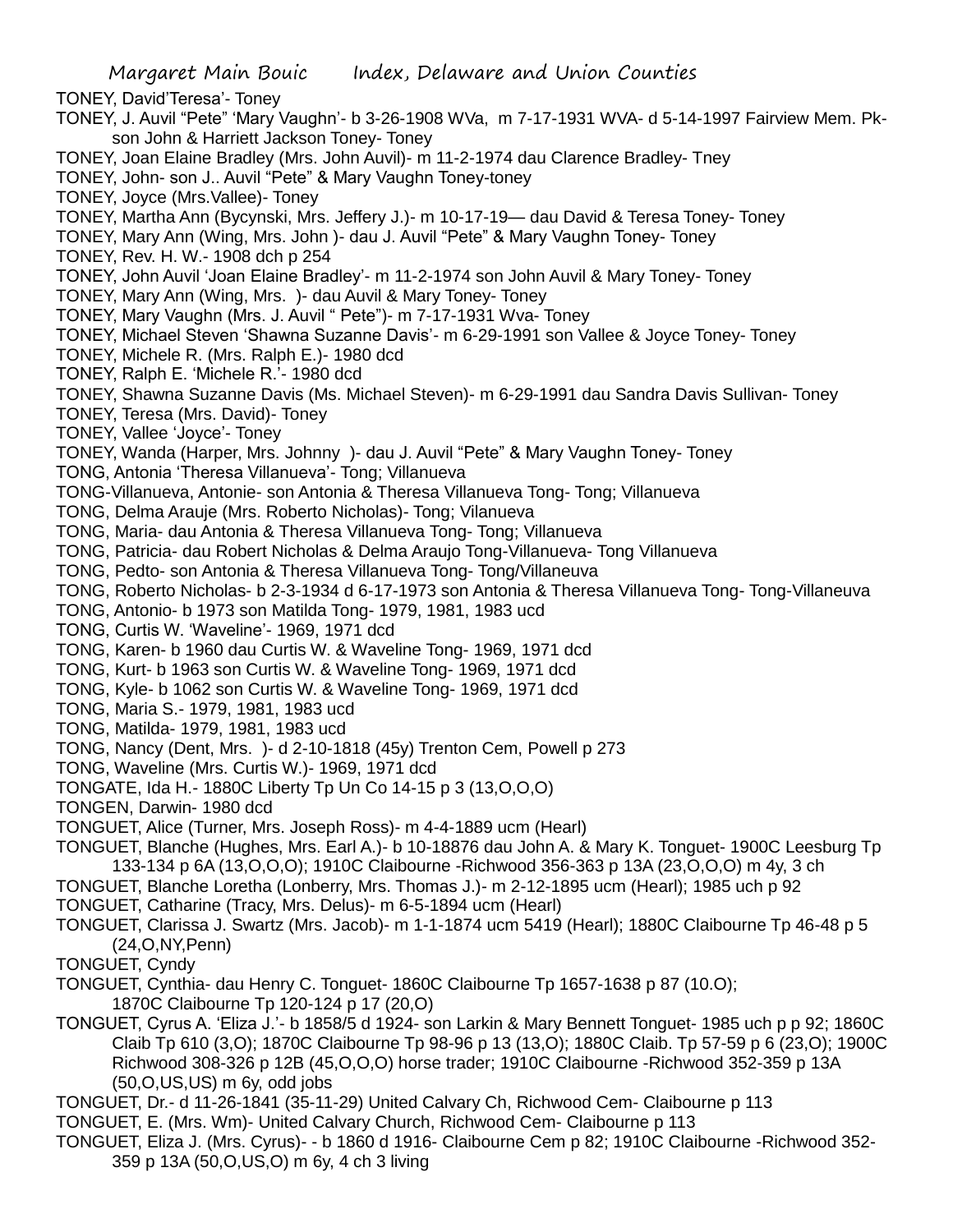- TONGUET, Elizabeth- dau Larkin & Mary Bennett Tonguet- 1850C Claibourne Tp 77 p 13 (14,O)
- TONGUET, Elmer- boarder- 1910C Claib-Richwood 451-460 (42,O,O,O) wid; hay baler
- TONGUET, Elmer 'Ruth Odell'- m 9-26-1895 ucm (Hearl)
- TONGUET, Emma- dau Henry C. & Mary Bennett Tonguet- 1870C Claibourne Tp 126-124 p 17 (4,O)
- TONGUET, Ephraim- d 1-23-1863 (25y4m) United Cal Ch. Cem- Claibourne Cem p 113; 1883 uch IV p 502; 1850C Claibourne Tp 80 p 12 (15,O); 1860C Claib Tp 640-612 p 85 (24,O)
- TONGUET, Eva- dau Henry C. & Mary Bennett Tonguet- 1860C Claibourne Tp 126-124 p 17 (2,O)
- TONGUET, Fieldon/Fielding 'Martha M. Straw'- Claibourne Cem p 75, 80; Co A. 81st Ohio Inf son Larkin &

Mary Bennett Tonguet- 1985 uch p 92; 1883 uch IV p 488; 1850C Claibourne Tp 77 (8,O); 1860 Claib Tp 610 (19,O); 1870C Claib Tp. 99-97 (28,O); 1880C Claib Tp 4 (39,O,O,O)

- TONGUET, Florence A. Hatch (Mrs. Thurman)- m 2-24-1886 ucm (Hearl)
- TONGUET, Frank- b 5-1858- 1900C York Tp 279-279 p 12B (42,O,O,O) dau laborer- bro-in-law of John M. & Cynthia H. Kinney; 1910C Claibourne North 87-87 p 4A (51,O,O,O) odd jobs
- TONGUET, George B.- d 3-2-1845 (5y5m) son L. & M. United Calvary Church, ,Richwood Claib Cem p 113
- TONGUET, Gertie (Keyes, Mrs. Stephen B.)- m 12-15-1887 ucm (Hearl)
- TONGUET, Helen (Mrs. W. T.) D 3-27-1863 (25y13d) Claibourne Cem p 5
- TONGUET, Henry C. 'Martha'- 1850C Claibourne Tp 81 p 13 (31,O); 1860C Claib. Tp 657-638 p 87 (42,O); 1870C Claib Tp 126-124 p 16 (52,O)
- TONGUET, Henry C. 'Mary Bennett'- m 11-20-1862 ucm 3378(Hearl)
- TONGUET, H. G. 'Martha'- Claibourne Cem- p 8
- TONGUET, Ira E.- son Feldon & Martha Tonguet- 1870C Claibourne Tp 100-98 p 13 (2,O)
- TONGUET, Irenia- dau Larkin & Mary Bennett Tonguet- 1850C Claibourne Tp 77 p 13 (1,O)
- TONGUET, Jacob 'Clarissa J. Swartz'- m 1-1-1874 ucm 1985 uch p 5419 (Hearl)- d 12-3-1896 , obit mlib- son Larkin & Mary Bennett Tonguet- obit, mlib; 1860C Claibourne Tp 638-610 p 84 (8,O); 1870C Claib. Tp 98-96 p 13 (16,O)
- TONGUET, James F. 'Lizzie Rickman'- m 4-10-1883 ucm (Hearl)
- TONGUET, Jefferson- son Henry & Martha Tonguet- 1860C Claibourne Tp 657-638 p 87 (2,O)
- TONGUET, John A. 'Mary K.'- b 7-1860 1900C Leesburg Tp 133-134 p 6A (39,O,O,O) m 15y, farmer
- TONGUET, John A. 'Mary'- b 1865- Claibourne Cem p 67- son Feldon & Martha Tonguet- 1870C Claibourne Tp 10–98 p 13 (4,O)

TONGUET, John A. J.- 1840C Claibourne Tp 24 (20-30); uca p 57; 1850C Claib. Tp 80 p 12 (33,Va); 1860C Claib Tp 641-613 p 85 (41,Vt); 1870C Claib. Tp 123-121 p 16 (54,Va); 1880C Claib. Tp 42-44 p 4 (62, Va, Va, Va)

- TONGUET, Josie Bitler (Mrs. Myron O.)- m 3-12-1882 ucm 7142
- TONGUET, L.- 1883 uch IV p 502
- TONGUET, Larkin 'Mary Bennett'- m 2-7-1833 ucm 295; (Hearl) Co B. 99 R O.V.I. no dates- Claibourne p 75; uca p 19; 1850C Claibourne Tp 77 p 13 (40,Va); 1860C Claib Tp 638-610 p 84 (54,Va); 1870C Claib. Tp 98-96 p 13 (60,Va)
- TOGUET, Larkin- 1915 uch p 485; 1883 uch V p 558, 594
- TONGUET, Larkin 'Martha'- son Larkin & Mary Bennett Tonguet- 1850C Claibourne Tp 77 p 13 (8,O); 1860C Claib. Tp 638-610 p 84 (18,O); 1870C Claib. Tp 99. 97 (28,O); 1880C Claib. 6 p 1 p 210A (38,Va,Va,Va)
- TONGUET, Lillie May (Wells, Mrs. Richard B.)- m 10-3-1885 ucm (Hearl)- dau Fielden & Martha Tonguet-1880C Claibourne Tp 4 p 210A p1 (9,O,O,O)
- TONGUET, Lizzie Rickman (Mrs. James F.)- m 4-10-1883 uch (Hearl)
- TONGUET, L. 'M;- United Calvary Ceh, Richwood- Claibourne p 113
- TONGUET, Lora F.- dau Henry C. & Mary Bennett Tonguet- 1870C Claibourne Tp 126-124 p 17 (7,O)
- TONGUET, Lucinda- dau Larkin & Mary Bennett Tonguet- 1850C Claibourne Tp 77 p 13 (4,O)
- TONGUET, Luella- dau Larkin, Jr. & Martha Tonguet- 1870C Claibourne Tp 99-97 p 13 (3,O); 1880C Claib Tp 6 p 1 p 210A (13,O,Va,Va)
- TONGUET, M.- uca p 87
- TONGUET, Manerva (Mrs. Stewart)- 1860C Claibourne Tp 856-837 p 112 (29,O)
- TONGUET, Martha (Dean, Mrs. Jesse)- m 1-11-1866 ucm 3893 (Hearl)
- TONGUET, Martha (Mrs. H. G/C.)- d 6-2-1861 (32-11-10); Claibourne p 8; 1850C Claibourne Tp 81 p 13 (22,O); 1860C Claib. Tp 657-638 p 87 (32,O); 1870C Claib. Tp 126-124 p 16 (33,O)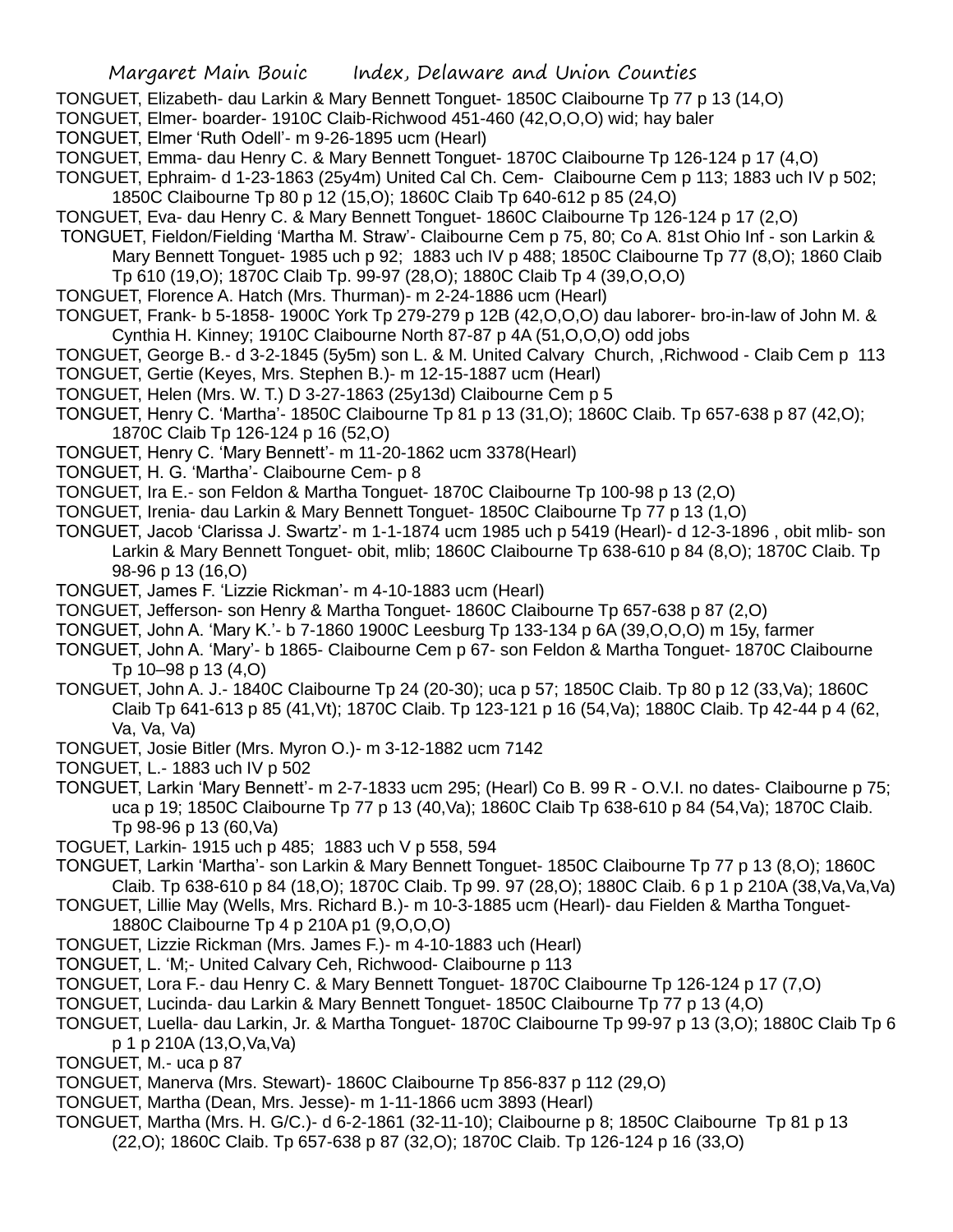- TONGUET, Martha M. Straw (Mrs. Fieldon/Fielding)- b 4-4-1853/1 m 1-1870 d 12-28-1916- Claibourne Cem p 80; 1985 uch p 92; 1870C Claibourne Tp 100-98 p 13 (19,O) 1900C Richwood 408-439 p 16A (49,O,O,Md)- wid, 5 ch, house cleaner; 1910C Claib. North-Richwood 134-156 (59,O,O,Md) wid 7 ch, 5 living
- TONGUET, Martha Thompson (Mrs. Larkin)- b 11-24-1850 Wva d 1939. Bethlehem Cem Claibourne Cem p 75- dau George W. & Katherine Crouse Thompson - Ev Tribune 3-29-1939 p3; 1870C Claibourne Tp 99-97 p 13 (19); 1880C Claib Tp 6 p 1 p 210A (30,Va,Va,Va)
- TONGUET, M. (Mrs. L.)- United Calvary Church, Richwood, Claibourne Cem p 113
- TONGUET, Mary Bennett (Mrs. Larkin)- m 2-7-1833 ucm 295 (Hearl); 1850C Claibourne Tp 77 p 13 (36,O); 1860C Claib. Tp 638-610 p 84 (46,O); 1870C Claib. Tp 98-96 p 13 (56,Pa); 1880C Claib. Tp 57-59 p 6 (66,O,O,O)
- TONGUET, Mary Bennett (Mrs. Henry C.)- m 11-20-1862 ucm 3378 (Hearl)
- TONGUET, Mary- dau Feldon Tonguet- 1870C Claibourne Tp 100-98 p 13 (8,O)
- TONGUET, Mary (Mrs. John)- b 1853 d 1917- Claibourne Cem p 67
- TONGUET, Mary K.- b 5-1856- 1900C Leesburg Tp 133-1134 p 6A (44,O,O,O) m 15y, 3 ch, 2 living
- TONGUET, Mary K. (Mrs. John A.)- 1910C Claibourne -Richwood 353-363 p 13A (52,O,O,O) m2 20y
- TONGUET, Mary- dau Larkin & Mary Bennett Tonguet- 1850C Claibourne Tp 77 p 13 (5,O)
- TONGUET, Mary O.- dau Stewart & Manerva Tonguet- 1860C Claibourne Tp 856-837 p 112 (4,O)
- TONGUET, Michael A. 'Sarah J. Loy'- m 2-4-1879 ucm 6424 (Hearl)- son Stewart & Manerva Tonguet- 1860C Claibourne Tp 856-837 p 112 (6,O)
- TONGUET, Myron O. 'Josie Bitler'- m 3-12-1882 ucm 7142
- TONGUET, Nathaniel- 1850C Claibourne Tp 80 p 12 (16.O)
- TONQUET, Nellie W.- stepdau Cyrus A. & Eliza Tonguet- 1910c Claibourne Richwood 352-359 p 13A (13,O,O,O)
- TONGUET, Newton T.- son Henry C. & Mary Bennett Tonguet- 1860C Claibourne Tp 657-638 p 87 (4,O); 1870C Claib. Tp 126-124 p 17 (13,O)
- TONGUET, Nora- dau Fielden & Martha Tonguet- 1880C Claibourne Tp 4 p 210A p1 (6,O,O,O)
- TONGUET, Perry R.- b 5-1888 son Martha Tonguet- 1900C Richwood 408-439 p 16A (12,O,O,O); 1910C Claib. N-Richwood 134-156 (21,O,O,O) working out
- TONGUET, Phebe- 1850C Delaware Town 1256 p 91 (10,O)
- TONGUET, Ray- b 1889 d 1924 332nd INF Co K- Claibourne Cen p 67
- TONGUET, Ray- b 12-1890 son John A. & Mary K. Tonguet- 1900C Leesburg tp 133-134 p 6A (9,O,O,O); 1910C Claibourne -Richwood (18,O,O,O) odd jobs
- TONGUET, Rose- dau Stewart & Manerva Tonguet- 1860C Claibourne Tp 856-837 p 112 (3/12,O)
- TONGUET, Rosilla (Browning, Mrs. John)- m 3-8-1882 ucm 7140 (Hearl)
- TONGUET, S.- uca p 87
- TONGUET, Sarah- 1850C Claibourne Tp 80 p 12 (62,Va)
- TONGUET, Sarah-1850C Claibourne Tp 80 p 12 (12,O)
- TONGUET, Sarah Ann (Graves, Mrs. George A.)- m 3-4-1860 ucm 2999 (Hearl)
- TONGUET, Sarah E.- dau Henry C. & Martha Tonguet- 1850C Claibourne Tp 81 p 13 (3,O); 1860C Claib Tp 657-638 p 87 (14,O); 1870C Claib. Tp 126-124 p 16 (23,O)
- TONGUET, Sarah J. Loy (Mrs. Michael A.)- m 2-4-1879 ucm 6424 (Hearl)
- TONGUET, Sarah- dau Larkin & Mary Bennett Tonguet- 1850C Claibourne Tp 77 p 13 (7,O); 1860C Claib. Tp 638-610 p 84 (16,O)
- TONGUET, Sarah (Rose, Mrs. Salathiel A.)- m 5-31-1874 ucm 5493 (Hearl)
- TONGUET, Sarah (Wells, Mrs. Griffin)- m 8-6-1863 ucm 3459 (Hearl)
- TONGUET, Stuart- 1850C Claibourne Tp 80 p 12 (30,va)
- TONGUET, Thomas- son Stewart & Manerva Tonguet- 1860C Claibourne Tp 856-837 p 112 (2,O)
- TONGUET, Thurman 'Florence A. Hatch'- m 2-24-1886 ucm (Hearl)
- TONGUET, William- 1840c Claibourne Tp 25 (30-40)
- TONGUET, William 'E.' United Calvary church, Richwood, Claibourne p 113
- TONGUET, William Fieldon 'Martha'- b 1-26-1876 d 11-12-1938- Claibourne p 80
- TONGUET, William- son Larkin & Mary Bennett Tonguet- 1850C Claibourne Tp 77 p 13 (16,O)
- TONGUET, Willie- son Fielden & Martha Tonguet- 1880C Claibourne Tp 4 p 210A p 1 (4,O,O,O); 1900C Richwood 408-439 p 16A (24,O,O,O); 1910C Claib.Richwood 134-156 (35,O,O,O)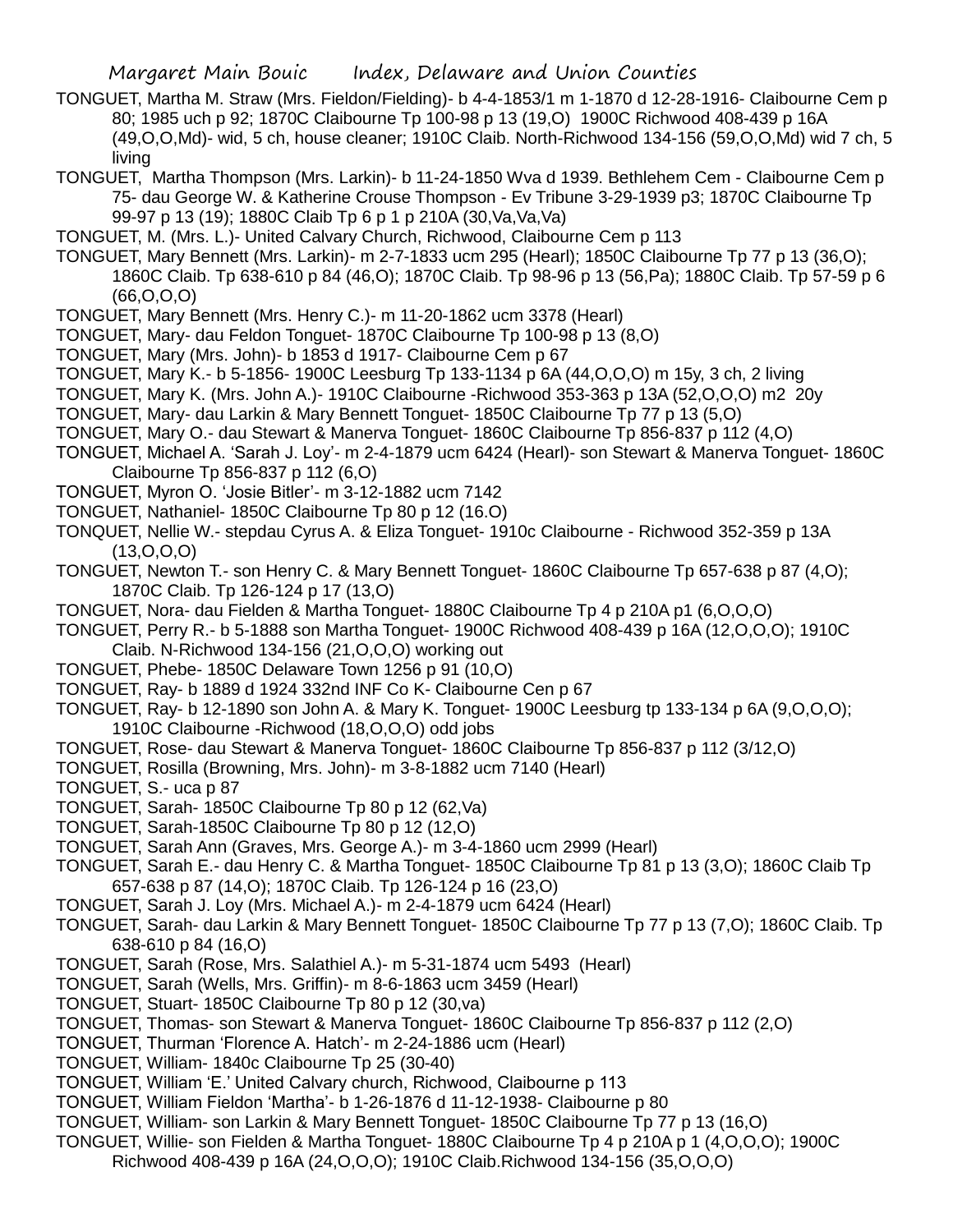- TONGUET, W. T. 'Helen D.'- Claibourne Cem p 5
- TONI, Orvilla M.b Franklin Co d 11-20-1884 (64) Liberty Tp, dcdeaths
- TONKIN, Charles William 'Mary Jo Skidmore'- b 12-28-1925 d 12-20-1988 (62) St. Mary Cem- Tonkin
- TONKIN, Charles Samuel 'Donna Kay percy'- m 6-28-1975 son Charles William & Mary Jo Skidmore Tonkin-**Tonkin**
- TONKIN, Donna Kay Percy (Mrs. Charles S.)- m 6-28-1975 dau William R. Percy- Tonkin
- TONKIN, Jack- brother Charles William Tonkin- Tonkin
- TONKIN, Judy (Kern, Mrs. )- dau Charles William & Mary Jo Skidmore Tonkin- Tonkin
- TONKIN, Julie May- dau Charles & Patricia Lentz Tonkin- Tonkin
- TONKIN, Mary J. Skidmore (Mrs. Charles William)- b 6-23-1927 d 6-13-2003 (75) St. Mary Cem- dau Samuel & Mable Wara Skidmore- Tonkin
- TONKIN, Mary Sue (Chapman, Mrs. )- sister Charles William Tonkin- Tonkin
- TONKIN, Patricia Lentz (Mrs. Charles)- Tonkin
- TONKIN, Patrick Charles b 1-1-1990 son Charles & Patricia Lentz Tonkin- Tonkin
- TONUMA, Myaki (Ohaver, Mrs. David)- 1985 uch p 107
- TOOGOOD, Elizabeth (Williams, Mrs. Daniel)- Asp p 64
- TOOHEY, Clara E. (Mrs. John)- b 6-18-1869 m 6-18-1892 d 10-21-1899 bur New Madison- mt 11-1-1899 p8c5 Abs p 64
- TOOHEY, John- b 1867/5 d 1906 Milford Cem, Section 4 R 1 Un Al p 38; 1900C Unionville 34-35 p 2A (35,Irel,Irel,Irel) wid, boarder
- TOOHEY, John 'Clara E.'- mt 11-1-1899 p8c5 Abs p 64
- TOOHEY, Pearl Dockum- dau S. Marion & Margarette Sager Dockum- mt 8-28-1907 p4c6 Abs p 54
- TOOKER, Cheryl- 1977 ucd
- TOOKER, Orin G 'Willmina Ports'- m 2-11-1865 dcm
- TOOKER, William- b 1967- son Cheryl Tooker- 1977 ucd
- TOOKER, Willmina Ports (Mrs. Orin G.)- m 2-11-1865 dcm
- TOOL, George W.- 1870C Claibourne Tp 110-108 p 15 (5,O)
- TOOL, Ida M. Baty (Mrs. Solomon J.)- m 5-17-1883 ucm (Hearl)
- TOOL, John H.- d 12-19-1862 (2y) Burnside Cem, Powell p 106- son S. & H.
- TOOL, Solomon J. 'Ida M. Baty'- m 5-17-1883 ucm (Hearl); 1870C Claibourne Tp 110-108 p 15 (8,O) possible son of Honor Lammon
- TOOLE, Josephine- 1961, 1964, 1969, 1971 dcd
- TOOLE, Mary- 1961, 1964, 1969 dcd
- TOOLE, Stella- 1961, 1964, 1969 dcd
- TOOLEY, Sarah J.- d 4-27-1840 (7-11-19) dau O. R. & S. J.- Burnside Cem, lptw p 105
- TOOLEY or TOOBY, Oliver B. 'Sarah'- mt 11-22-1854; 3-18-1857, lptw p 105
- TOOLEY or TOOBY, Sarah- 1820:20
- TOOLEY or TOOBY, Sarah (Mrs. Oliver)- mt 3-18-1857l; lptw p 105
- TOOLEY or TOOBY, Temperance (Bennett, Mrs. Levi)- m 7-4-1839 dcm
- TOOLT, Ellen Sullivan (Mrs. Thomas)- m 11-18-1856 dcm
- TOOLT, Thomas 'Ellen Sullivan'- m 11-18-1856 dcm
- TOOLE, Mary- hmp p 99
- TOOMBS, Alice M. (Edmonds, Mrs. Harold R.)- m 8-24-1952- Toombs
- TOOMBS, Christine Annette- dau Katherine De Vendree Meyer Toombs- McKitrick p 152
- TOOMBS, Rev. J. B.- 1880 dch p 408; 1908 dch p 258
- TOOMBS, Robert 'Susan'- 1980 dcd
- TOOMBS, Susan (Mrs. Robert)- 1980 dcd
- TOOMEY, Cheryl- b 9-9-1944 dau Kenneth & Gertrude Louise Eppley Toomey- Weiser p 469
- TOOMEY, Debra Lee- b 11-27-1948 dau Earl & Helen Marie Snyder Toomey- Weiser p 114
- TOOMEY, Earl 'Helen Marie Snyder'- Weiser p 114
- TOOMEY, Gay- b 3-18-1951 d 6-25-1951 ch Kenneth & Gertrude Louis Eppley Toomey- Weiser p 469
- TOOMEY, Gertrude Louise Eppley (Mrs. Kenneth)- b 10-5-1921 m 10-11-1941 dau Maxwell Chester & Daisy Moyer Eppley- Weiser p 469
- TOOMEY, Helen Marie Snyder (Mrs. Earl)- b 2-1-1918 dau Thomas Easton & Alice Hedstrom Snyder- Weiser p 114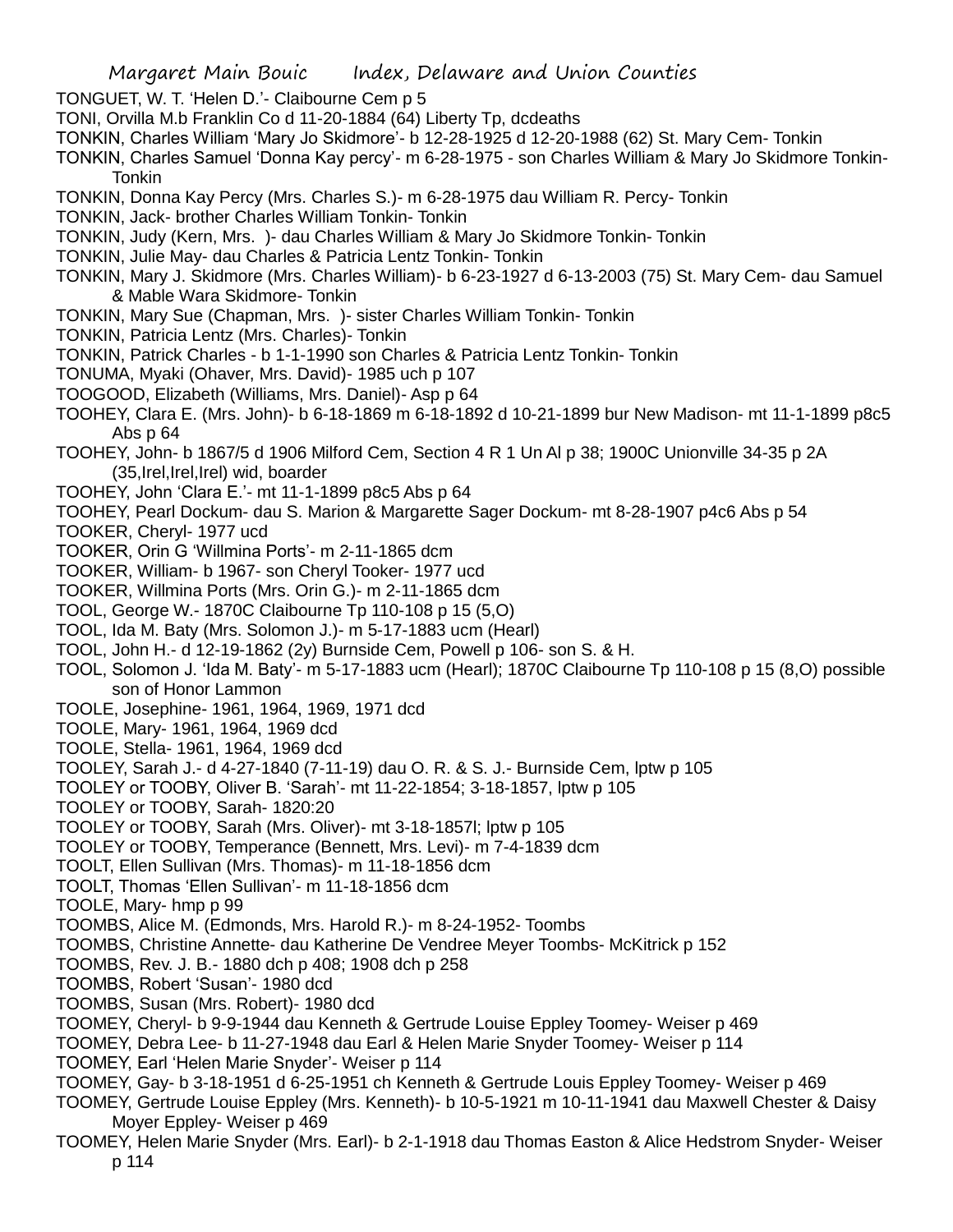TOOMEY, Joanna- d Friday- dg 2-13-1894, Cry Ab p 154

- TOOMEY, Kenneth 'Gertrude Louise Eppley'- b 11-24-1919 m 10-11-1941- Weiser p 469
- TOOMEY, Martin- pallbearer for Michael McCarty- dg 3-28-1916, Cry Ab p 40
- TOOMEY, Sherrie Dee- b 8-30-1954 dau Earl & Helen Marie Snyder Toomey- Weiser p 114
- TOOMEY, Terrie Lynn- b 6-15-1952 ch Earl & Helen Marie Snyder Toomey- Weiser p 114
- TOOMIRE, Emily (Cameron, Mrs. Jesse L.)- b 5-19-1847 d Friday (64-5-1) dau Mrs. Rebecca Toomire- mt 4- 18-1906 p3c3 Abs p 10, mt 10-25-1911 p1c5 Abs p 83
- TOOMIRE, Emma (Cameron, Mrs. Jesse L.)- b 5-19-1948 Champaign Co d 10-20-1911 Oakdale I p 145- dau William Toomire- 1883 uch V p 84
- TOOMIRE, Henry- son Rebecca Toomire- mt 4-18-1906 p3c3 Abs p 0 mt 10-25-1911 p1c5 Abs p
- TOOMIRE, John- d (64)- not m mt 4-18-1906 p3c3, Abs p 10; brother Henry
- TOOMIRE, ----(Loudenbach, Mrs. Martin)- sister John Toomire- mt 4-18-1906 p3c3 Abs p 10
- TOOMIRE, Rebecca (Mrs. )- mt 10-25-1911 p 1c5 Abs p 83
- TOOMIRE, William- 1883 uch V p 84
- TOON, Michael 'Pearl'- 1961 dcd
- TOON, Pearl (Mrs. Michael)- 1961 dcd
- TOONAY, John 'Mame Bresnahan'- dg 7-7-1914 Cry Ab p 135
- TOONAY, Mame Bresnahan (Mrs. John)- d Wednesday, Lima- dau Timothy Bresnahan- dg 7-7-1914, Cry Ab p 135
- TOONE, Rhea (Allred, Mrs. Glen Duane)- McKitrick p 156
- TOONEY, Bridget- b 1829 d 1894 Oak Grove Cem- Powell p 442
- TOOPS, Ancil 'Flora Riley'- Toops
- TOOPS, Danny B. 'Linda J. Bozzo'- m 12-2-1978 son Rex Evan Toops- Toops
- TOOPS, Elva (Coder, Mrs. Harry)- m 1930- Toops
- TOOPS, Ena O. (Mrs. John W.)- Toops; 1949, 1959 ucd
- TOOPS, John Alan- b 3-31-1978- son Rex. Alan Toops- Toops
- TOOPS, Julie Ann (Mrs. ) (Van Hoose, Mrs. William Dean)- m (2) 11-24-1995 dau Richard & Jonnie Tuller-Toops
- TOOPS, Linda J. Bozzo (Mrs. Danney B.)- m 12-2-1978 dau Joseph S. Bozzo- Toops
- TOOPS, Rex Alan- son Rex Evan Toops- Toops
- TOOPS, Rex Evan- son John & Ena O. Toops- Toops; 1949 ucd
- TOOPS, Rita Jean (Meeker, Mrs. James Edwin)- b 1-28-1925 m 1-2-1946- Weiser p 257
- TOOPS, Ryan- son Julie Ann Toops- Toops
- TOOPS, Terry- 1981 ucd
- TOOPS, Viora Riley (Mrs. Ancil)- Toops
- TOOT, Charles- son John Toot- dg 1-14-1908 Cry Ab p 99
- TOOT, Daniel- son John Toot- dg 1-14-1908 Cry Ab p 99
- TOOT, ----Ford (Mrs. John)- dau Thomas Ford- dg 11-26-1901 Cry Ab p 10 d Marion, last night; bur Oak Grove Cem- dg 4-17-1903 Cry Ab p 181
- TOOT, James- d 3 years ago- dg 1-14-1908 Cry Ab p 99
- TOOT, Johannah- dau Thomas Toot- dg 5-26-1908 Cry Ab p 136; hadc p 99 (Delaware Tp)
- TOOT, John- b 1820 d 1907 Oak Grove Cem- Powell p 442 son John Toot- dg 1-14-1908 Cry Ab p 99 brick molder , to America, age 25
- TOOT, John- son Thomas Toot- dg 5-26-1908 Cry Ab p 136
- TOOT, John- pallbearer for Mrs. Thomas Ford- dg 6-7-1907 Cry Ab p 47
- TOOT, Josephine Elizabeth- b 2-7-1897 Liberty Tp dau John & Marry A. Ford Toot- dcbirths
- TOOT, Katie Gertrude- b 2-6-1894 Liberty Tp dau John & Mary A. Ford Toot- dcbirths
- TOOT, Mary- b 1818 d 1912 Oak Grove Cem- Powell p 442
- TOOT, Mary (Horner, Mrs. )- dau John Toot- dg 1-14-1908 Cry Ab p 99
- TOOT, Mary (Wolfley, Mrs. Levi)- dcq Florence McDowell 13
- TOOT, May L.- dau James Marshal & Ivah Jane Hopkins Sturdevant- dg 5-19-1905, Cry Ab p 28
- TOOT, Nellie (Morris, Mrs. )- dau John Toot- dg 1-14-1908 Cry Ab p 99
- TOOT, Thomas- b Ireland d Thursday (over 80) dg 5-26-1908, Cry Ab p 136
- TOOT, Thomas F.- b 12-16-1891 Liberty Tp son John & Mary A. Ford Toot- dcbirths
- TOOTHACRE, Nathaniel- 1915 uch p 432; 1883 uch V p 334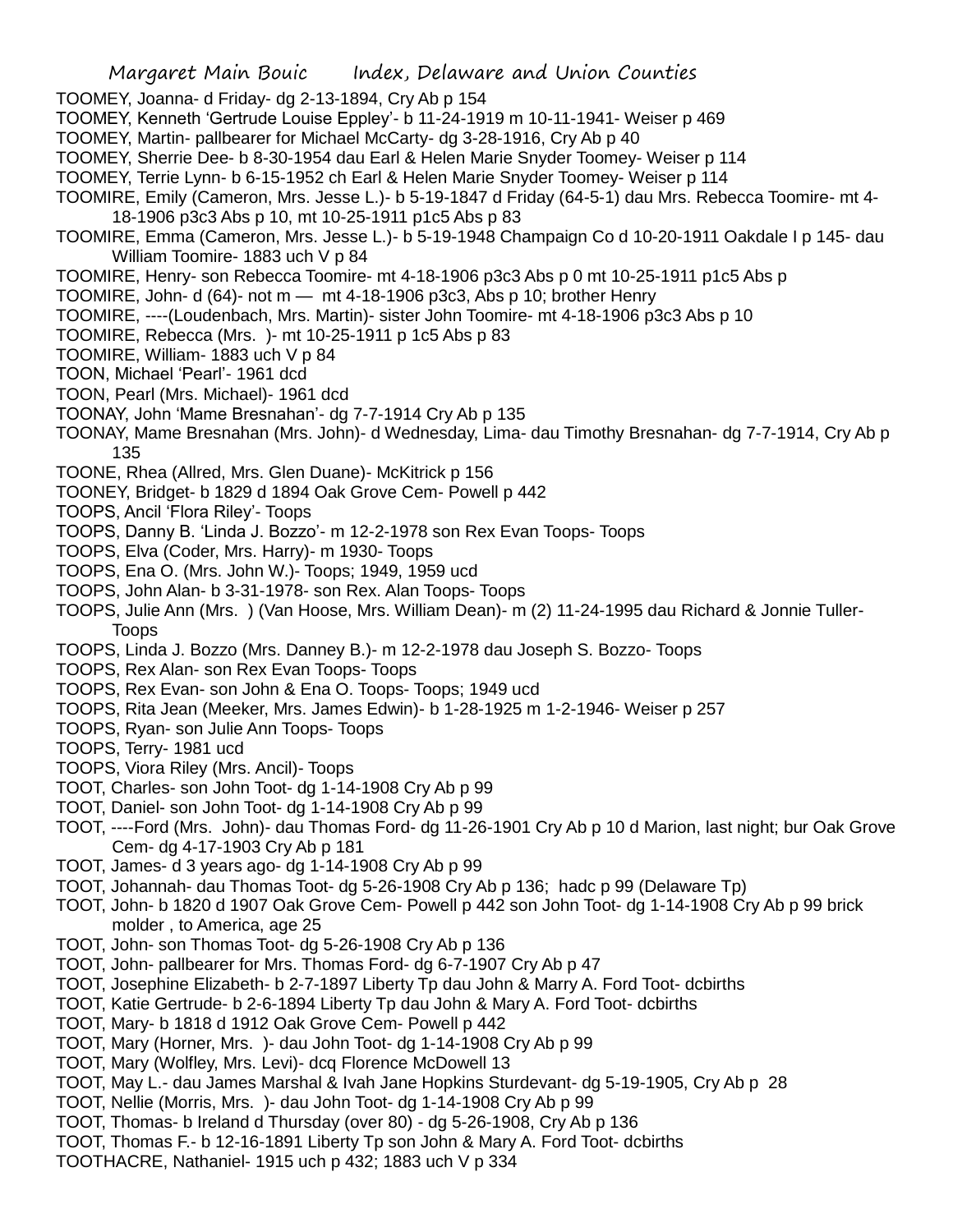Margaret Main Bouic Index, Delaware and Union Counties TOOTHAKER, Catherine Campbell- dcw Bk 3 p 403 TOOTHAKER, Catherine (Case, Mrs. Alonzo H.)- m 9-16-1847 dcm TOOTHAKER, Frank 'Hannah List Morrison'- dg 1-23-1917, Cry Ab p 8 TOOTHAKER, Hannah List Morrison (Mrs. Frank)- d Saturday (71) funeral at Westerville- dg 1-23-1917, Cry Ab p 8 TOOTHMAN, Bonnie B. (Mrs. Ray G.)- 1971, 1980 dcd TOOTHMAN, Debra- b 1953 dau Ray G. & Bonnie E. Toothman- 1971 ucd TOOTHMAN, Lois Sherwood (Mrs. )- d 10-26-1986 (78) Forest Grove Cem- sister James Sherwood, Adabell Hire, Elizabeth Heatherman, June Goldsberry- Toothman TOOTHMAN, Ray G. 'Bonnie B.'- 1971, 1980 dcd TOOTHMAN, Vicki L.- 1971 dcd TOOTLE, Jessica Landacre (Mrs. Michael)- Tootle TOOTLE, Michael 'Jessica Landacre'- Tootle TOOTLE, Raechelle Ada- b 10-26-1996 dau Michael & Jessica Landacre Tootle- Tootle TOOTS, Charles - 1870C Delaware Town p 320 (5) TOOTS, Daniel - 1870C Delaware Town p 320 (7) TOOTS, Ella - 1870C Delaware Town p 320 (8) TOOTS, James - 1870C Delaware Town p 320 (12) TOOTS, Jno - 1870C Delaware Town p 320 (45\*) TOOTS, John - 1870C Delaware Town p 320 (12) TOOTS, Mary - 1870C Delaware Town p 320 (2) TOOTS, Mary - 1870C Delaware Town p 320 (47) TOOTS, Thos - 1870C Delaware Town p 320 (10) TOOZE, Joan (Yoakum, Mrs. Raymond E. Jrl.)- m 1943- Graham (18(11)411) TOPE, Barbara (Stansfill, Mrs. Kenneth)- dau Edward A. & Vivian M. Haskins Tope- Tope TOPE, Earl 'Rosethyl'- brother Edward A. Tope- Tope TOPE, Edward A. 'Vivian M. Haskins'- d 1950- Tope TOPE, Gary- 1980 dcd TOPE, James- member Madison-Plains Board- Tope TOPE, John V.- Tope TOPE, Mary M. (Mrs Wayne V.)- 1980 dcd TOPE, Patricia (Dorhmann, Mrs. Frederick)- m 11-1976 dau John V. Tope- Tope TOPE, Robert d 1991- son Edward A. & Vivian M. Haskins Tope- Tope TOPE, Vivian M. Haskins (Mrs. Edward A.)- b 2-13-1911 d 12-28-1999 (88) bur Gallipolis- dau W. O. & Lis Halley Haskins- Tope TOPE, Wayne V. 'Mary M.)- 1980 dcd TOPKINS, —Paul (Mrs. Simon)- sister Cary B. Paul- dg 1-13-1901, Cry Ab p 55 TOPLIFF, Alds V.- b 8-29-1895 Liberty Tp dau Virgil & Anna Resan Topliff- dcbirths TOPLIFF, Anna- 1908 dch p 428 TOPLIFF, Castina - 1870C Liberty Tp Del Co p 396 (31) TOPLIFF, Chas - 1870C Liberty Tp Del Co p 396 (34\*) TOPLIFF, Charles C.- b N d 6-17-1884 (48y6d) dcdeaths TOPLIFF, Charles 'Chastina L. Scott'- m 10-11-1852- dg 11-29-1889 Cry Ab p 251; dg 1-27-1911, Cry Ab p 6 TOPLIFF, Charles O,- b 6-5-1835 d 6-17-1884 Powell Cem- Powell p 165 TOPLIFF, Charles C.- b 11-2-1867 d 10-7-1887 (19-11-5) Powell Cem- Powell p 165; or- d 10-7-1887 (19-11-5) Powell- son C. C. Topliff- dcdeaths TOPLIFF, Charles W.- 1908 dch p 407 TOPLIFF, Chastina L. Scott (Mrs. Charles C.)- b 4-29-1838 m 10-11-1852 d 1-20-1911 (73-8-21) Powell Cem, Powell p 165- dg 11-29-1889 Cry Ab p 251; dg 1-27-1911, Cry Ab p 6

- TOPLIFF,Edward- d 5-29-1895 consumption dg 6-4-1895, Cry Ab p 24; dg 6-13-1895, Cry Ab p 25
- TOPLIFF, Elias- 1883 uch V p 196, 197, 198; uccp p 31 security, JB 3 p 271; 1840C Milford 515 1 m(30-40); 1f (30-40), 1m (5-10), 1f (5-10) 3m (-5), 1 f (-5)
- TOPLIFF, Fanny A. (Hall, Mrs. Thomas S)- m 11-12-1863 dcm
- TOPLIFF, Florence A.- b 6-12-1890 d 8-15-1893 (3-2-3) Powell Cem- dau V. L. & Anna E. Kershaw.- Powell p 166; dcbirths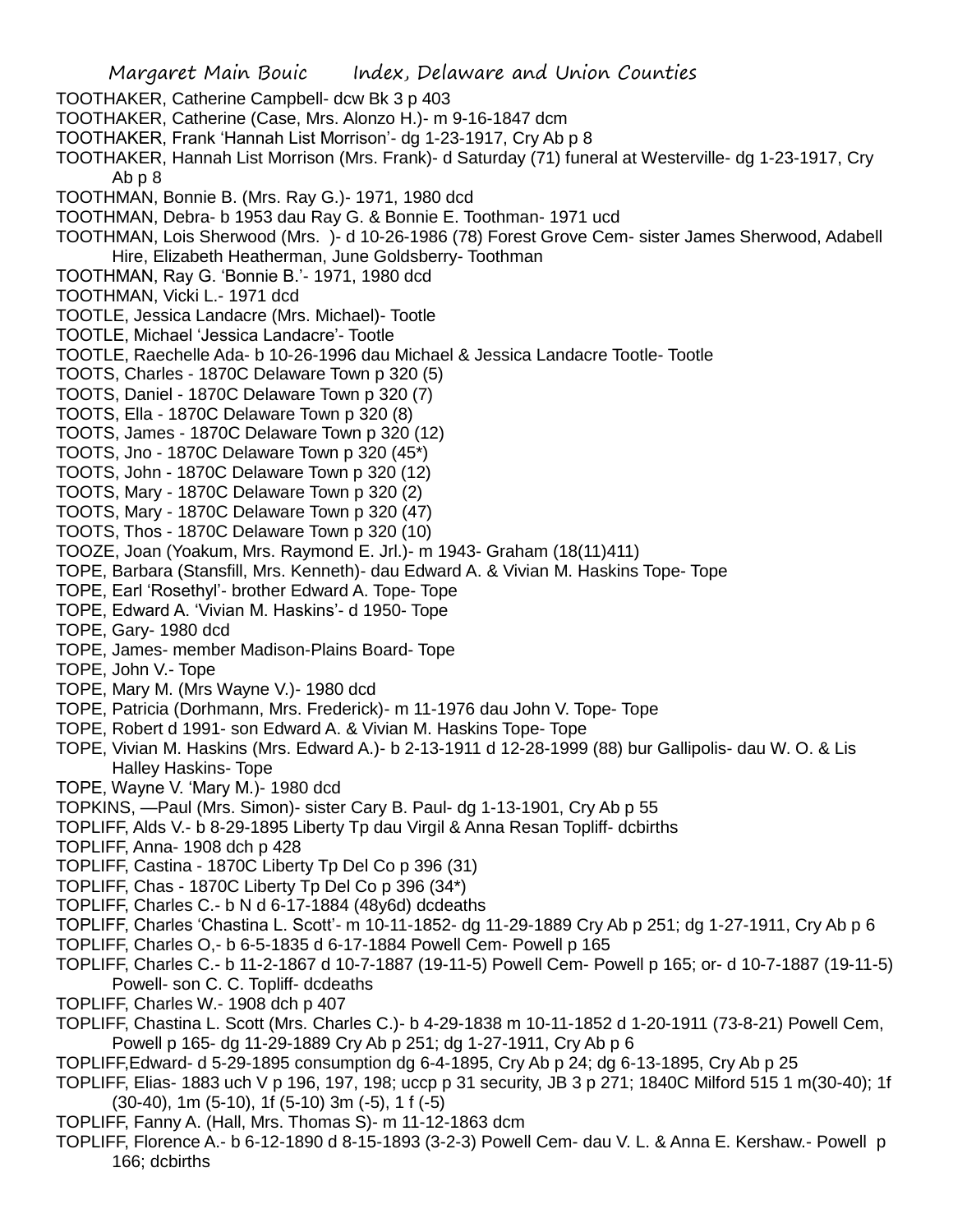- TOPLIFF, Franklin 1870C Liberty Tp Del Co p 396 (11)
- TOPLIFF, Franklin A.- b 12-10-1892 liberty Tp son V. L. & Anna Kershaw Topliff- dcbirths
- TOPLIFF, Horatio 'Sarah'- 1883 uch V p 671
- TOPLIFF, James Allen- b 11-19-1998 Liberty Tp son V. L. & Annie Kershaw Topliff- dcbirths
- TOPLIFF, Jennie May- b 6-8-1900 Liberty Tp d 3-4-1902 (1-8-24) Powell- dau Virgil L. & Annie Kershaw Topliffdcbirths; dcdeaths
- TOPLIFF, Louella (Hoff, Mrs. Andrew)- b 8-16-1869 m 11-12-1884 d 11-21-1889 (20-3-5); dg 11-29-1889, Cry Ab p 251- dau Charles & Christina Topliff
- TOPLIFF, Luella 1870C Liberty Tp Del Co p 396 (11 mos)
- TOPLIFF, Lyman E.- b 10-7-1891 Liberty Tp son Virgil D. & Annie E. Kershaw Topliff- dcbirths
- TOPLIFF, Maria T. (Richardson, Mrs. Aaron)- m 12-26-1844 d 5-23-1849 dau Horatio & Sarah Topliff- 1883 uch V p 671
- TOPLIFF, Maud- b 9-18-1896 Liberty Tp dau Virgil & Anna Kershaw Topliff- dcbirths
- TOPLIFF, Orvill 1870C Liberty Tp Del Co p 396 (2)
- TOPLIFF, Sarah (Mrs. Horatio)- 1883 uch V p 671
- TOPLIFF, V. F.- 1908 dch p 428
- TOPLIFF, Virgie L.- b 3-2-1903 Liberty Tp dau V. L, & Anna Kersaw Topliff- dcbirths
- TOPLIFF, Virgil L. b 9-5-1865 d 5-26-1905 Powell Cem- Powell p 166; 1870C Liberty Tp Del Co p 396 (4)
- TOPPLIPP, Elizabeth- 1860C Union Tp 510-513 p 72 (31,O)
- TOPPLIPP, Robert D. P.- 1860C Union Tp 510-513 p 71 (11,O)
- TOPP, Debra (Hagans, Mrs. Jeffry)- dau Kathleen G. Koonz Topp- Topp
- TOPP. D. Ann dau Dr. Herbert Topp-Topp- engaged to William F. McMillen- Topp
- TOPP, Dr. Herbert- Topp
- TOPP, Kathleen G. Koontz (Mrs. )- b 11-14-1922 d 10-13-1981 dau Henry & Cora Koontz- Topp; obit mlib
- TOPP, Ronald- son Kathleen G. Koontz Topp- Topp; obit Kathleen, mlib
- TOPPING, Dr.- 1883 uch V p 231
- TOPPING, A. J. 'Annie Frye'- 1908 dch p 857
- TOPPING, Annie Fry (Mrs. A. J.)- dau David & Magdalena Gast Frey- 1908 dch p 857
- TOPPING, Carol (Mrs. John H.)- Topping
- TOPPING, C. F.- CCC p 20
- TOPPING, Dophen- Pabst p 1 p 7
- TOPPING, Edward 'Florence Durr'- Topping
- TOPPING, Edward William 'Evelyn C.'- b 4-22-1908 d 12-4-1992 (84) bur Ashland- son Edward & Florence Durr Topping- Topping
- TOPPING, Edward William, Jr. 'Sherri'- son Edward William & Evelyn Copenhaver Topping- Topping
- TOPPING, Elizabeth Lucas (Mrs. John)- m 3-3-1808 onwq I
- TOPPING, Evelyn Copenhaver (Mrs. Edward William)- b 11-27-1918 Neb d 5-15-1998 (79) Ashland Cem- dau John & Dora Tallman Copenhaver- Topping
- TOPPING, Florence Durr (Mrs. Edward)- Topping
- TOPPING, Helen- dau Dr. Topping- 1883 uch V p 231
- TOPPING, J. A.- pallbearer for Mrs. M. Pehrson- dg 1-31-1910. Cry Ab p 92
- TOPPING, James- dg 2-21-1902 Cry Ab p 127, his mother d in Newport News Va
- TOPPING, (Mrs. James E.)- dau Jacob Kennell, sister Caroline Kennell Pendleton- dg 2-10-1911, Cry Ab p
- 9; dg 7-22-1913 Cry Ab p 48; dg 8-5-1913, Cry Ab p 50; dg 5-29-1914 Cry Ab p 125
- TOPPING, John 'Elizabeth Lucas'- m 3-3-1808 onwq I
- TOPPING, John- brother James Topping- dg 2-21-1902 Cry Ab p 127
- TOPPING, John H. 'Carol'- son Edward William & Evelyn Copenhaver Topping- Topping
- TOPPING, Josiah- Pabst p 1 p 7; 1820C Darby Tp 306 (45+)
- TOPPING, Mary Ann Russell (Mrs. William)- m 3-1829; dcga p 46 dau James Russell- Del Patron & Franklin **Chronicle**
- TOPPING, Narcissa- dau Dr. Topping- 1883 uch V p 231
- TOPPING, Richard W.'Shauna'- son Edward William & Evelyn Copenhaver Topping- Topping
- TOPPING, Robert- brother James Topping- dg 2-21-1902 Cry Ab p 127
- TOPPING, Robert- pallbearer for Mrs. William Kurrley, Sr.-
- TOPPING, Ruth Veley (Mrs. William R.)- Topping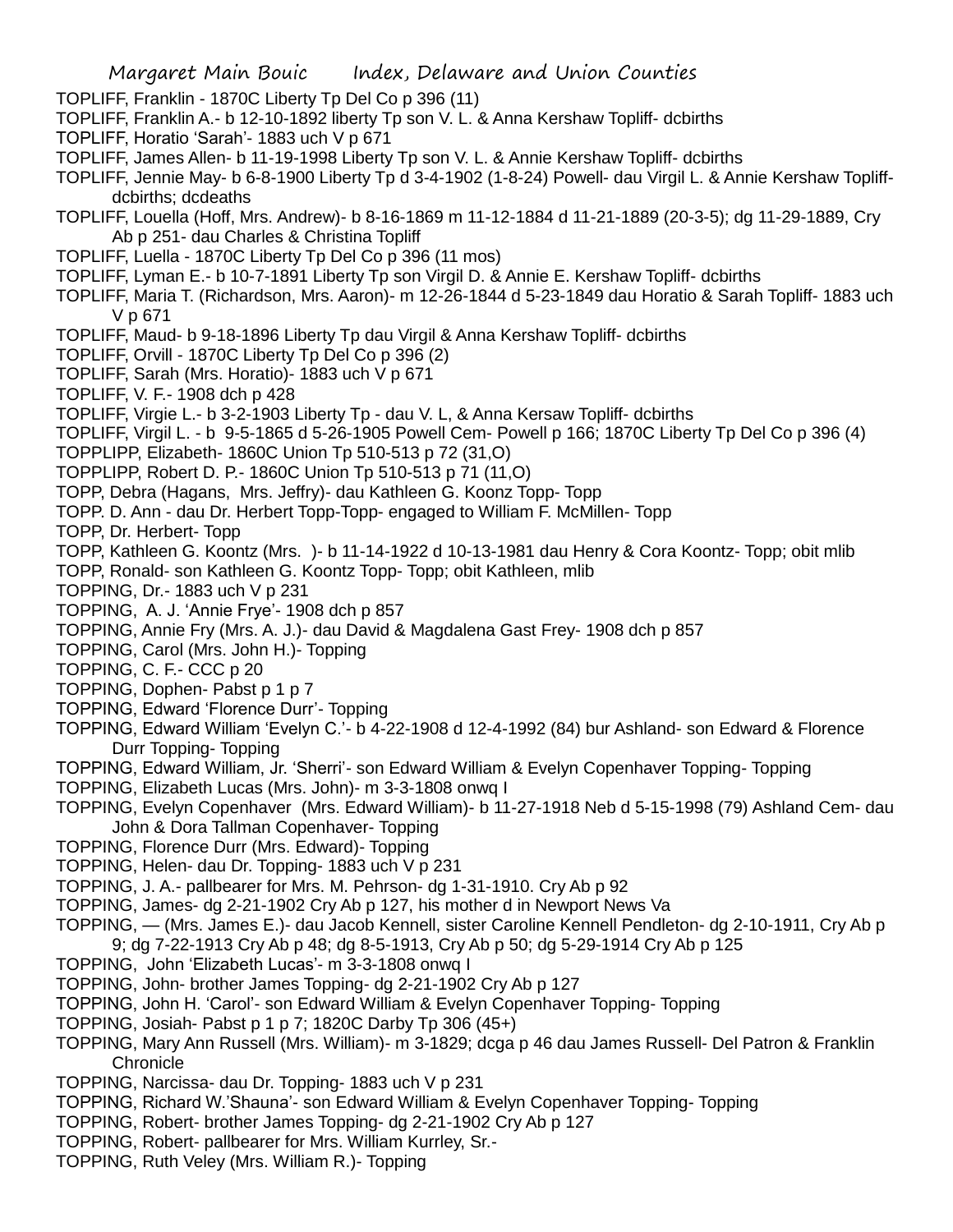- TOPPING, —(Curtis, Mrs. Richard)- dau William R. & Ruth Veley Topping- Topping
- TOPPING, —(Webber, Mrs. Hal)- dau William R. & Ruth Veley Topping- Topping
- TOPPING, Shauna (Mrs. Richard W.)- Topping
- TOPPING, Sherri (Mrs. Edward William, Jr.)- Topping
- TOPPING, Wilfred Robert- b 8-9-1899 Del Town son James E. & Anie Kinnel Topping- dcbirths
- TOPPING, William 'Mary Ann Russell'- m 3-1829 dcga p 46 Del Patron & Franklin Chron
- TOPPING, William R. 'Ruth Veley'- d 1-5-1966 (46) Topping
- TOPPING, William R.- son William R. & Ruth Veley Topping- Topping
- TOPPING, Zophier- Powers Pat p 171
- TOPPLETON, Minie- b Trenton Tp d 7-7-1888 (20y) Berkshire Tp dau William Toppleton- dcdeaths
- TOPREY, Rev. Charles W.- 1908 dch p 240
- TORASSA, Bartholomew "Bart" C. b 5-5-1975 Ind d 8-20-1996 (21) bur Fulton-auto accident son Peter Matthew & Pamela K. Torassa- Torassa
- TORASSA, "Bart" C. Jr.- son Bartholomew C. Torassa- Torassa
- TORASSA, Pamela K. Clemons (Mrs. Peter Matthew)(Mitchell, Mrs. )- dau Pat & Virginia Clemons- Torassa
- TORASSA, Peter Matthew Jr. 'Pamela K. '- son Peter M. Sr.Torassa- Torassa
- TORASSA, Peter III- son Peter Matthew Torassa- Torassa
- TORBERT, Charles P. 'Susannah F. Fenner'- m 3-28-1849 ucm (Hearl)
- TORBERT, Dana Ruth Riddle (Mrs. Russell)- b 2-27-1904 m 3-4-1925 d 3-12-1959 (85) North Greenfield Cemdau George & Bertha Humphrey Riddle- Torbert
- TORBERT, Eileen M. (Daniels, Mrs. Robert)- dau Gerald L. & Osie Martha Coe Torbert- Torbert; 1985 uch p 28; obit Gerald, mlib
- TORBERT, Gerald L. 'Osie Martha Coe'- b 10-15-1912 m 11-1-1933 d 4-19-1981- Oakdale II p 122 son William K. & Olive Day Torbert- Torbert 1985 uch p 28
- TORBERT, James L.- 1915 uch p 186, 187; 1883 uch III p 374, 378
- TORBERT, James S.-Judge- uccp p 33, JB 3 p 402, uccp p 35, JB 4 p 60; uccp p 37, JB 4 p 144; uccp p 41, JB 4 p 280
- TORBERT, M. Lavern 'Velma Herriott'- son Gerald L. & Osie Martha Coe Torbert- Torbert. 1985 uch p 28; obit Gerald, mlib
- TORBERT, Myron- son William K. & Olive Day Torbert- Torbert; obit Gerald, mlib
- TORBERT, Olive Day (Mrs. William K.)- Torbert
- TORBERT, Osie Martha Coe (Mrs. Gerald L.)- b 10-16-1914 m 11-1-1933 d 7-21-2002 (87) Oakdale K-84-8 ½, II p 122- dau Frank William & Carrie Leach Bowers Coe- Torbert; 1985 uch p 28; obit mlib
- TORBERT, Russell 'Dana Ruth Riddle'- m 3-4-1925 d 5-24-1988 (85) North Greenfield Cem- son William & Olive Day Torbert- Torbert; obit Gerald, mlib
- TORBERT, Susannah F. Fenner (Mrs. Charles P.)- m 3-28-1849 ucm (Hearl)
- TORBERT, Velma Herriott,(Day, Mrs. ) (Mrs. LaVern)- b 9-7-1943 d 9-21-1991 (48) Naples- dau C. J. "Mike" & Dorothy Fogle Herriott- Torbert
- TORBERT, William K. 'Olive Day'- Torbert
- TORBET, Charles 'Susannah Fenner'- m 3-20-1849 ucm 1404
- TORBET, Susannah Fenner (Mrs. Charles)- m 3-20-1849 ucm 1404
- TORBIN, Matilda Benton- dau Edward W. Benton- dcw Bk 4 p 407 (43)
- TORBORN, Andrew- 1883 uch V p 451
- TORGES, Anna- b 1964(6)- dau Dean & Mary Torges- 1971, 1980 dcd
- TORGES, Cynthia- b 1968 dau Dean & Mary Torges- 1971, 1980 dcd
- TORGES, Dean G. 'Mary R.'- Torges; 1971, 1980 dcd
- TORGES, Elizabeth- b 1972 dau Dean & Mary Torges- 1980 dcd
- TORGES, Mary R. (Mrs. Dean G.)- 1971, 1980 dcd
- TORGES, Rebekah- b 1962(3)- dau Dean & Mary Torges- Torges; 1971, 1980 dcd
- TORMASI, Amy R.- dau Robert E. & Janice Cross Tormasi- Tormasi
- TORMASI, Andrew 'Mary Horvath'- Tormasi
- TORMASI, Andrew, Jr.- son Andrrew & Mary Horvath- Tormasi
- TORMASI, J. Andrew- son Robert E. & Janice Cross Tormasi- Tormasi
- TORMASI, Janice Cross (Mrs. Robert E.)- Tormasi
- TORMASI, R. Jason- son Robert E. & Janice Cross Tormasi- Tormasi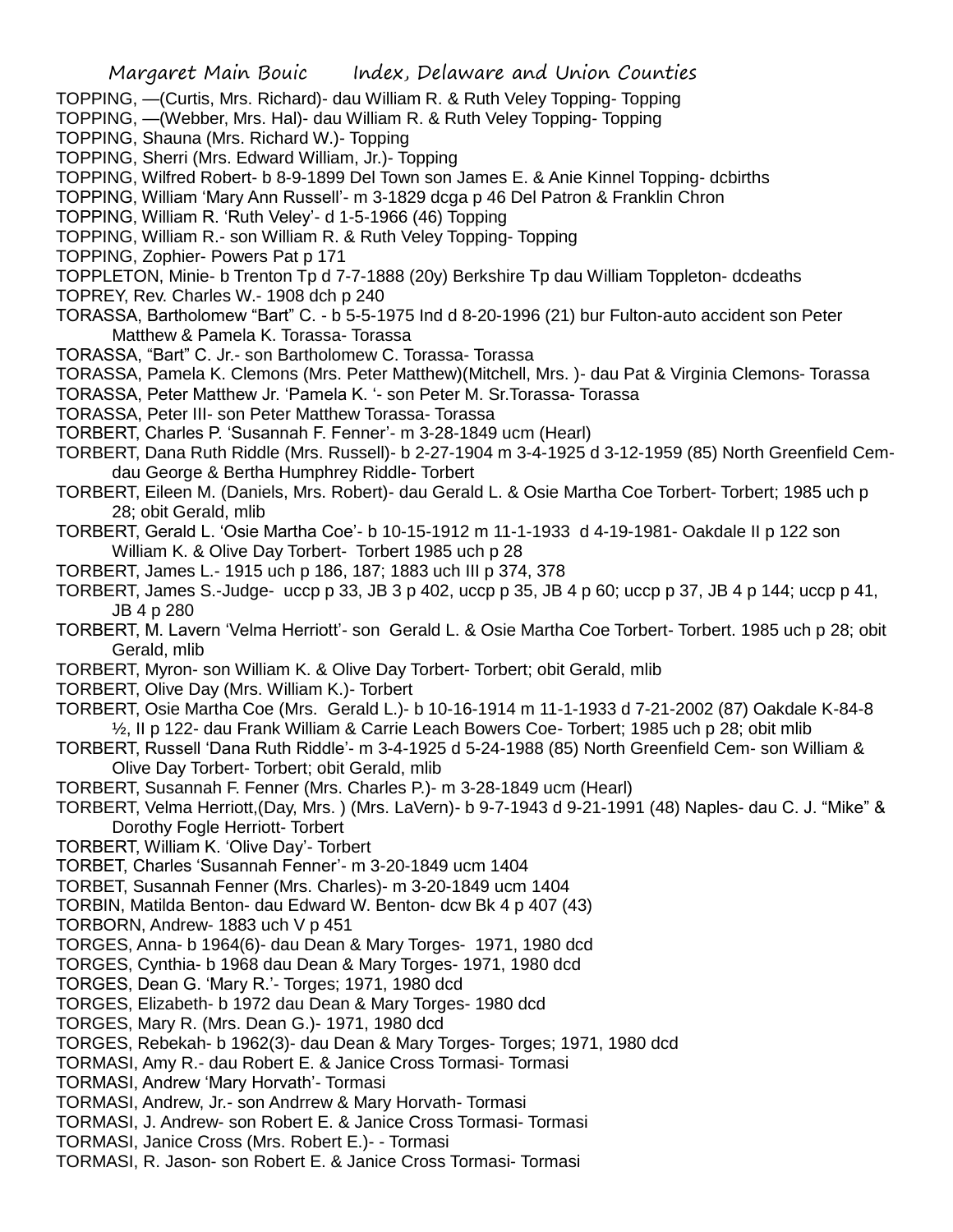TORMASI, Mary Horvath (Mrs. Andrew)- Tormasi

- TORMASI, Richard- son Andrew & Mary Horvath Tormasi- Tormasi
- TORMASI, Robert E. 'Janice Cross'- b 6-23-1951 d 7-24-1998 (47) Oak Grove Cem- son Andrew & Mary Horvath Tormase-Tormase
- TORMASI, Rosemary (Mahaffey, Mrs. )- dau Andrew & Mary Horvath Tormasi- Tormasi
- TORMASI, Victoria (Wallace, Mrs. )- dau Andrew & Mary Horvath Tormasi- Tormasi
- TORMOHLEN, Anna (Kunz, Mrs. E. H.)- dau Daniel & Mary Hammer Tormohlen- 1915 uch p 1059
- TORMOHLEN, Anna Noel (Mrs. George)- 1915 uch p 1058
- TORMOHLEN, Beatrice Wilcox (Mrs. Harvey F.)- m 6-19-1912 dau William & Mae Eggleston Wilcox- 1915 uch p 1059
- TORMOHLEN, Cora- dau Daniel & Mary Hammer Tormohlen- 1915 uch p 1059
- TORMOHLEN, Daniel 'Mary Hammer'- son George & Anna Noel Tormohlen- 1915 uch p 1058
- TORMOHLEN, Frank- son George & Anna Noel Tormohlen- 1915 uch p 1058
- TORMOHLEN, Fred- son George & Anna Noel Tormohlen- 1915 uch p 1058
- TORMOHLEN, George 'Anna Noel'- 1915 uch p 1058
- TORMOHLEN, George- son George & Anna Noel Tormohlen- 1915 uch p 1058
- TORMOHLEN, Harvey F. 'Beatrice Wilcox'- b 7-12-1882 m 6-19-1912 son Daniel & Mary Hammer Tormohlen-1915 uch p 1058, 1059
- TORMOHLEN, Henry- son George & Anna Noel Tormohlen- 1915 uch p 1058
- TORMOHLEN, John- son George & Anna Noel Tormohlen- 1915 uch p 1058
- TORMOHLEN, John William- son Harvey F. & Beatrice Wilcox Tormohlen- 1915 uch p 1059
- TORMOHLEN, Lena (Klausmeir, Mrs. Oscar)- dau Daniel & Mary Hammer Tormohlen- 1915 uch p 1059
- TORMOHLEN, Louis- son Daniel & Mary Hammer Tormohlen- 1915 uch p 1059
- TORMOHLEN, Mary- dau George & Anna Noel Tormohlen- 1915 uch p 1058
- TORMOHLEN, Mary Hammer (Mrs. Daniel)- dau William & Elizabeth Hildebrand Hammer- 1915 uch p 1058
- TORMOHLEN, William W.- son Daniel & Mary Hammer Tormohlen- 1915 uch p 1059
- TORN, Fanny 1870C Oxford Tp p 433 (22\*)
- TORNIK, Irene- Tornik
- TORNIK, Dr. Sam ' Kronenberger'- son Irene Tornik- Tornik
- TORNIK, Steven John- b 3-14-1977 son Dr. Sam & —Kronenberger Tornik- Tornik
- TOROK, Dolores (Mrs. Stephen E.)- 1980 dcd
- TOROK, Stephen E.'Dolores'- 1980 dcd
- TORPY, Esty Wetters (Mrs. William)- dau Henry & Mary Boling Wetters- Weiser p 625
- TORPY, William 'Esty Wetters'- Weiser p 625
- TORRANCE, Margaret Thomas (Mrs. Samuel W.)- m 1-25-1855 dcm
- TORRANCE, Mary E. (Dunlavy, Mrs. Joshua L.)- m 9-30-1861 dcm
- TORRANCE, Samuel S. 'Sarah E. Boyer'- m 12-26-1852 dcm
- TORRANCE, Samuel W. 'Margaret Thomas'- m 1-25-1855 dcm
- TORRANCE, Sarah E, Boyer (Mrs. Samuel S.)- m 12-26-1852 dcm
- TORRENCE, Mrs.- 1880 dch p 556
- TORRENCE, Aaron W.'Jane'- d 2-21-1885 (50y6m); Oakdale 203 I p 147; mt 2-25-1885 p5c2m Abs p 12l, son Davis & Sarah A. Finney Torrence; Musician- 1863-1865; 1883 uch V p 64, 70, 147; uca p 107; building new cottage on North st.- mt 5-8-1867, Abs p 28; ; mt 10-26-1887, Abs p 41; 1860C Marysville 1888-1882 p 208 (26,Pa) house painter; 1880C Paris Tp 170-174 p 17 (42,O,OO)
- TORRENCE, Abbie- b 1861 d 3-13-1885 (24-5-13) Oakdale 204, I Section C; dau Aaron W. & Jane C. Kennedy Torrence- 1883 uch V p 147; 1880C Paris Tp 170-174 p 17 (15,O,O,Va)
- TORRENCE, Abigail Dike (Mrs. James)- b 3-6-1824 m 9-19-1844 dcm d 1-12-1902 (77-10-6) dau Daniel &
- Sarah Dike- dg 2-18-1902 Cry Ab p 125
- TORRENCE, A, (Mrs. J.)- dcg p 8
- TORRENCE, Albert- Son J. & A.- dbg p 8
- TORRENCE, Annabelle (Mrs. Leo)- Torrence
- TORRENCE, A. W.- 1883 uch IV p 534
- TORRENCE, Bonnie M.- d 10-2-1977 (24) dau Leo & Annabelle Torrence- Torrence
- TORRENCE, Charles M.- d 10-17-1977 (92)- Torrence
- TORRENCE, ------(Havens, Mrs. Robert) dau Charles M. Torrence- Torrence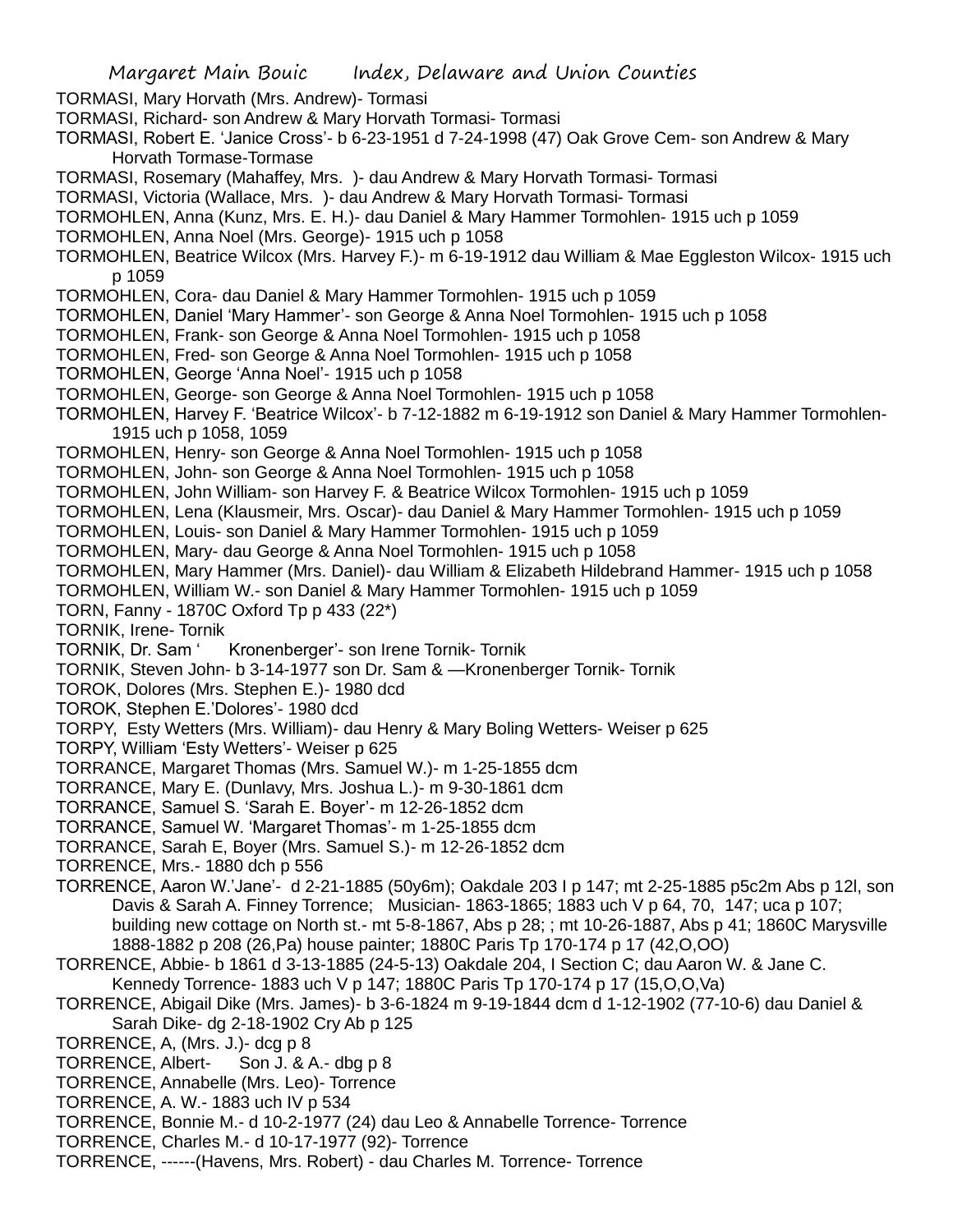TORRENCE, Clayton- Nash p 22

TORRENCE, C. W.- hmp p 105

TORRENCE, David - 1870C Delaware Town p 322 (20)

TORRENCE, David 'Sarah A. Finney'- 1883 uch V p 147

TORRENCE, Eliza - 1850C Berkshire Tp 87 p 9 (45, Penn); 1870C Berkshire Tp p 205 (68\*)

TORRENCE, Emma (Gorden, Mrs. ) dau Aaron W. & Jane G. Kennedy Torrence- 1883 uch V p 147; mt 10- 26-1887 Abs p 41; 1880C Paris Tp 170-174 p 17 (15,O,O,Va); 1910C Marysville 33-28 (49,O,O,WVa) m2; artist

TORRENCE, Emma (Carr, Mrs. Alfred C .)- m 6-26-1890- ucm (Hearl)

TORRENCE, Ezra W.- d 8-12-184- (11 mo); dbg p 8; son J. & A. Torrence

TORRENCE, George Bennett- d 1861 Sunbury Cem- , Powell p 38- son Sarah Torrence- 1908 dch p 407, 410; 1976 dch p 217; 1850C Berkshire Tp 6 p 1 (11,O)

TORRENCE- George B.- G A. R. Post- dg 4-22-1890. Cry Ab p 15; dg 3-7-1893, Cry Ab p 115; dg 10-22-1895, Cry Ab p 42; dg 12-21-1897, Cry Ab p 138; D. W. C. Lugenbeel a member- dg 20-11-1910, Cry Ab p 98; dg 12–17-1912, Cry Ab p 177; C. V. Owston, a member dg 8-26-1912, Cry Ab p 152; Capt. J. F. Currena member dg 7 -25-1911Cry Ab p 152; William H. Webster, a member dg 5-19-1914 Cry Ab p 120; dg 7-23-1905 Cry Ab p 32; dg 7-31-1906, Cry Ab p 111; dg 2-22-1916, Cry Ab p 27, dg 1-30-1917, Cry Ab p 10

TORRENCE, Ida (Gordon, Mrs. Ira)- m 12-27-1881 ucm (Hearl)- dau Aaron W. & Jane G. Kennedy Torrencemt 10-26-1887 Abs p 41; 1883 uch V p 147; 1880C Paris Tp 170-174 p 17 (24,O,O,Va)

TORRENCE, James 'Abigail Dike'- m 9-19-1844 dcm; dg 2-18-1902 Cry Ab p 125

TORRENCE, Jane C, Kennedy (Mrs. Aaron W.)- b 1835 Va d 2-13-1915 (82y3m)- Oakdale 2721 (C30) I Section C.- 1883 uch V p 147l mt 10-26-1887 Abs p 41; mt 8-23-1893 Abs p 40; mt 8-1-6-1905 p5c2 Abs p 21- sister John, Samuel Kennedy; mt 11-29-1911 p2c1 Abs p 87; her mother d (82) North Lewisburg, mt 10-20-1898 p1c4 Abs p 26; 186OC Marysville 1888-1882 p 208 (25,O); 1880C Paris tp 170-174 p 17 (46,Va,Va,Va); 1910C Marysville 33-28 p 1B (79,WVa,WvaWva) 4 ch, 1 living

TORRENCE, ----Kennedy (LePert, Mrs. Preston)- mt 11-29-1911 p2c1; Abs p 87

TORRENCE, Jessie C.- dau James & Abigail Dike Torrence- dg 2-18-1902 Cry Ab p 125

TORRENCE, John- d 7-1833 dcga p 60 Ohio State Gazette

TORRENCE, John d –22-1830 (91?) Sunbury Cem, Powell p 31; 1880 dch p 215

TORRENCE, Larry- son Lee & Annabelle Torrence- Torrence

TORRENCE, Lee 'Annabelle'- Torrence

TORRENCE, ------(Cole, Mrs. Otis)- dau Leo & Annabelle Torrence- Torrence

TORRENCE, Linda (Disbennett, Mrs. Rodney)- dau Leo & Annabelle Torrence- Torrence

TORRENCE, Lizzie-d 1863 (2-2-20) Sunbury Cem- Powell p 38

TORRENCE, Mary- d 1920?; dcg p 8

TORRENCE, Mary E.- 1850C Berkshire Tp p 9 (9,O)

TORRENCE, Moses- d 8-1-1845 (or 1815) (43y or 13y6m1d) Sunbury Cem- Powell p 31

TORRENCE, Nancy (Mrs. )- Pabst p 6 p 36

TORRENCE, Nancy (Gaylord, Mrs. )- admx John Torrence; dcga p 60 Ohio State Gazette

TORRENCE, Samuel W.- 1908 dch p 407; 1850C Berkshire Tp 87 p 9 (26,Penn)

TORRENCE, Sarah A. Finney (Mrs.David)- dau John Finney- 1883 uch V p 147

TORRENCE, Sarah Ida (Gordon, Mrs. Ira)- m 12-26-1881 ucm 7096

TORRENCE, Sarah J.- dau Aaron W. & Jane G. Kennedy Torrence- 1860C Marysville 1588-1582 (5)

TORRENCE, William - 1883 uch IV p 555; 1915 uch p 328; Pabst p 6 p 42

TORRENTS, Moses- 1835 men p 57 2 p 106 Trenton Tp

TORRES, Anastasia Marie Mosier (Mrs. Raymond Louis)- m 4-29----- dau Gene & Jane Mosier- Torres

TORRES, Raymond Louis 'Anastasia Marie Mosier'- m 4-29- son Ray & Marie Torres- Torres

TORREY, Mrs.- sister Mrs. Clara Jenkins- dg 2-24-1914, Cry Ab p 98

TORREY, Anita B.- d 7-6-1965 (80) Marlborough Cem - Torrey

TORREY, Betsy (Mrs. Rev. William T.)- 1850C Delaware Town 1176 p 88 (65,Mass)

TORREY, Carl- brother Anita B. Torrey- Torrey

TORREY, Rev. Charles W.'M. E.'- 1880 dch p 389; 1908 dch p 279; Pabst p 3 p 10; dpc p 21, 108; hmp p 58, 66, 129, 163, 225; 1915 uch p 207, 208; 1880C Richwood 193-206 p 19 (65, NY,Mass,Mass)

TORREY, Chester D. 'Francine Hall'- son Carl Torrey- Torrey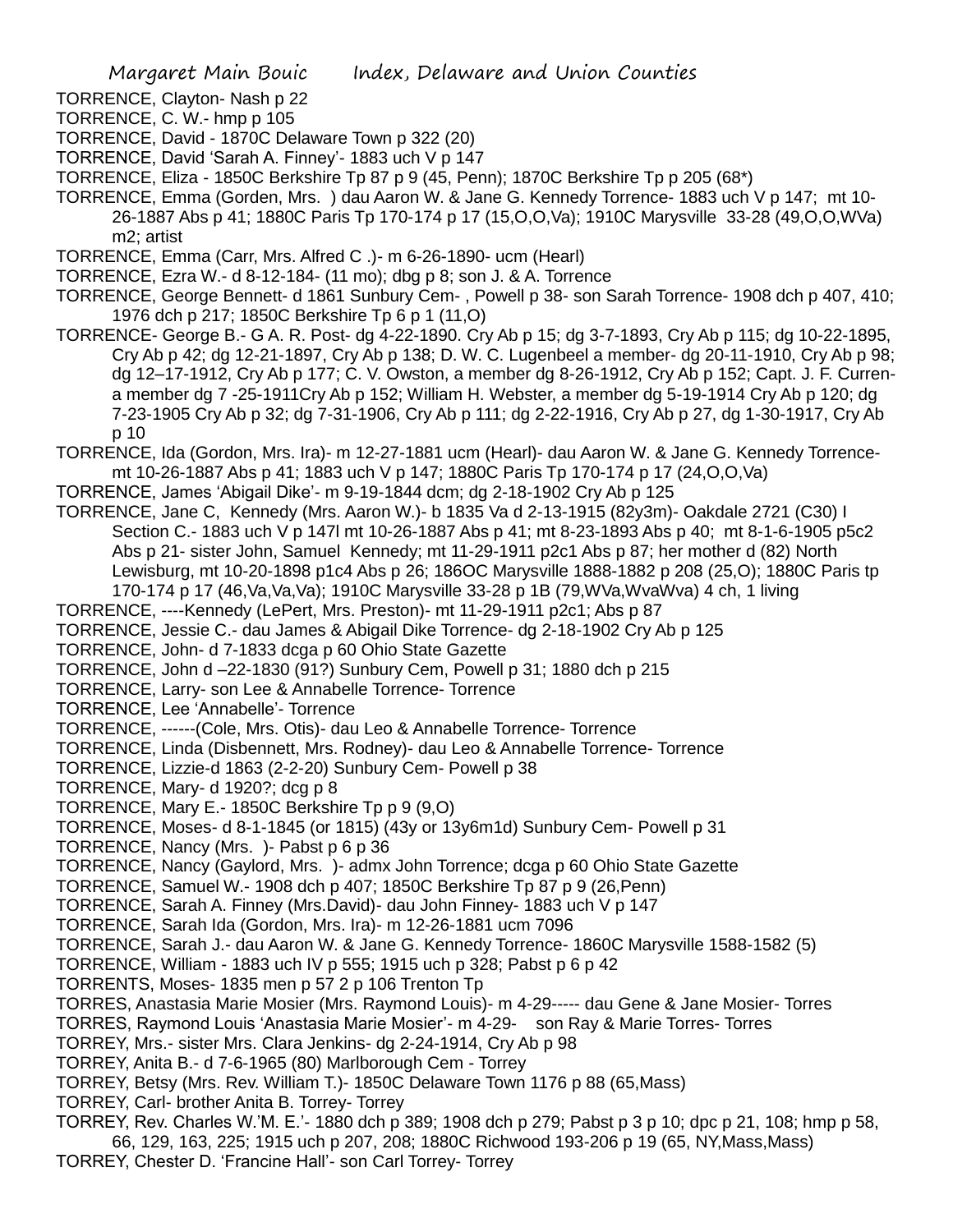- TORREY, Clara Richardson- dau O. E. Richardson- dg 8-131915, Cry Ab p 70
- TORREY, Cyrus- b 1846 son Harry & Louisa Maine Torrey- Asp 2024
- TORREY, David- b 1850 son Sheldon & Ruth A. Maine Torrey- Asp 2022
- TORREY, Elizabeth- dau Rev. Charles W. & M. E. Torrey- 1880C Richwood 193-206 p 19 (31,O,NY,NY)
- TORREY, Ellen- dau Chester D. & Francine Hall Torrey- Torrey
- TORREY, Emma- b 1845 dau Sheldon & Ruth A. Maine Torrey- Asp 2021
- TORREY, Etta High (Mrs. )- dau Charles & Rebecca Cleman High- dg 8-26-1910, Cry Ab p 150; dg 11-21- 1913, Cry Ab p 72

TORREY, Evelyn Louise- d 9-17-1964 (14) Marlborough Cem - dau Chester D. & Francine Hall Torrey- Torrey

- TORREY, E. W.- Oak Grove Cem; Powell p 442
- TORREY, Rev. E. W.- 1908 dch p 286; hmp p 148
- TORREY, Francine Hall (Mrs. Chester D.)- Torrey
- TORREY, Gale- dau Chester D. & Francine Hall Torrey- Torrey
- TORREY, Harriet (Chester, Mrs. Nathan)- b Vt 3-29-1809 m 1858 funeral 1-9-1893; dg 1-10-1893 Cry Ab p 110
- TORREY, Harry 'Louisa Maine'- m 1843- Asp (1247)
- TORREY, Jane- dau Charles W. & Moriah E. Torrey- 1850C Delaware Town 1178 (2,O)
- TORREY, John- son Chester D. & Francine Hall Torrey- Torrey
- TORREY, Josephine- b 1844 dau Harry & Louisa Maine Torrey- Asp 2023
- TORREY, Julia- 1883 uch V p 601
- TORREY, July M.- dau Rev. Charles W. & M. E. Torrey- 1880C Richwood 193-206 p 19 (17m O, NY,NY)
- TORREY, Kristy- dau Chester D. & Francine Hall Torrey- Torrey
- TORREY, Louisa Maine (Mrs. Harry)- b 1824 m 1843 d 5-18-1890 dau Thomas V. & Harriet Wilson Maine- Asp 1247
- TORREY, Lulu- Pabst p 7 p 29
- TORREY, M.- Oak Grove Cem- Powell p 442
- TORREY, Martha McCullough (Mrs. William)- m 12-16-1840 dcm
- TORREY, Mary- dau Chester D. & Francine Hall Torrey- Torrey
- TORREY, M. L.- Oak Grove Cem- Powell p 442
- TORREY, Moriah E. (Mrs. Rev. Charles W.)- 1850C Delaware Town 1178 p 88 (24,NY); 1880C Richwood 193- 206 p 19 (57,Ny,NY,NY)
- TORREY, Oliver- b 1852 son Harry & Louisa Maine Torrey- Asp 2027
- TORREY, Ruth A. Maine (Mrs. Sheldon)- b 1822 m 1844 d 8-13-1902 dau Thomas & Harriet Wilson Maine-Asp 1246
- TORREY, Sheila- dau Chester D. & Francine Hall Torrey- Torrey
- TORREY, Sheldon 'Ruth A. Maine'- m 1844 -Asp (1246)
- TORREY, Sophjronia- b 1848 dau Harry & Louisa Maine Torrey- Asp 2025
- TORREY, Thomas- b 1850 son Harry & Louisa Maine Torrey- Asp 2026
- TORREY, William- hadc p 56 (1849 Troy Tp)
- TORREY, William- d 8-22-1864 Tenn. Co c 2nd Ohio Heavy Artillery- dg 11-4-1864 Cry Ab p 44
- TORREY, William 'Martha McCullough'- m 112-16-1840 dcm
- TORREY, Rev. William T. 'Betsy'- 1850C Delaware Town 1178 p 88 (64,Mass)
- TORRY, Amanda (Peak, Mrs. Ziba)- m 1834 dau Ezra Torry dumch p 200Powell p 177, 366; dcga p 63 Ohio State Gaz.
- TORRY Anna Skidmore (Mrs. John C.)- m 11-3-1881 ucm 7052 (Hearl)
- TORRY, Ella R.- d 3-11-1850? Powell p 99, dbg p 20; dau William & Martha Torry
- TORRY, John C. 'Anna Skidmore'- m 11-3-1881, ucm 7052 (Hearl)
- TORRY, Martha (Mrs. William)- dbg p 20
- TORRY, Sara- d age 97; dumch p 200; Powell p 177
- TORRY, Wiliam 'Martha'- dcg p 20
- TORSEY, Amanda 1870C Berkshire Tp p 216 (24\*)
- TORSTENSEN, Thelma (McKitrick, Mrs. Clarence Blake)- McKitrick p 72
- TORWOOD, Eliza 1870C Trenton Tp p 515 (31)
- TORWOOD, Ezekiel B. 1870C Trenton Tp p 515 (9)
- TORWOOD, John 1870C Trenton Tp p 515 (36\*)
- TORWOOD, Leonard 1870C Trenton Tp p 515 (7 mos)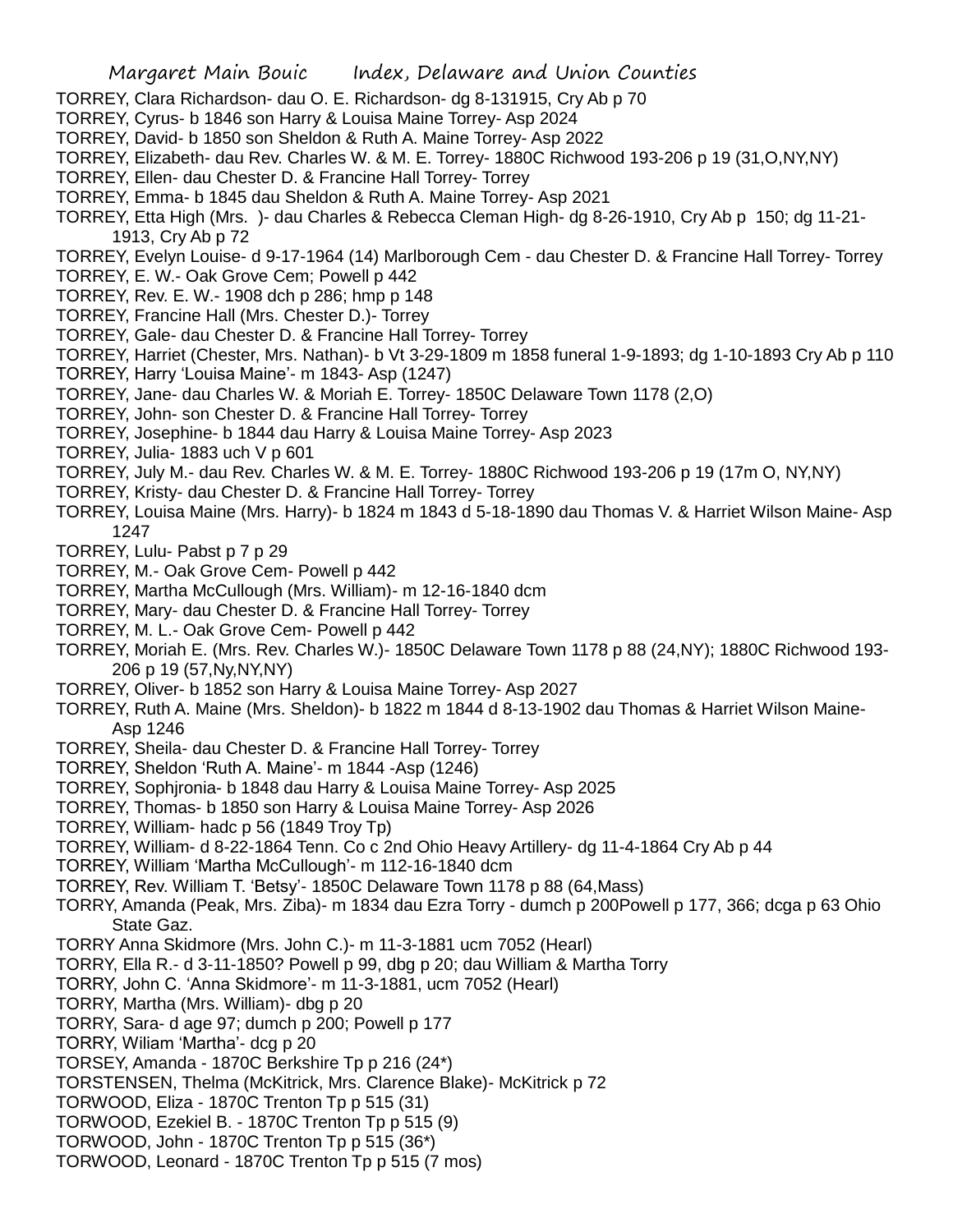- TORWOOD, William 1870C Trenton Tp p 515 (3)
- TOSAY (Fasay?) Adam 'Sarah'- 1850C Genoa Tp 339 p 35 (60, Ger)
- TOSAY (Fasay?) Sarah (Mrs. Adam)- 1850C Genoa Tp 339 p 35 (57, Pa)
- TOSBET, Rev. James- conducted funeral of William Burgess- dg 12-28-1917, Cry Ab p 113
- TOSCO- Alice Kathryn Bell (Mrs. Michael G.)- Tosco; 1971, 1973, 1975, 1977, 1979, 1981 ucd
- TOSCO, Bobby- b 1976 son Robert L. & Robin L. Tosco- 1977, 1979, 1981, 1983 ucd
- TOSCO, Brandy- b 1974 son Robert L. & Robin L. Tosco- 1977, 1979, 1981, 1983 ucd
- TOSCO, Jo Ann (Mrs. Michael G. III)- Tosco; obit Michael G., mlib; 1979, 1983, 1991 ucd
- TOSCO, Kimberly b 1981, 1991 dau Michael G. III & Jo Ann Tosco- 1983, 1991 ucd
- TOSCO, Lori (Sigrist, Mrs. Tony)- b 1959 dau Michael G. & Alice Kathryn Bell Tosco- Tosco; 1971, `1973, 1975, 1977 ucd
- TOSCO, Michael G. Jr.'Alice Kathryn Bell'- b 2-21-1915 d 8-21-2000 (85) Oak Hill Cem, Upper Sandusky- son Michael & Rosa Vizola Tosco- Tosco; obit, mlib; WWII; 1971, 1973, 1975, 1977, 1983 ucd
- TOSCO, Michael 'Rosa Vizola'- Tosco- obit Michael G., mlib
- TOSCO, Michael G. III 'JoAnn:- son Michael G. & Alice Kathryn Bell Tasco- Tosco; obit Michael G., mlib; 1971, 1973, 1977, 1979, 1983, 1991 ucd
- TOSCO, Robert L. 'Robin L.- 1977, 1979, 1981, 1983 ucd
- TOSCO, Robert T. 'Tracey'- son Michael G. & Alice Kathryn Bell Tosco- Tosco; obit Michael, G., mlib; 1971, 1973, 1975 ucd
- TOSCO, Robin L. (Mrs. Robert L.)- 1977, 1979, 1981, 1983 ucd
- TOSCO, Rosa Vizola (Mrs. Michael)- Tosco; obit Michael G., mlib
- TOSCO, Sherry Lynn (Hitt, Mrs. Walter William)- m 4-2-1958 dau Michael G.Jr. & Alice Kathryn Bell Tosco-Tosco; obit Michael G., mlib; 1971, 1973, 1975 ucd
- TOSS, Lizzie E. 1870C Berlin Tp p 232 (6)
- TOSS, Martha A. 1870C Berlin Tp p 232 (52)
- TOSS, Saml C. 1870C Berlin Tp p232 (57\*)
- TOSS, Willard N. -1870C Berlin Tp p 232 (8)
- TOSSEY, Mr.- mt 3 p 1; mt 9-15-1874
- TOSSEY, Aaron 'Elizabeth Delano Soule'- d 11-7-1877 (85-2-27) Watkins Cem; Tossey 1; 1883 uch III p 312, IV p 433, 434; V p 275, 335, 338, 342; 1915 uch p 273, 432, 994; mt 10-8-1859 (67); mt 8-15-1859 (68); 1820C Jerome Tp 50;1830C Jerome Tp 50 (20-30); 1840C Millcreek Tp 56 , 1m(40-50). 1f (50- 60), 2m (20-30) 2m (15-20) 1m (1-15), 1f (10-15); ; 1850C Mil Tp 2059-2080 (55,NH); 1860C Mil Tp 5 (67, NY); 1870C Mil Tp 130 (77,NH); uccp p 2 security, will Bk p 131; uca p 17, 49
- TOSSEY, Aaron 'Martha A. Shover'- b 1-1847 m 1/6-26-1879 ucm 6501 (Hearl) d Saturday, mt 1-23-1907 p1c2, Abs p 33- son William & Mary Bell Tossey- Tossey 131; 1883 uch V p 343; 1915 uch p 100l; mt 10-28-1896 p 1c3, Abs p 11; 1850C Millcreek Tp 1999-2020 p 291 (4,O); 1860C Mil Tp (12,O); 1880C Mil Tp 145-150 p 16 (33,O,O,O); 1900C Mil Tp 225-25 p 2A (53)
- TOSSEY, Ada (Kalish, Mrs. William)- b 7-13/15-1889 m 9-1909 d 7-17-1969 dau Ransom & Hannah Sewell Tossey- Tossey 1337; 1900C Jerome Tp 114-121 (10,O,O,O)
- TOSSEY, Alice (Weldon, Mrs. Fredrick E.)- m 10-7-1897 ucm (Hearl)
- TOSSEY, Almyra (Mumford, Mrs. )- dau Stephen & Sarah Graham Tossey- Graham 1433; Tossey 153
- TOSSEY, Betsey- b 3-11-1854 d 8-20-1855 dau Philemon & Judith Graham Tossey- Graham 1444, Tossey 174
- TOSSEY, Betty Marie Eagleston (Mrs.Gene R.)- b 12-21-1930 m 1-7-1951 d 7-29-2004 (73) Oakdale Cem p 84- dau Dennis & Claudia May Shroats Eagleston- Tossey 173211; Graham (1443211); Bean (112222111); Dodge (16757172111); Beecher; Taylor (11211); 1959, 1962, 1967, 1971, 1973, 1975, 1977, 1979, 1981 ucd
- TOSSEY, Brett Michael- b 7-26-1975 son Tim Eugene & Donna Gibson Tossey- Bean 11222211112; Beecher; Dodge 1675717211112; Graham 144321112; Taylor 11211112; Tossey 17321112; 1977 ucd
- TOSSEY, Dr. Carrol P. 'Ellen T.'- son Pride & Lillian Payne Tossey- Graham 144341; Tossey 17341 TOSSEY, C, H.- b 8-20-1886- ch Aaron & Martha A. Shover- Tossey 1314
- TOSSEY, Charles- uninf p 30- 4-17-1953 Jerome Tp (68), 6-24-1953
- TOSSEY, Charles Francis 'Marian Evans'- b 2-23-1903 m 6-30-1930 d 10-8-1954- son Lemuel A. & Julia BoltonTossey- Graham 14482; Tossey 1782; obit Marian, mlib; 1949 ucd; 1910C Millcreek Tp 8 p 1A (7,O,O,O)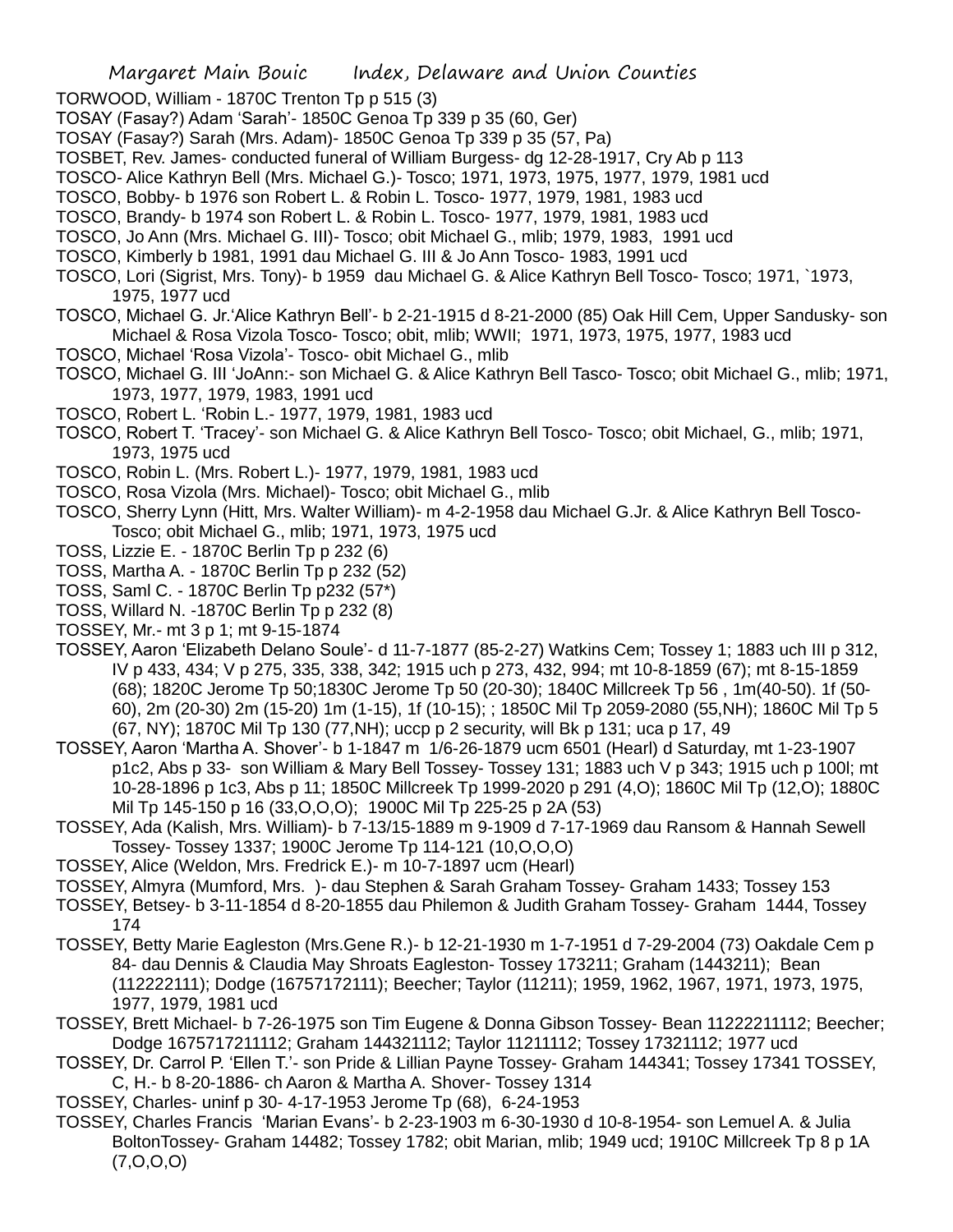- TOSSEY, Chloe Belle Webster (Mrs. Kenneth Mac)- b 6-4-1939 m 11-25–1959 d 1988 dau Elwin & Charlotte Staley Webster- dcq Charlotte Staley Webster 1; Graham (1442121); Tossey (172121); Wells (118811); 1969, 1971, 1980 dcd
- TOSSEY, Clarence-b 9-1894 son Lemuel A. & Julia Bolton Tossey- Graham 14481; Tossey 1781; 1900C Millcreek Tp 15-15 (5,O,O,O); 1910C Mil Tp 8 p 1A (15,O,O,O)
- TOSSEY, Clarice Lucille (Beck, Mrs. Ralph)- b 4-2-1905 m 5-30-1927 d 7-17-1980 Oakdale II p 151; 1915 uch p 994; Dodge 1675717212; Graham 144322; Tossey 17322
- TOSSEY, Claude- son Flavius & Zerelda Margaret Scott Miles Tossey- Graham 14313; Tossey 1513
- TOSSEY, Cleland 'Everett Genell McPeak'- b 12-10-1909 m 8-28-1829 d 1-8-1977 son Cletus & Elsie Shaw Tossey- opc 723; obit Cletus, mlib; obit Elsie, mlib; Graham 144212; Tossey 17212; Wells (11881); 1961, 1964, 1969, 1971 dcd
- TOSSEY, Cletus 'Elsie Shaw'- b 3-11-1872 m 4-25-1897 d 3-10-1945 Oakdale II p 86- son Ziba & Delia Ann Brown Tossey- mt 8-22-1900 p5c1 Abs p 14; mt 2-20-1901, Abs p 2; Graham 14421; Tossey 1721; obit, mlib; obit Ziba, mlib; adm of estate of Ziba; 1880C Millcreek Tp 102-107 p 11 (8,O,O,O); 1900C Mil Tp 99-102 p 5B (28,O,O,O) m 3y; 1910C Mil Tp 147-153 p 7A (38,O,O,O) m 13y, Supt.of school
- TOSSEY, Clifford 'Phoebe Rice'- b 12-26-1883 or 10-1882 m 5-31-1906 son Ransom & Hannah Sewell Tossey- Tossey 1335; obit James H. dg 11-19-1947; 1949 ucd; 1900C Jerome Tp 120-129 (17,O,O,O); 1910C Jerome Tp 3 15-321 p 14A (27,O,O,O) m 3y
- TOSSEY, Clifford- b 10-5-1882, enter 1-25-1857 d 11-9-1959 uninf p 32
- TOSSEY, Clinton G. 'Cora Mounts''Cynthia Glover'- b 11-13-1878 m(1) 10-2-1901 son Joseph Lorenzo & Fanny Hensel Tossey- Graham 14412; Tossey 1712; mt 10-2-1901, Abs p 12
- TOSSEY, Clymena Drumm ( )(Mrs. Paul)(Wagner, Mrs. Fred)- b 1927 m(3) 5-17-1975 Oakdale II p 140; Dodge (1675717211); Graham (144321) ;Tossey (17321); 1959, 1962, 1967, 1971, 1973 ucd
- TOSSEY, Cora Mounts (Mrs. Clinton G)- , 10-2-1901, mt 10-2-1901 Abs p 12 da-107 p 11 dau Rev. Mounts; Graham (14412); Tossey (1712)
- TOSSEY, Crystal- b 2-9-1923 dau Gerald & Lena Thomas Tossey-Graham 1442111; Tossey 17211
- TOSSEY, Cynthia Ann Black (Mrs. Solon)- m 6-9-1859 ucm 2892 (Hearl); 1860C Millcreek Tp 78 (46,Ky); 1870C Mil Tp (56,Ky)
- TOSSEY, Cynthia Glover (Mrs. Clinton G.)- Graham (14412); Tossey (17121)
- TOSSEY, Debbie Winn (Mrs. Tim Eugene)- m 12-30-19790 Beecher; Bean (11222211); Dodge (1675717211); Graham (144321); Tylor (11211); Tossey (17321); 1983 ucd
- TOSSEY, DeFro 'Mary Ragan'- m 12-21-1903 son Ziba & Delia Ann Brown Tossey- obit Ziba, mlib; Graham 14422; Tossey 1722 Spanish War Vet; obit 9-30-1945, mlib
- TOSSEY, De Fro, Jr. 'Nancy Stewart'- son De Fro & Mary Ragan Tossey- Graham 144225; Tossey 17225 TOSSEY, Delia- dau Gerald & Lena Thomas Tossey- Graham 1442113; Tossey 172113
- TOSSEY, Delia Ann Brown (Mrs. Ziba)- b 4-1-1852 m 2-5-1871 ucm 5865 d 3-17-1898; obit Ziba, mlib; Graham (1442); Tossey (172); mt 3-23-1898 p5c5 Abs p 34; 1880C Millcreek Tp 102-107 p 11 (29,O,O,O)
- TOSSEY, Donna Gibson (Mrs. Tim Eugene)- m 3-4-1972 dau Charles W. Gibson- Bean (11222211); Dodge (1675717211); Graham (144321); Beecher; Taylor (11211); Tossey (173211); 1973, 1975, 1977 ucd TOSSEY, Dora Mae Siegfred (Mrs. Thomas)- d riday- dg 12-5-1952 Oak Grove, Tossey
- TOSSEY, Doris Phipps (Mrs. Wright) d 1-1-1997 (91) Mich bur Springfield -Tossey (17222); Graham (144222) TOSSEY, infant d 2-1-5-1931 Cleveland O. Oakdale 4316 (F84)
- TOSSEY, Effie Dodge (Mrs. Pearl)- b 11-3-1881 m 9-26-1900 d 11-7-1964 Oakdale I p 106- dau John R. & Ella B. Boring Dodge- 1915 uch p 994; Tossey 1732; Dodge 167571721; Graham (14432); mt 10-3-1900 p 7c2 Abs p 16; 1910C Dover Tp 181-185 (28,O,O,O) m 9y, 2 ch
- TOSSEY, Eliza Lowe (Mrs. William)- b 12-16-1857 m 1-11-1877 ucm 6015 (Hearl) d 6-4-1929 Oakdale 4146 (A53) I p 136; 1915 uch p 994; Graham (1443); Tossey (173); mt 6-19-1912 p6c1 Abs p 22; Un Co Journal 10-21-1940 p1; 1880C Dover tp 45-46 p 23 (22,O,O,O); 1900C Millcreek Tp 90-92 p 5A (43,O,NY,O) m 23y, 5 ch; 1910C Mil Tp 90-94 p 4B(53,O,NY,O) m 37y
- TOSSEY, Elizabeth Delano Soule (Mrs. Aaron)- d 6-28-1876 (94-2-3) Watkins Cem p 6; 1883 uch V p 335; Tossey (1); 1840C Millcreek Tp 127 (50-60); 1850C Mil Tp 2059-2080 p 299 (64,Vt); 1860C Mil Tp 5 (71,NY); Union Co Death Records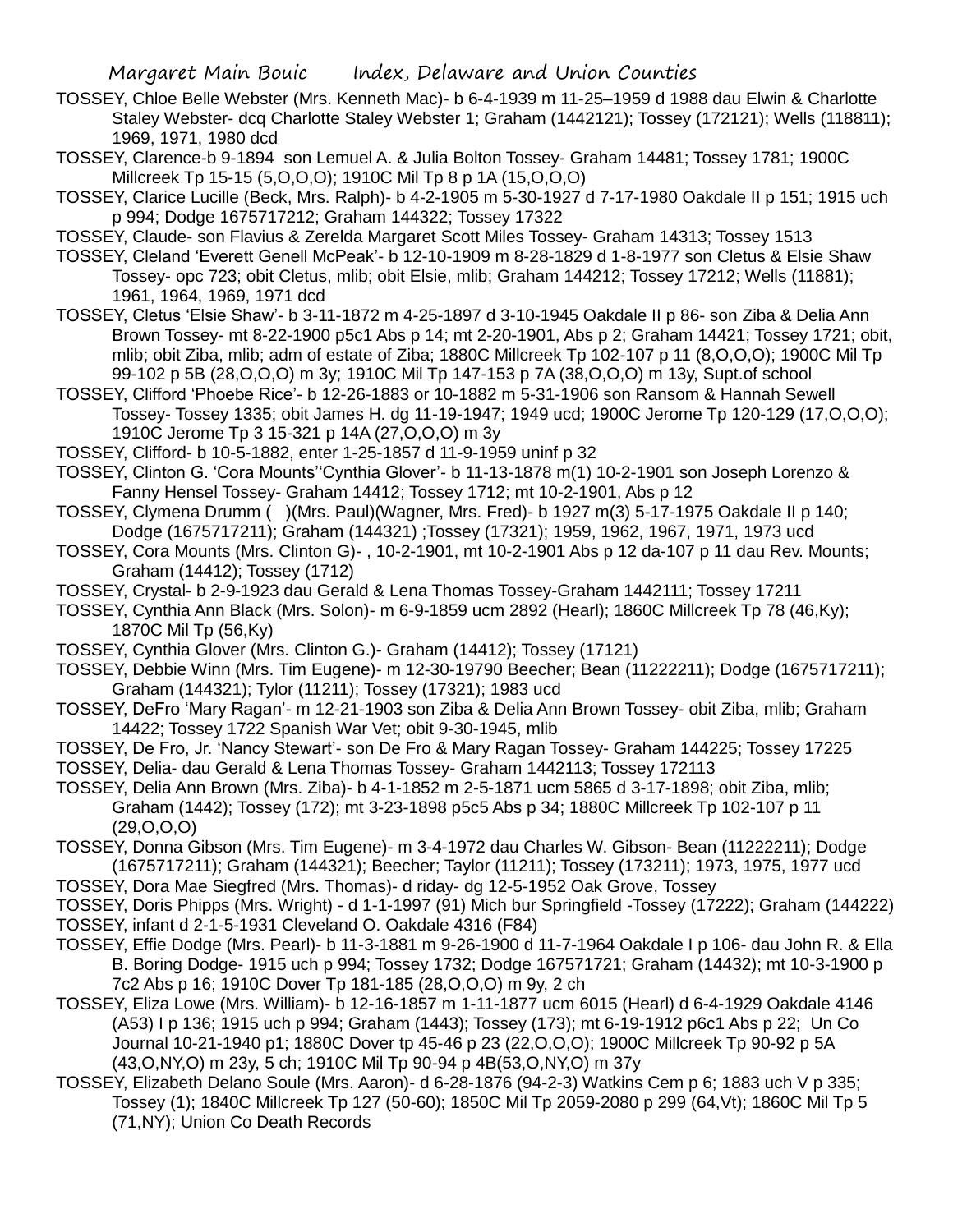TOSSEY, Elizabeth (Richards, Mrs. John M.)- b 5-19-1828 m 12-16-1851 ucm 1744 (Hearl) d 6-28-1896 dau Aaron & Elizabeth Delano Soule Tossey- 1883 uch V p 335; Tossey 18; 1830C Jerome Tp 50 (-5); 1850C Millcreek Tp 2059-2080 p 299 (22,O)

TOSSEY, Ellen Louise Taylor ((Mrs. )- 1985 uch p 110

TOSSEY, Ellie- see Mary Alice

TOSSEY, Elmira- b 10-28-1814 d 6-5-1816 dau Aaron & Elizabeth Delano Soule Tossey- Tossey 12

TOSSEY, Elsie Vitura Shaw (Mrs. Cletus)- b 6-18-1872 m 4-27-1897 d 3-7-1947 Oakdale II p 86; Graham

- (11421); Tossey (1721); obit, mlib; obit Cletus, mlib; 1900C Millcreek Tp 99-102 p 5B (27,O,O,O) m 3y, 1 ch, o living; 1910C Mil Tp 147-153 p 7A (37,O,O,O) m 13y, 3 ch 2 living
- TOSSEY, Elvira- b 10-28-1814 d 6-22-1815 dau Aaron & Elizabeth Delano Tossey- Tossey 11 TOSSEY, Elvira (Loop, Mrs. )- dau Stephen Delano & Sarah Graham Tossey- Graham 1432; Tossey 152
- TOSSEY, Erena (Maline, Mrs. Michael J.)- b 5-1-1908 m 12-29-1934 dau Marvin & Lola Linsley Tossey-Graham 144232; Tossey 17232 ; 1910C Jerome Tp 116-121 p 20A (1 11/12,O)
- TOSSEY, Ethlyn J. (Mills, Mrs. Ross A.)- dau Pride & Lillian Payne Tossey- Graham 144342; Tossey 17342 TOSSEY, Etta Walker (Mrs. William J.)- Tossey (135)
- TOSSEY, Eunice (Lowe, Mrs. Sylvester) (Haggard, Mrs. Matthias) b 7-2-1857- m (1)4-22-1876 ucm 5871 (Hearl) n(2) 11-26-1884 dau Philemon & Judith Graham Tossey- Graham 1445; Tossey 175; mt 3 p 25; 1915 uch p 725; obit Ziba, mlib; mt 6-19-1912 p6c1 Abs p 22
- TOSSEY, Evelyn Seymour (Mrs. Ira)- Un Co Journal 10-21-1940 p 1
- TOSSEY, Fanny Hensel (Mrs. Joseph Lorenzo)- Graham (1441); Tossey (171)
- TOSSEY, Flavius 'Zerelda Margaret Scott Miles' b 1848 m 12-26-1869 son Stephen Delano & Sarah Graham Tossey- Garaham 1431; Tossey 151; 1850C Millcreek Tp 1998-2019 p 291 (2,O)
- TOSSEY, Frances- b 9-9-1924 dau Gerald & Lena Thomas Tossey- Graham 1442112; Tossey 172112
- TOSSEY, Francis Jefferson- son Stephen Delano & Sarah Graham Tossey- Graham 1437; Tossey 157
- TOSSEY, Frank- b 3-6-1882 d 1938 Oakdale I p 136- son William & Eliza Lowe Tossey- 1915 uch p 994; Graham 14433; Tossey 1733; mt 10-9-1901 Abs p 8; mt 6-19-1912 p6c1 Abs p; mt 10-15-1913 p7c1 Abs p 88; obit Iro, mlib; 1900C Millcreek Tp 90-92 p 5A (18,O,O,O)
- TOSSEY, Frank- son Stephen Delano & Sarah Graham Tossey- Graham 1438; Tossey 158
- TOSSEY, Gene R' Betty Marie Eagleston'- b 6-26-1930 m 1-7-1951 Oakdale II son Paul & Hazel Taylor Tossey; Tossey 173211; Graham 1443211; Taylor 11211; Dodge 16757172111; Bean 112222111; mt 5- 2-1973; 1959, 1962, 1967, 1971, 1973, 1975, 1977, 1979, 1981, 1983 ucd
- TOSSEY, Everett Jennelle McPeak (Mrs. Cleland)- b 11-2-1906 m 8-28-1929 d 5-18-1987 (90) dau Tobias & Alice Mackan McPeak- obit mlib; opc 685; Graham (144212); Tossey (17212); Wells 11881; 1961, 1964, 1969, 1971, 1980 dcd
- TOSSEY, Gerald 'Lena Thomas'- b 11-27-1900 m 2-11-1922 d 1980 Oakdale II p 112 son Cletus & Elsie Shaw Tossey- Graham 14211; Tossey 17211; obit Elsie, mlib; 1910C Millcreek Tp 147-153 p 7A (9,O,O,O)
- TOSSEY, Grace- dau Clifford & Phoeba Tossey- 1910C Jerome Tp 315-321 p 14A (3,O,O,O)
- TOSSEY, Grace (Laybourne, Mrs. George)(Ely, Mrs. )- dau DeFro & Mary Ragan Tossey- Graham 144222 Tossey 17222
- TOSSEY, Hannah M. Sewell (Mrs. Ransom)- b 4-1852 m 8-23-1872 ucm 5129 (Hearl) d 1934 New Millcreek Cem p 24; Tossey (133); 1880C Millcreek Tp 129-134 p 14 (28,O,Va,O); 1900C Jerome Tp 1120-129 (48,O,Va,O) m 27y, 6 ch; 1910C Mil Tp 12-12 p 1A (58,O,O,O) m 38y 6 ch
- TOSSEY, Harold Boyd 'Louise' son Marvin & Lola Lindsley Tossey- Graham 144231; Tossey 17231 1910C Jerome Tp 116-121 p 20A (5,O,O,O)
- TOSSEY, Hazel (Decker, Mrs. Harry)- b 1-1900 dau William J. & Lou Tossey- Tossey 1353; 1900C Millcreek Tp 106-109 (4/12,O,O,O)
- TOSSEY, Hazel- b 10-30-1929 dau Gerald & Lena Thomas Tossey- Graham 1442114; Tossey 172114
- TOSSEY, Hazel Taylor (Mrs. Paul)- b 5-30-1903 d 2-4-1975 Oakdale II p 84- dau George & Blanche Rogers Taylor- Graham (144321); Bean 11222211; Taylor 11211; Beecher; Tossey (17321); Dodge (1675717211); 1949, 1971 dcd
- TOSSEY, Helen (Cramer, Mrs. )- dau Thomas & Dora Mae Siegfred Tossey- dg 12-5-1952, obit Dora Mae **Tossey**
- TOSSEY, Henry- son Cletus & Elsie Shaw Tossey- 1910C Millcreek tp 147-153 p 7a (8,O,O,O)
- TOSSEY, Ina (Feenan, Mrs. Ernest)- b 8-1883 d 8-14-1966 (83) dau William J. & Etta Walker Tossey- Tossey 1351 ; 1900C Millcreek Tp (16,O,O,ILL) niece of Moses & Sarah Rice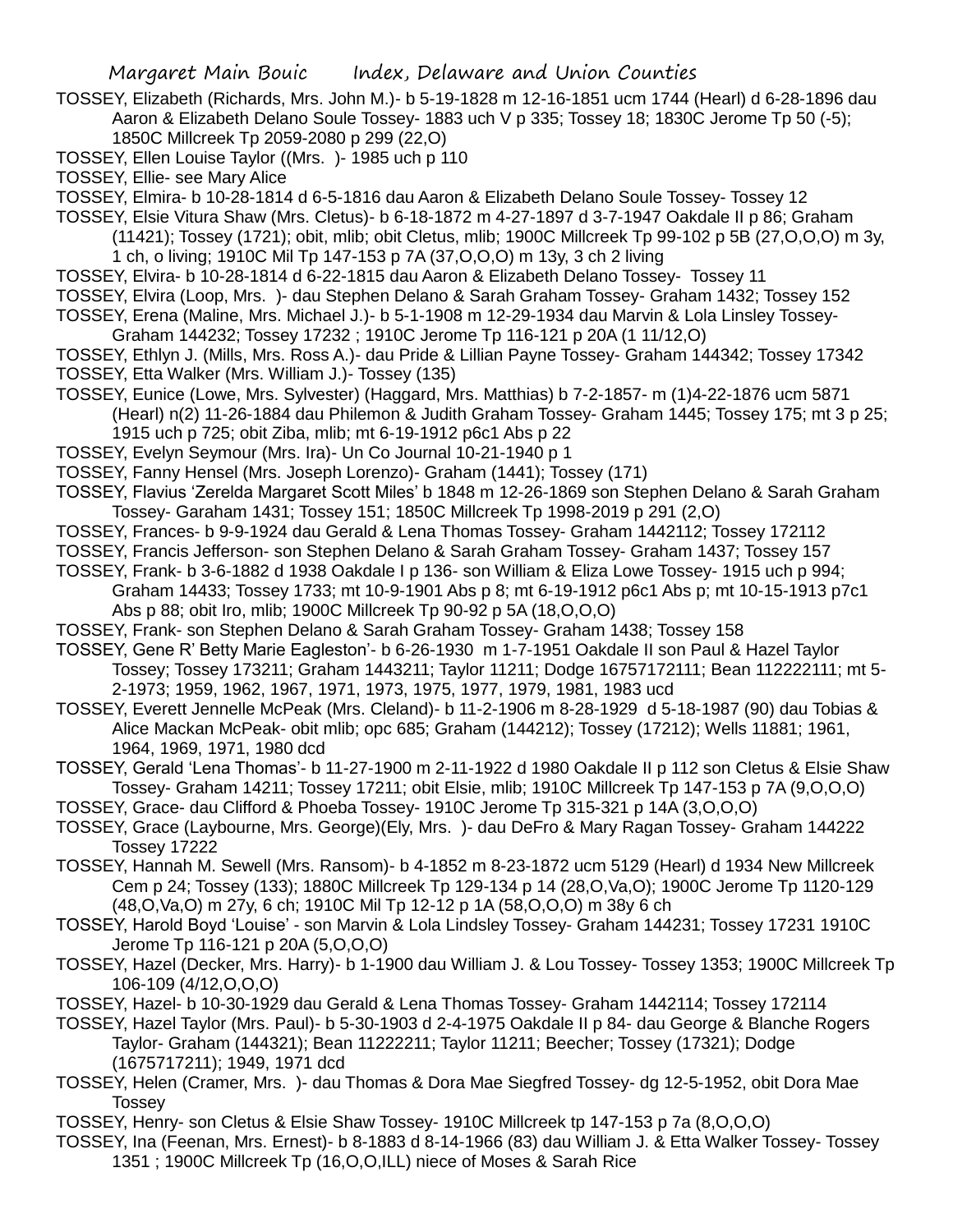- TOSSEY, Ira P. b 12-25-1876 son Joseph Lorenzo & Fanny Hensel Tossey- Graham 14411; Tossey 1711; mt 5-30-1900 p5c5 Abs p 9; mt 6-13-1906 p3c2 Abs p 13
- TOSSEY, Iro 'Evelyn Seymour'- b 7-26-1878 m 10-5-1931 Ky d 10-18-1940 Oakdale I p 136 (F-R10-16)- son William & Eliza Lowe Tossey- 1915 uch p 994; obit, mlib; Graham 14431; Tossey 1731; mt 5-8-1901, Abs p 3; mt 7-10-1901 p5c4 Abs p 6; mt 1-16-1907 p3c1 Abs p 32; mt 6-19-1912 p 6c1 Abs p 22; Un Co Journal 10-21-1940 p 1; 1880C Dover Tp 45-46 p 23 (1,O,O,O)
- TOSSEY, Iva (Webb, Mrs. Luther)- b 5-1889 d 1955 son William J. & Etta Walker Tossey- Tossey 1352; Vernie Webb ped; 1900C Millcreek Tp 106-109 (11,O,O,O)
- TOSSEY, James H.- b 11-26-1873 d Thursday, dg 11-19-1947 (73)- son Ransom & Hannah Sewell Tossey-Tossey 1331; 1880C Millcreek Tp 129-134 p 14 (6,O,O,O); mt 3-27-1901, Abs p 2; 1900C Jerome Tp 114-121 (26,O,O,O), day laborer; 1910C Mil Tp 12-12 p 1A (34,O,O,O) house painter
- TOSSEY, James P.- b 1-1860 d 4-29-1861 son Philemon & Judith Graham Tossey- Graham 1446; Tossey, 176 TOSSEY, James- son Wright & Doris Phipps Tossey- Graham 1442211; Tossey 172221
- TOSSEY, Janet- dau Robert & Pauline Henry Tossey- Graham 1442232; Tossey 172232
- TOSSEY, Jennifer Michelle (Zoldak, Mrs. Eric)- b 4-27-1973 dau Tim Eugene & Donna Gibson Tossey-Tossey 17321111; Graham 144321111; Bean 112222111; Dodge 16757172111; Taylor 112111; dg 5-2- 1973; 1973, 1975 ucd
- TOSSEY, John B.-son Stephen Delano & Sarah Graham Tossey- Graham 1435; Tossey 155
- TOSSEY, Joseph- son Clinton G. Tossey- Graham 144121; Tossey 17121
- TOSSEY, Joseph Lorenzo- b 8-14-1819 d 8-3-1840 son Aaron & Elizabeth Delano Soule Tossey- Tossey 14; 1883 uch V p 335; 1830C Jerome Tp 50 (10-15)
- TOSSEY, Joseph Lorenzo 'Fanny Hensel'- b 9-21-1847 d 11-13-1901 bur Van Wert- son Philemon & Judith Graham Tossey- Graham 1441; Tossey 171; mt 11-20-1901 p2c3 Abs p 14; obit Ziba, mlib; 1850C Millcreek Tp 2055-2076 p 298 (2,O)
- TOSSEY, Judith Graham (Mrs. Philemon)- b 9-13-1827 m 11-12-1846 ucm 1174 (Hearl); d 1923 Watkins Cem p 6- dau William & Elizabeth bell Graham; ; 1883 uch V p 334, 335; 1915 uch p 994; Graham 144; Tossey (17) ; mt 6-19-1912 p6c1 Abs p 22; 1850C Millcreek Tp 2055-2076 (22,O); 1870C Mil Tp 129 (43,O); 1880C Mil Tp 102-106 p 11 (53,O,Eng,O); 1900C Mil Tp 110-1113 (72,O,NY,O) m 53y, 8 ch, 6 living; 1910C Mil Tp 95-99 p 4B (83,O,O,O) m 63y, 8 ch, 4 living
- TOSSEY, Judy- b 1-4-1945 dau Cleland & Everett Gennelle McPeak Tossey-obit Everett Genelle Tossey, Graham 1442122; Tossey 172122; Wells 118812; 1961, 1964, 1969, 1971, 1980 dcd
- TOSSEY, Julia A. Bolton (Mrs. Lemuel A.)- b 4-1869 m 9-1-1891 ucm (Hearl) d (87); Graham (1448); Tossey (178); 1900C Millcreek Tp 15-15 (31,O,O,O)' 1910C Mil Tp 8 p 1A (40,O,OO) m 18y, 2 ch
- TOSSEY, Justin Christopher- b 2-25-1991 son Philip & Wendy Tossey- Graham 14422121; Tossey 17212121; Wells 11881121
- TOSSEY, Kenneth Mac 'Chloe Webster'' ' b 7-13-1938 m 11-25-1959 son Cleland & Everett Genell McPeal Tossey- opc 840; Graham 1442121; Wells 118811; Tossey 172121; obit Everett Genell, mlib; obit Chloe Belle, mlib; 1969, 1971, 1980 dcd
- TOSSEY, Kenneth Mark 'Cheryl Irvin'- b 1961 m 6-30-son Kenneth Mac & Chloe Belle Webster Tossey-Graham 14421211; Wells 1188111; Tossey 1721211; obit Everett Genell, mlib; 1971, 1980 dcd
- TOSSEY, Kollin Michael- b 7-27-1990 son Kenneth Mark & Cheryl Irwin Tossey- Graham 144212112; Tossey 17212112; Wells 11881112
- TOSSEY, Korey Matthew- b 4-25-1988 son Kenneth Mark & Cheryl Irwin Tossey- Graham 144212111; Tossey 17212111; Wells 11881111
- TOSSEY, Lemuel A. 'Julia A. Bolton'- b 11-12-1868/7 m 9-1-1891 ucm (Hearl)- son Philemon & Judith Graham Tossey- 1915 uch p 433; Graham 1448; Tossey 178; obit Ziba, mlib; mt 6-19-1912 p6c1 Abs p 122; 1880C Millcreek Tp 102-106 (10.O,O,O); 1900C Mil Tp (31,O,Vt,Vt) m 8 y grocer; 1910C Mil Tp 8 p 1A (41,O,O,O) m 18y farmer
- TOSSEY, Lena Thomas (Mrs. Gerald)- b 1901 m 2-11-1922; Oakdale II p 112; Graham (133211)l Tossey (17211)
- TOSSEY, Lillian Payne (Mrs. Pride)- d 5-5-1993 (98) Union Cem Graham (14434); Tossey (1734)
- TOSSEY, Lola Lindsley (Mrs. Marvin)- b 1871 or 4-1873 m 1-23-1898 ucm (Hearl) d 1961 Oakdale I p 120; dau Mrs. A. B. Lindsley- Graham (14423); Tossey (1723); mt 3-5-1913 p2c1 Abs p 55; 1900C Magnetic Springs 328-331 p 14A (27,O O,O) m 2y, no ch; 1910C Jerome 1160121 o 20A (38,O,O,O) m 12y, 2 ch TOSSEY, ----infant b Cleveland d 2-15-1931 ch Marvin & Lola Lindsley Tossey- Oakdale I p 120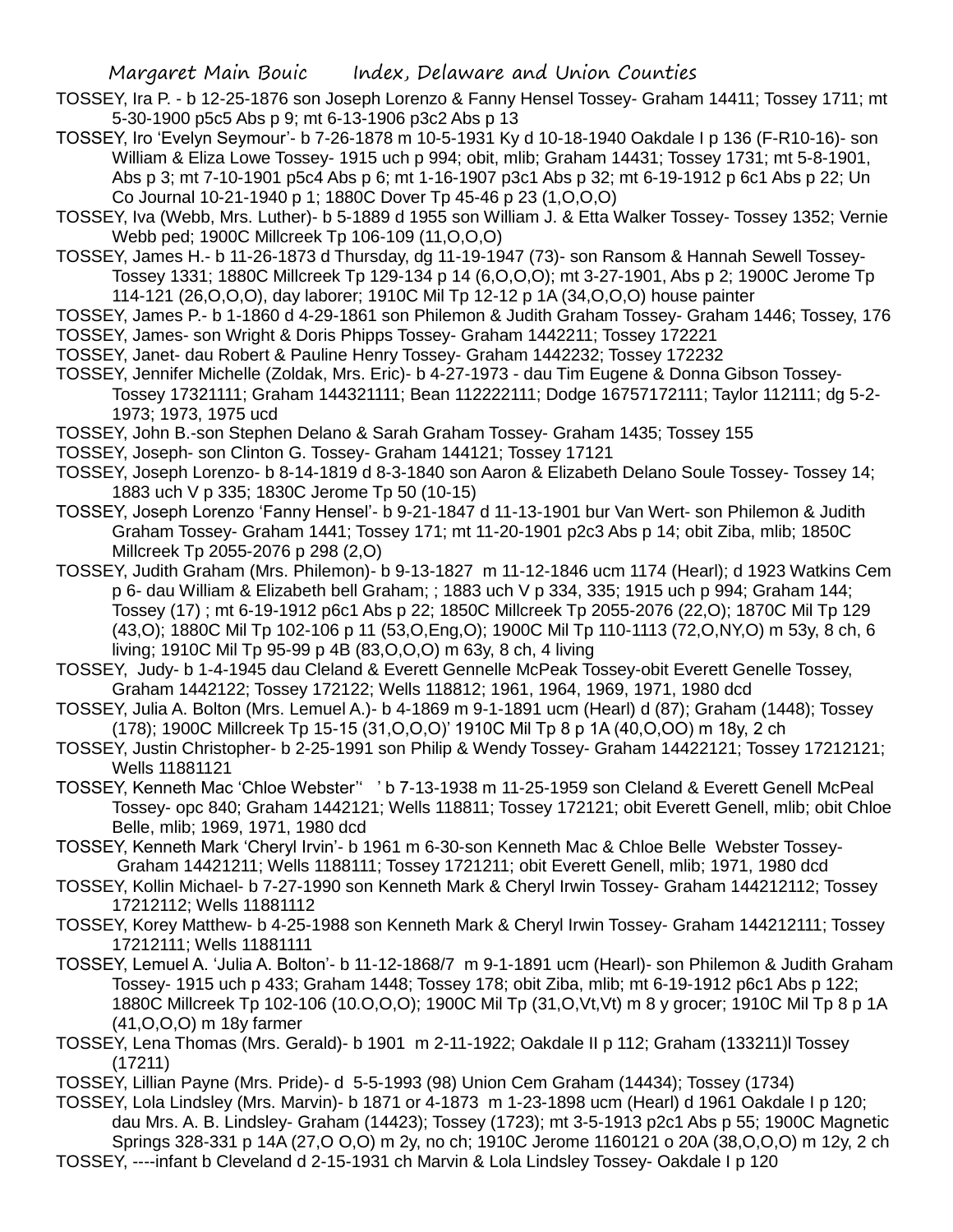TOSSEY, Lou (Mrs. William)- b 3-1878 (22,O,O,O) m 3y 1 ch

TOSSEY, Louann- dau Wright & Doris Phipps Tossey- Graham 1442212; Tossey 172212

TOSSEY, Louisa (Mrs. Harold Boyd)- Braham (144231); Tossey (17231)

TOSSEY, Lucy (Maudy, Mrs. )- dau Stephen Delano & Sarah Graham Tossey- Graham 1434; Tossey 154 TOSSEY, Lydia Ann (Ebright, Mrs. Amos)- b 6-25-1848 m 9-10-1865 ucm 3787 (Hearl) d 5-14-1933 dau

William & Mary Belle Tossey-Tossey 132; mt 9-13-1865 Abs p 21; 1850C Millcreek Tp 1999-2020 p 291 (2,O) 1860C Mil Tp 6 (10,O);

TOSSEY, Margaret (Richardson, Mrs. )- dau Orville J. & Mary Tossey- Tossey 13551

TOSSEY, Marian Evans (Mrs. Charles F.)- b 2-21-1906 m 6-30-1930 d 9-20-2003 (97) Forest Grove Cem- dau Carl T. & Edna H. Smith Evans- Tossey

TOSSEY, Marilyn- dau Harold Boyd & Louise Tossey- Graham 1442312; Tossey 172312

TOSSEY, Marion Evans (Mrs. Charles F.)- b 2-21-1906 m 6-30-1930 d 9-20-2003 (97) Forest Grove Cem dau Carl T. & Edna H. Smith Evans ; obit, mlib; 1985 uch p 183; Graham (14482); Tossey (1782); 1949, 1959 ucd

TOSSEY, Martha A. Shover (Mrs. Aaron)- b 4-1854 m 6-26-1879 ucm 4501 (Hearl) d 1935 Watkins Cem p 5; 1880C Millcreek Tp 145-150 p 16 (26,O,O,Pa) teacher; 1900C Millcreek Tp 25-25 p 2A (46,O,O,Penn) 6 ch 1 living

TOSSEY, Martha (Edwards, Mrs. James A.)- b 10-19-1863 m 12-1-1886 ucm (Hearl) d 1948 Oakdale II p 86 dau Philemon & Judith Graham Tossey- Graham 1447l Tossey 177; obit Ziba, mlib; mt 6-19-1912 p6c1 Abs p 22; 1880C Millcreek Tp 102-106 p 11 (16,O,O,O)

TOSSEY, Marvin- b 7-25-1943 son Gerald & Lena Thomas Tossey- Graham 1442115; Tossey 172115

TOSSEY, Marvin 'Lola Lindsley'- b 7-27-1874 m 1-23-1898 ucm (Hearl) d 6-8-1934 Oakdale Section F. Row 5- 16- son Ziba & Delia Ann Brown Tossey- Graham 144423; Tossey 1723; 1900C Magnetic Springs 328- 331 p 14A (25,O,O,O) m 2y, teacher; 1910C Jerome Tp 116-121 p 20A (37,O,O,O) m 12y, railroad mail clerk; obit Ziba, mlib; 1880C Millcreek Tp p 102-107 p 11 (6,O,O,O)

TOSSEY, Mary Alice (Weldon, Mrs. Frederick E)- b 3-5-1876 dau Ransom & Hannah Sewell Tossey- Tossey 1332; 1880C Millcreek Tp 129-134 p 14 (4,O,O,O)

- TOSSEY, Mary Bell (Polly)(Mrs. William)- m 12-25-1845 ucm 1092 (Hearl); 1850C Millcreek tp 1999-2030 p 291 (33,O); 1860C Mil Tp 6 (43,O); 1880C Mil Tp 145-150 p 16 (62,O,Pa,Pa) wid
- TOSSEY, Mary (Dunlap, Mrs. )- dau Thomas & Nettie F. Tossey- Tossey

TOSSEY, Mary E.- b 1878, New Millcreek Cem p 40

- TOSSEY, Mary E. Webb (Mrs. William J.)- m 12-26-1896 ucm (Hearl)
- TOSSEY, Mary (Layman, Mrs. David)- dau Solon & Cybthia Ann Black Tossey, Tossey 161; ; 1860C Millcreek Tp 78 (8,O); 1870C Mil Tp (18,O)

TOSSEY, Mary Lou (Fields, Mrs. James)(Durtcher, Mrs. )- dau Orville J. & Mary Nine Tossey- Tossey 1355?

TOSSEY, Mary Lucille- b 2-7-1959 dau De Fro, Jr. & Nancy Stewart Tate Tossey- Graham 1442251; Tossey 172251

TOSSEY, Mary (Mrs. Orville J.)- Tossey (1355)

TOSSEY, Mary Ragan (Mrs. De Fro)- m 12-21-1903- Graham (14422); Tossey (1722)

TOSSEY, Matilda (Wingert, Mrs. Jesse)- dau De Fro & Mary Ragan Tossey- Graham 144224; Tossey 17224

TOSSEY, May (Roberts, Mrs. )- dau Stephen Delano & Sarah Graham Tossey- Graham 1436; Tossey 156

TOSSEY, Megan Nicole- b 10-9-1992 dau Philip & Wendy Tossey- Graham 144212122; Tossey 17212122 Wells 1188122

- TOSSEY, Myrtle- b 10-19-1891 dau Aaron & Martha A. Shover Tossey- Tossey 1315; 1900C Millcreek Tp (8,O,O,O)
- TOSSEY, Nancy Margaret- b 1-10-1965 dau De Fro, Mr. & Nancy Stewart Tossey- Graham 1442253; Tossey 172253

TOSSEY, Nancy Stewart Tate (Mrs. De Fro, Jr.)- Graham (144225); Tossey 17225)

TOSSEY, Nettie F. (Mrs. Thomas)- d 1-26-978 (81)

- TOSSEY, Ollie/Olive (Neill, Mrs. William J.)- b 8-18-1886/5 dau Ransom & Hannah Sewell Tossey- Tossey 1336; Neill 2, 3; 1900C Jerome Tp 120-129 (14,O,O,O)
- TOSSEY, Orville J. 'Mary Nine'- d 12-3-1971 963) Marlborough Cem son William J. & Etta Walker Tossey-Tossey 135

TOSSEY, P. uca p 23, 49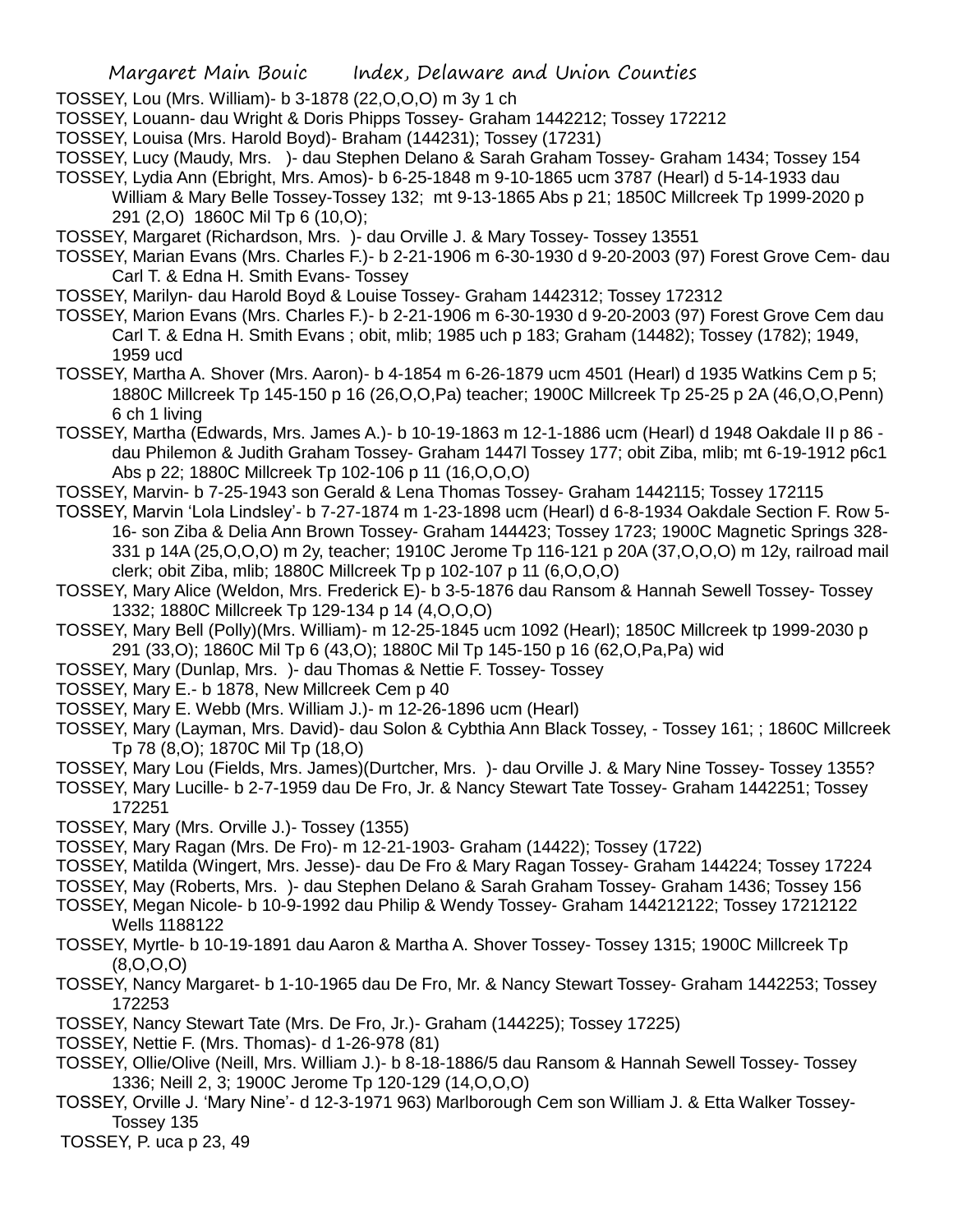- TOSSEY, Paul D. 'Hazel Taylor;;Clymena M. Drumm'- b 10–25-1902 d 2-13-1973 Oakdale II Section M. Row 6-2- son Pearl & Effie Dodge Tossey- Graham 144321; Tossey 17321; Dodge 1915 uch p 994; 1949, 1959, 1962,1967, 1971 cd; 1910C Dover Tp 181-185 (7,O,O,O)
- TOSSEY, Pauline (Matthews, Mrs. )- dau Orville J. & Mary Tossey- Tossey 1357
- TOSSEY, Pearl 'Effie Dodge'- b 6-27-1880 m 9-26-1900 d 8-28/29-1936 Oakdale I p 106- son William & Eliza Lowe Tossey- 1915 uch p 994; Graham 14432 ; Dodge (167571721); Tossey 1732; obit, Iro, mlib; mt 10-3-1900 p 7c2 Abs p 16; mt 6-19-1912 p 6c1 Abs p 22; 1900C Millcreek Tp 90-92 p 5A (18,O,O,O); 1910C Dover Tp 181-185 (29,O,O,O) m 9y, farmer
- TOSSEY, Peggy- dau Orville J. & Mary Nine Tossey- Tossey
- TOSSEY, Phebe Rice (Mrs. Clifford)- b 12-1887 dau Nathan & Josephine Roberts Rice- Tossey (1335); 1910C Jerome Tp 315-321 p 14A (21,O,O,O) m 3y, 2 ch
- TOSSEY, Philemon 'Judith Graham'- b 1-22-1826 m 11-12-1846 ucm 1174, (Hearl); son Aaron & Elizabeth Delano Soule Tossey- Tossey 17; Graham (144); 1883 uch V p 335; 1915 uch p 994; mt 11-20-1901 p2c3 Abs p 14; mt 8-19-1912 p6 c1 Abs p 22; 1880C Millcreek Tp 102-106 p 11 (54,O,NH,Vt); 1900C Millcreek Tp 110-113 ( 74,O,Mass,Vt) m 53y; 1910C Mil Tp (84,O,NH,VT) m 63y, retired
- TOSSEY, Philemon- 8-15-1855 son William & Mary Bell Tossey- Tossey 136 -1880C Jerome Tp 50 (-5)
- TOSSEY, Phillip 'Wendy'- b 1963 son Kenneth M. & Chloe Webster Tossey- Graham 14421212; Wells 1188112; Tossey 1721212- 1971 1980 dcd; obit Chloe , mlib
- TOSSEY, Polly (Matthews, Mrs. )- dau Orville J. & Mary Nine Tossey- Tossey
- TOSSEY, Pride 'Lillian Payne'- b 3 -13-1899 d 1-27-1948; mt 6-19-1912 p6c1 Abs p 22; Tossey 1734, Graham 14434 ; Tossey 1734; obit Ira, mlib; 1900C Millcreek Tp 90-92 p 5A (11,O,O,O); 1910C Mil Tp 90-94 p 4B (21,O,O,O)
- TOSSEY, Ransom 'Hannah Sewell'- b 3-1850 m 8-23-1872 5129 (Hearl) d 10-19-1926 New Millcreek Cem p 24; son William & Mary Bell Tossey- Tossey 133; uca p 23; 1850C Millcreek Tp 1999-2020 p 291 (6/12,O); 1860C Mil Tp 6 (8,O); 1880C Mill Tp 129-134 p 14 (30,O,O,O); 1900C Jerome Tp 120-129 (50,O,O,O)m 27y, farmer; ; 1910C Mil Tp 12-12 p 1A (60,O,O,O) m 38y, merchant, agnet tobacco
- TOSSEY, Rebecca Jo (Munn, Mrs. Michael)- dau Paul Tossey & Clymena Drumm Tossey- Tossey 173212; Graham 1443212; 1962 (5) ucd
- TOSSEY, Retta Mary (Herriott, Mrs. Frank)- b 6-30-1878 m 4-30-1900 d 6-9-1943 dau Ransom & Hannah Sewell Tossey- Tossey 1333 Herriott 1, 2; 1880C Millcreek Tp 129 -134 p 14 (1,O,O,O)
- TOSSEY, Richard- son Robert & Pauline Henry Tossey- Graham 1442231; Tossey 172231
- TOSSEY, Robert 'Pauline Henry'- d 1965 on DeFro & Mary Regan Tossey- Graham 144223; Tossey 17223
- TOSSEY, Rodger- son Clinton G. & Cora mounts Tossey- Graham 144122; Tossey 17122
- TOSSEY, Ronald L. 'Sherea'- b 3-30-1946 d 4-21-1997 (51) auto accident-Marlborough Cem son Orville J. & Mary Nine Tossey- Tossey 135?
- TOSSEY, Ruth- dau Clifford & Phoebe Tossey- 1910C Jerome Tp 315-321 p 14A (?/12,O,O,O)
- TOSSEY, Ruth (Doellinger, Mrs. Walter G.)- b 2-10-1898 m 6-6-1923 Oakdale I Section F. Row 10-16 dau William A. & Eliza Lowe Tossey- 1915 uch p 994; Graham 14435; Tossey 1735; mt 6-19-1912 p6c1, Abs p 22; obit Iro, mlib; 1900C Millcreek Tp 90-92 p 5A 9(2,O,O,O); 1910C Mil Tp 90-94 p 4B  $(12,0,0,0)$
- TOSSEY, Sally (Breece, Mrs. Carl)- dau Orville J. & Mary Nine Tossey- Tossey 1357
- TOSSEY, Sarah Cathrine- dau Flavious & Zerelda Margaret Scott Miles Tossey- Graham 14311; Tossey 1511
- TOSSEY, Sarah Graham (Mrs. Stephen Delano)- m 8-19-1847 ucm 1237 (Hearl) dau William & Elizabeth Bell Graham - Graham 143; Tossey (15); 1883 uch V p 335; 1850C Millcreek Tp 1998-2019 p 291 (23,O)
- TOSSEY, Sarah M. (Rice, Mrs. Moses P/R.)- ,m 3-16-1874 ucm 5460 (Hearl); dau William & Polly Bell Tossey- ; 1860C Millcreek Tp 6 (6,O)
- TOSSEY, Saundra (Mrs. Tim)- Tossey; Graham
- TOSSEY, Scott- son Ronald L. & Sherea Tossey- Tossey
- TOSSEY, Sherea (Mrs. Ronald L.)- Tossey
- TOSSEY, Solon 'Cynthia Ann Black'- b 3-2-1824 m 6-9-1859 ucm 2892 (Hearl) d 12-3-1880 Watkins Cem- son Aaron & Elizabeth Delano Soule Tossey- 1883 uch V p 335; Tossey 16; 1830C Jerome Tp 50 (5-10); 1850C Millcreek Tp 2059-2080 p 299 (24,O); 1860C mil Tp 78 (37,O)
- TOSSEY, Stephen DeFro- b 1-26-1961 son De Fro, Jr. & Nancy Stewart Tate Tossey-Graham 1442252; Tossey 172252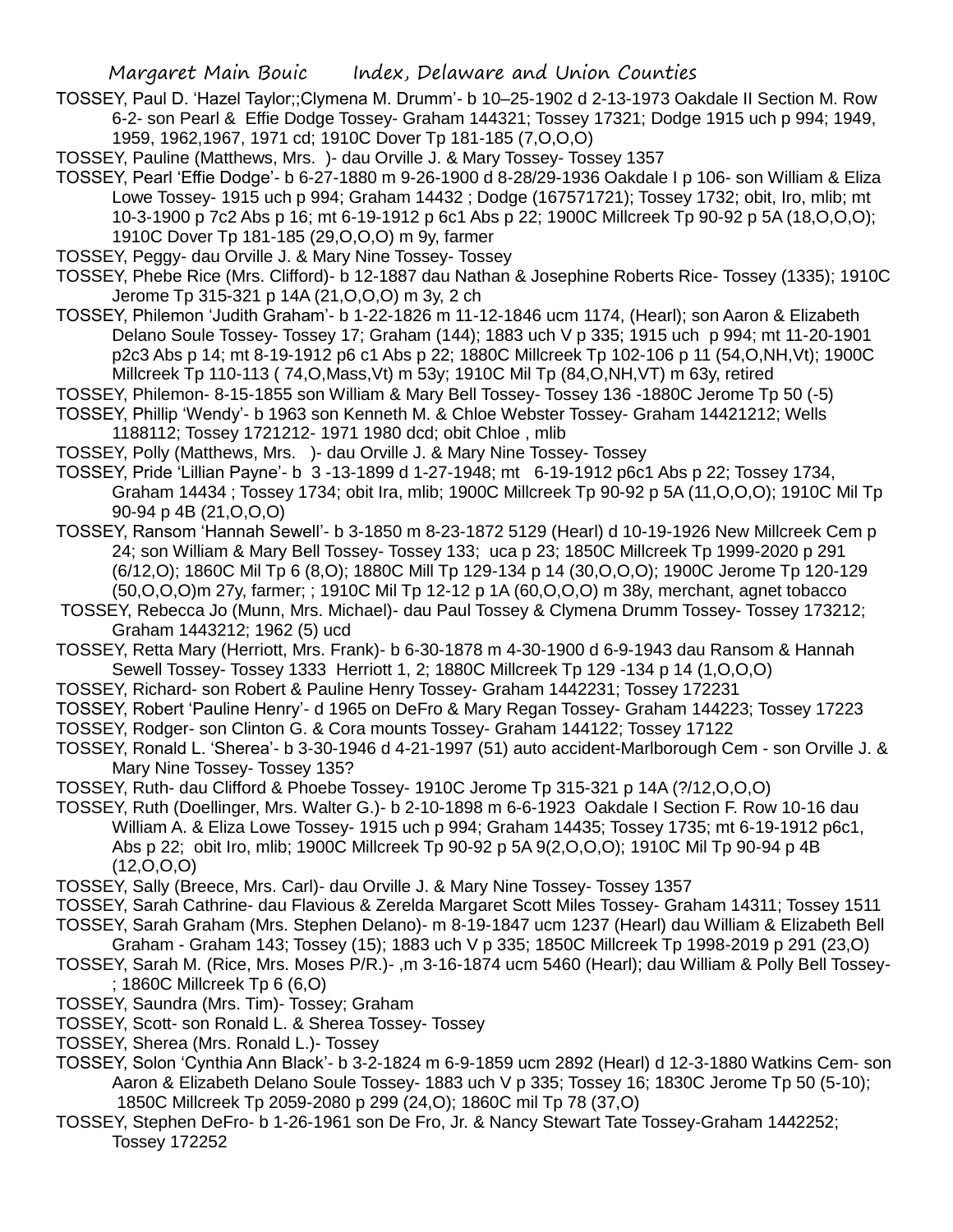- TOSSEY, Stephen Delano 'Sarah Graham'- b 1-20-1822 m 8-19-1847 ucm 1237 (Hearl) d 9-17-1873 son Aaron & Elizabeth Delano Soule Tossey- Tossey 15; Graham (143); 1883 uch V p 335; 1830C Jerome
	- Tp 50 (5-10); 1850C Millcreek Tp 1998-2019 p 291 (27,O)

TOSSEY, Stephen Frank- son Flavius & Zerelda Margaret Scott Miles Tossey- Graham 14314; Tossey 1514 TOSSEY, Tawney- ch Flavious & Zerelda Margaret Scott Miles Tossey- Graham 1432; Tossey 1512

- TOSSEY, Thomas 'Dora Mae'- obit Dora Mae- dg 12-5-1952 Cry Ab p
- TOSSEY, Thomas 'Nettie'- d 5-29-1968 (80) Oak Grove Cem- Tossey
- TOSSEY, Tim Eugene'Donna Gibson''Deggie Winn''Saundra'- m(1) 3-4-1972 (2) 112-30-1979 son Gene R. & Betty Marie Eagleston Tossey- Tossey 173211; Graham 1443211; Dodge 1675717211; Bean 11222211; Beecher; Taylor 11211; mt 7-10-19-1945, 7-10-1970; 1959, 1962, 1967, 1971, 1973, 1975, 1977, 1983 ucd
- TOSSEY, Verne- b 9-11-1881 son Aaron & Martha A. Shover Tossey- Tossey 1312
- TOSSEY, Vill- V 9-11-1881 son Aaron & Martha A. Shover Tossey- Tossey 1313
- TOSSEY, Virginia Ann (Linn, Mrs. Frank)- dau Harold Boyd & Louise Tossey- Graham 1442311; Tossey 172311 TURNER, Walter - b 7-1886 son William Tossey– 1900C Millcreek Tp 106-109 p 5B (13,O,O,O)
- TOSSEY, William, Oakdale I p 136; Millcreek Tp- Polled Durham cattle- mt 8-18-1897, 9-18-1897 ; uca p 49; mt 8-18-1896 p 5 Abs p 24; mt 10-6-1897 p8c2 Abs p 26; mt 11-22-1899 p 7c6 Abs p 66; mt 9-7-1898 p5 Abs p 41; mt 1-10-1900 Abs p 1; mt 11-18-1900, Abs p 19; mt 12-19-1900 p 5 Abs p 21; mt 10-9- 1901 Abs p 12; mt 11-11-1903 p5c2 Abs p 22; sale at fairgrounds mt 11-30- 1904 p1c3 Abs p 27; mt 6- 19-1912 p6c1 Abs p 22; Un Co Journ. 10-21-1940 p 1; obit Ziba, mlib
- TOSSEY, William 'Eliza Lowe'- b 5-4-1851 m 1-11-1877 ucm 6015 (Hearl) d 6-12-1912 Oakdale 24 65 p B6 (F-R-16)- son Philemon & Judith Graham Tossey- Graham 1443; Tossey 173; 1915 uch p 994; mt 11- 1893, Abs p 33; 1900C Millcreek Tp 90-92 p 5A (49,O,O,O) m 23 y; 1910C Mil Tp 90-94 p 4B (56,O,O,O) m 37y, farmer
- TOSSEY, William Jeff 'Mary E. Webb'-b 1857 m 12-26-1896 ucm (Hearl) d 1944- son William & Mary Bell Tossey; 1880C Millcreek Tp 145-150 p 16 ( 22,O,O,Pa)
- TOSSEY, William 'Lou'- b 9-1858- 1900C Millcreek Tp 106-109 p 5B (41,O,O,O) m 3y
- TOSSEY, William 'Mary (Polly) Bell'- b 5-14-1817 m 12-25-1845 ucm 1092 (Hearl) d 2-21-1864 Watkins Cem p 5- son Aaron & Elizabeth Delano Soule Tossey- Tossey 13; 1830C Jerome Tp 50 (10-15); 1860C Millcreek Tp 6 (42,O)
- TOSSEY, William 'Sarah E.'- 1880C Dover Tp 45-46 p 23 (29,O,O,O), farmer
- TOSSEY, William- son William & Mary Bell Tossey- Tossey 136; 1860C Millcreek Tp 6 (2,O)
- TOSSEY, Wright 'Doris Phipps'- son De Fro & Mary Regan Tossey- Graham 144221; Tossey 17221
- TOSSEY, Zella.Zelda (Michaels, Mrs. Ed)- b 9-2-1876 m 2-24-1901 d 2-27-1920; obit Ziba, mlib;dau Ziba & Delia Ann Brown Tossey- Graham 14424; Tossey 1724; mt 2-27-1920; mt 2-27-1901 Abs p 2; 1880C Millcreek Tp 102-107 p 11 (4,O,O,O)
- TOSSEY, Zerelda Scott Miles (Mrs. Flavius)- d 2-27-1920 Graham (1431); Tossey (151); 1880C Millcreek Tp 102
- TOSSEY, Ziba 'Delia Ann Brown'- b 6-3-1849/8 m 2-5-1871 ucm 4862 d 8-5-1900 Watkins Cem p 5; son Philemon & Judith Graham Tossey- Graham 1442; Tossey 172; obit Cletus, mlib; Adm by Cletus Tossey, mt 8-22-1900 p5c1 Abs p 14; 1880C Millcreek Tp 102-107 p 11 (31,O,O,O); ; 1900C Mil Tp 99- 102 p 5B (51,O,O,O); m 3y; obit, mlib
- TOTH, Brenna Gabriella- b 3-4-1995 dau Donald & Diana Toth- Toth
- TOTH, Clayton James- b 10-11-1984 son Michael Duane & Lora Le Ann Elliott Toth- Toth; Graham 161174231
- TOTH, Donald 'Donna'– son John P. & Margaret Toth- Toth
- TOTH, Donna (Mrs. Donald)- Toth
- TOTH, Elizabeth- lived with George & Elva Baker- 1959 (1) ucd
- TOTH, Elizabeth Luanne- dau Mrs. Richard Clingerman- Toth
- TOTH, Jack- son John P. & Margaret Toth- Toth
- TOTH, Dr. John P. 'Margaret'- b 2-9-1924 d 4-25-1991 (67) St. Mary Cem- son John & Anna Toth- Toth; 1976 dch p 189
- TOTH, Rev. Joseph J. 'Joyce Diana Blaney'- m 4-7-1972- Toth
- TOTH, Joyce Diana Blaney (Mrs. Joseph J.)- m 4-7-1972 dau Clifford Blaney- Toth
- TOTH, Judy (Mrs. Ken)- Toth
- TOTH, Ken 'Judy'- Toth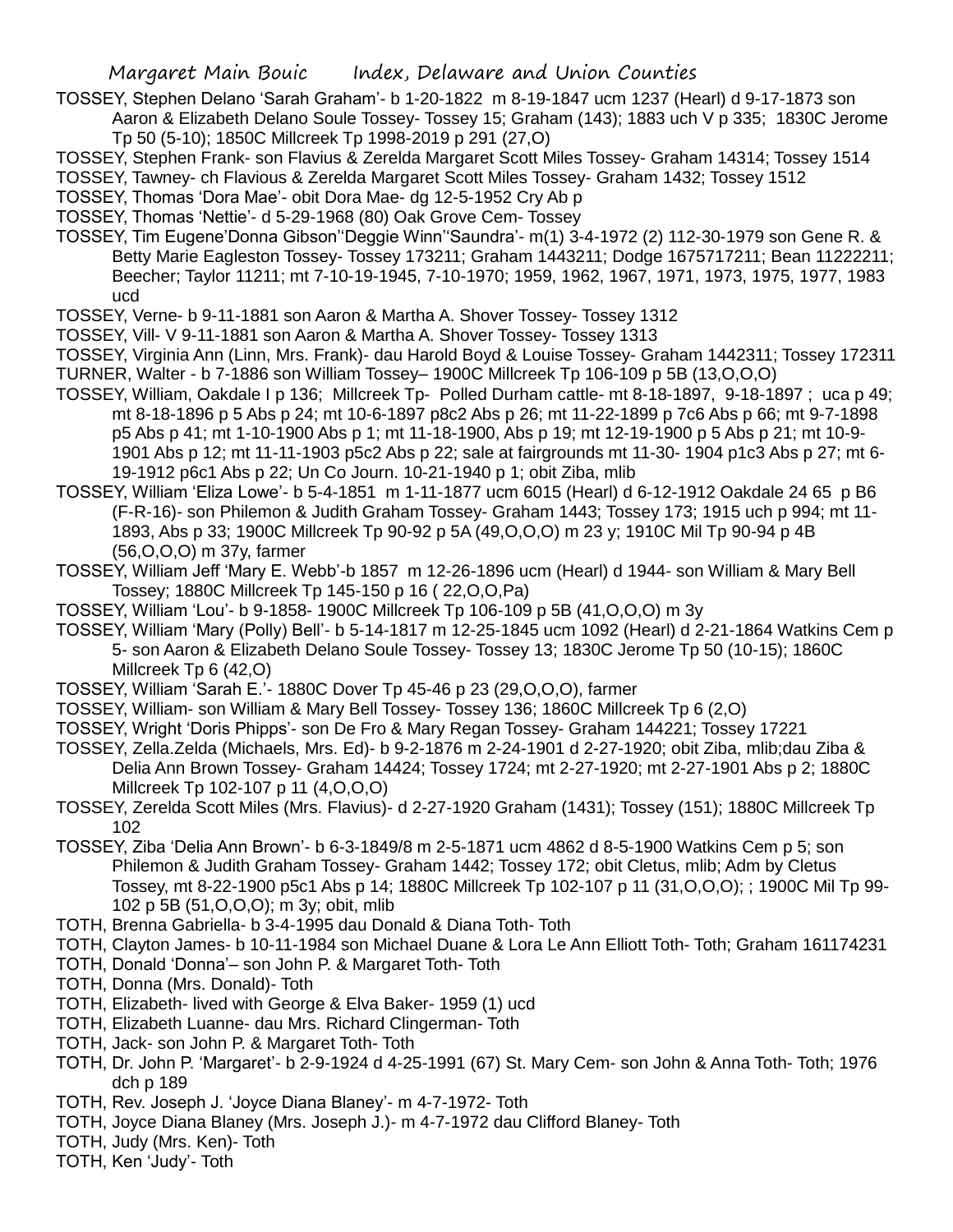- TOTH, Kenneth W.- 1980 dcd
- TOTH, Kim- dau Ken & Judy Toth- Toth; dg 11-20-1989
- TOTH, Linda Ann- dau John P. & Margaret Toth- Toth- engaged to Richard Marlin O'Neill
- TOTH, Lora Le Ann Elliott (Mrs. Michael Duane)- b 1962 m 1980 dau Ralph & Ethabel Knight Euverard Elliottt-Toth; Graham 16117423;
- TOTH, Margaret (Mrs. John P.)- Toth
- TOTH, Mary (Ross, Mrs. )- sister John P. Toth- Toth
- TOTH, Michael- lived with George & Elva Baker- 1959 (20ucd
- TOTH, Michael Duane 'Lora Le Ann Elliott'- son Zolton J. Toth- Graham (16117423); 1977 ucd--parents of Clayton James Toth- Toth; Graham (16117423)
- TOTH, Ronald- son John P. & Margaret Toth- Toth
- TOTH, Susan- lived with George & Elva Baker- 1959 (7) ucd
- TOTH, Susan- dau John P. & Margaret Toth- Toth
- TOTH, Bill- son John P. & Margart Toth- toth
- TOTHAKER, Christianna (Waard, Mrs. Thomas)- m 10-24-1847 dcm
- TOTMAN, Almina- dau Joshua & Harriet Totman- 1850C Genoa Tp 389 p 40 (17,NY)
- TOTMAN, Anna Mae (Wolever, Mrs. Everett)- Totman
- TOTMAN, Daniel 'Lynda Lee Cochran'- Freshwater p 190
- TOTMAN, David W.- son Joshua & Harriet Totman- 1850C Genoa Tp 389 p 40 (1/12,O)
- TOTMAN (TROUTMAN?) Emeline- dau Joshua & Harriet Totman- 1850C Genoa Tp 389 p 40 (13,O)
- TOTMAN, Harriet (Mrs. Joshua) 1850C Genoa Tp 389 p 40 (41, Mass)
- TOTMAN, Harvey- son Joshua & Harriet Totman- 1850C Genoa Tp 389 p 40 (21,O)
- TOTMAN, Joshua 'Harriett'- 1850C Genoa Tp 389 p 40 (48, Mass)
- TOTMAN, Lynda Lee Cochran (Mrs. Daniel)- Freshwater p 190
- TOTMAN, Margaret- dau Joshua & Harriet Totman- 1850C Genoa Tp 389 p 40 (4,O)
- TOTMAN, Rosina- dau Joshua & Harriet Totman- 1850C Genoa Tp 389 p 40 (9,O)
- TOTTEN, Anna L.- b 1863 d 9-17-1865 (2-4-26) Oak Grove Cem- Powell p 442- only dau William & Mary E. Totten- dg 9-22-1865 Cry Ab p 49
- TOTTEN, Bertha Alma (Mrs. Frank L.)- d 6-10-1965 (77) Bur Sunbury- Totten
- TOTTEN, Donald 'Pauline Yoakam'- m 1922- Graham (18(11)42)
- TOTTEN, Donna Pauline (Mascow, Mrs. Ralph)- dau Donald & Pauline Yoakam Totten- Graham 18(11)422
- TOTTEN, Elanora- uca p 58
- TOTTEN, Ella J.- d 12-5-1868 (6m6d) dau William & Mary E. Totten; dg 12-25-1868 Cry Ab p 71
- TOTTEN, Frank L. 'Bertha'- d 2-19-1962 (76) bur Sunbury- Totten
- TOTTEN, Homer- uca p 21
- TOTTEN, Joan (Adkins, Mrs. Herbert)- dau Lenard C. & Matilda Schneidmiller Totten- Totten
- TOTTEN, Julia- 1980 dcd
- TOTTEN, Kathleen Clarabel (Hess, Mrs. Wiolard)- b 2-7-1926 dau Donald & Pauine Yoakam Totten- Graham 18(11)421
- TOTTEN, Lenard C. 'Matilda Schneidmlller'- d 1-5-1978 (69) Bur Sunbury Memorial Park- son Bertha Alma Totten- Totten
- TOTTEN, Mary E. (Mrs. William)- dg 9-22-1865 Cry Ab p 49; dg 12-5-1868 Cry Ab p 71
- TOTTEN, Mary (Hollinger, Mrs. Jackson)- m 8-9-1879 ucm 6510 (Hearl)
- TOTTEN, Matilda "Tillie" Schneidmiller (Mrs. Lenard C.)- b 10-17-1909 Russia d 2-29-2004 (94) Sunbury Mem. Park- dau Henry & Anna Marie Geier Schneidmiller- Totten
- TOTTEN, Pauline Yoakam (Mrs. Donald)- b 1901 m 1922 dau Criston E. & Claribel Stockton Yoakam- Graham 18(11)42
- TOTTEN, Pearl (Stewart, Mrs. )- dau Frank L. & Bertha Alma Totten- Totten
- TOTTEN, Pearl (Walker, Mrs. Dean)- Maugans Anc p 138
- TOTTEN, William- d 10-25-1868 (28) consumption- dg 12-25-1868 Cry Ab p 71
- TOTTEN, William 'Mary E.'- dg 9-22-1865 Cry Ab p 49; dg 12-5-1868 Cry Ab p 71
- TOUBY, Frances (Mrs. Robert H.)- Touby
- TOUBY, Gail Elizabeth (Johnstone, Mrs. Whitcomb Gene)- m 1-1980 dau Robert H. Touby- Touby
- TOUBY, Jean- dau Robert H. Touby- Touby
- TOUBY, Robert H. 'Frances'- son Mrs. Helen Post- Touby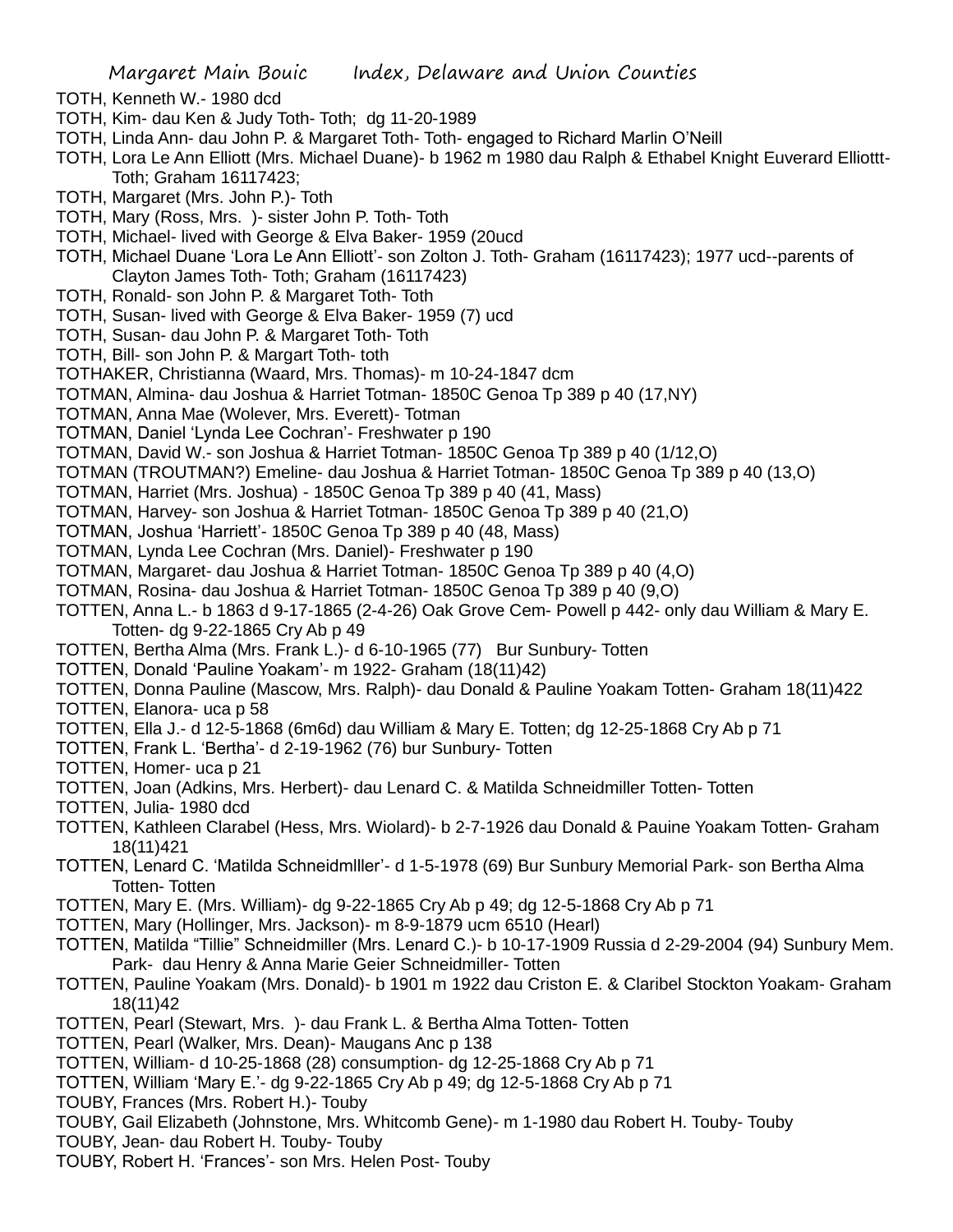TOUNLEY, C. T.- uca p 98

- TOUQUET, see Tonguyet- Clark (Calloway, Mrs. John)- m 1835 dau Sarah Clark Touquet- 1883 uch V p 565, 588
- TOUQUET, Elizabeth Wilson (Mrs. William)- dau Nathaniel Wilson- 1883 uch V p 565
- TOUQUET, Henry- son Sarah Clark Touquet- 1883 uch V p 565
- TOUQUET, John A. J.- son Sarah Clark Touquet- 1883 uch V p 565
- TOUQUET, Sarah Clark (Mrs. )- sister James & George Clark- 1915 uch p 490; 1883 uch V p 565
- TOUQUET, Steward- son Sarah Clark Touquet- 1883 uch V p 565
- TOUQUET, William 'Elizabeth Wilson'- 1883 uch V p 565
- TOUSLEE, Maria Pollock (Mrs. )- sister Samuel David Pollock- dg 2-16-1892, Cry Ab p 85
- TOUSLEY, Claire- b 1960 ch Richard F. & Karen C. Tousley- 1971 dcd
- TOUSLEY, Doreen- b 1959 dau Richard R. & Karen C. Tousley- 1971 dcd
- TOUSLEY, Julia- b 1969 dau Richard F. & Karen C. Tousley- 1971 dcd
- TOUSLEY, Karen C, (Mrs. Richard F.)- 1971 dcd
- TOUSLEY, Lora- b 1957 dau Richard R. & Karen C. Tousley- 1971 dcd
- TOUSLEY, Richard F. 'Karen C.'- 1971 dcd
- TOUVILLE, John F. 'Laura'- 1969 dcd
- TOUVILLE, Laura (Mrs. John F.)- 1969 dcd
- TOWE, Carol Finch (Mrs. Danny)- dau John Finch- Towe
- TOWE, Danny 'Carol Finch'- son Joe Towe- Twe
- TOWE, John Joseph- b 11-30-1971 d 1-19-1974 Fulton Cem- son Danny & Carol Finch Towe- Towe
- TOWELSON, Sandy (Reinholt, Mrs. William)- Weiser p 161
- TOWER, Berha M.- d 5-15-1964 (89) bur Marion- Tower
- TOWER, Donald M.- son Bertha M. Tower- Tower
- TOWER, J. L.- 1908 dch p 269
- TOWER, Julius- 1870C Leesburg Tp 169-176 p 21 (----)
- TOWERS, Andrew 'Athenda'- 1850C Berlin Tp 1931 p 119 (49, Md)
- TOWERS, Athenda (Mrs. Andrew)- 1850C Berlin Tp 1931 p 119 (32,O)
- TOWERS, Esther Ann- dau Andrew & Athenda Towers- 1850C Berlin Tp 1931 p 119 (9,O)
- TOWERS, George H.- son Andrew & Athenda Towers- 1850C Berlin Tp 1931 p 119 (7,O)
- TOWERS, John- 1883 uch IV p 474
- TOWERS, John- Nash p 223
- TOWERS, Margaret L.- dau Andrew & Athenda Towers- 1850C Berlin Tp 1931 p 119 (6,O)
- TOWERS, Mary E.- dau Andrew & Athenda Towers- 1850C Berlin Tp 1931 p 119 (4,O)
- TOWERS, Sarah Newhouse (Mrs. William)- dau Abram Newhouse- Newhouse p 10, 1223
- TOWERS, William 'Sarah Newhouse'- Newhouse p 10 (1223)
- TOWERS, Tillman S.- son Andrew & Athenda Towers- 1850C Berlin Tp 1931 p 119 (1,O)
- TOWEY, Clifford- d (18) Columbus, bur Plain City- mt 1-29-1896 p1c4 Abs p 2
- TOWLANDS, Mrs. Robert- dau of Mrs. Jones- dg 12-1-1893 Cry Ab p 141
- TOWLER, Mrs. 1883 uch V p 332
- TOWNBEE, Jasper- 1850C Brown Tp 2898 p 160 (10,O)
- TOWN, Rosa Skeels (Mrs. Russell)- m 11-1821- dcga p 1 Del Patron & Franklin Chron
- TOWN, Russell 'Rosa Skeels'- m 11-1821- dcga p 1 Delaware Patron & Frank, Chronicle
- TOWNE, Achsah N,.(Mrs. Arad)- Asp p 128
- TOWNE, Apphia Sprague (Mrs. Elihu) m 2-17-1808 d 1871- Asp p 123
- TOWNE, Arad 'Achsah N. Bowman'- b 10-22-1814 m 11-8-1836 d 12-8-186- son Elihu & Apphia Sprague Towne- Asp p 123
- TOWNE, Arad S. 'Bertha Ingraham'- b 8-14-1876 m 11-12-1898 son Edmund B. & Emogene Maine Towne-Asp 1966
- TOWNE, Catharine Simonds (Mrs. Jacob)- m 6-26-1857- Asp p 122
- TOWNE, Charlotte Eldora (Slaney, Mrs. P. H.)- b 2-1-1873 m 4-18-1894 dau Edmund B. & Emogene Maine Towne- Asp 1965
- TOWNE, Clayton- b 6-6-1868 son Edmund B. & Emogene Maine Towne- Asp 1963
- TOWNE, Edmund B. 'Emogene Maine'- b 4-11-1843 m 3-2-1865 son Arad & Achsah N. Bowman Towne- Asp p 123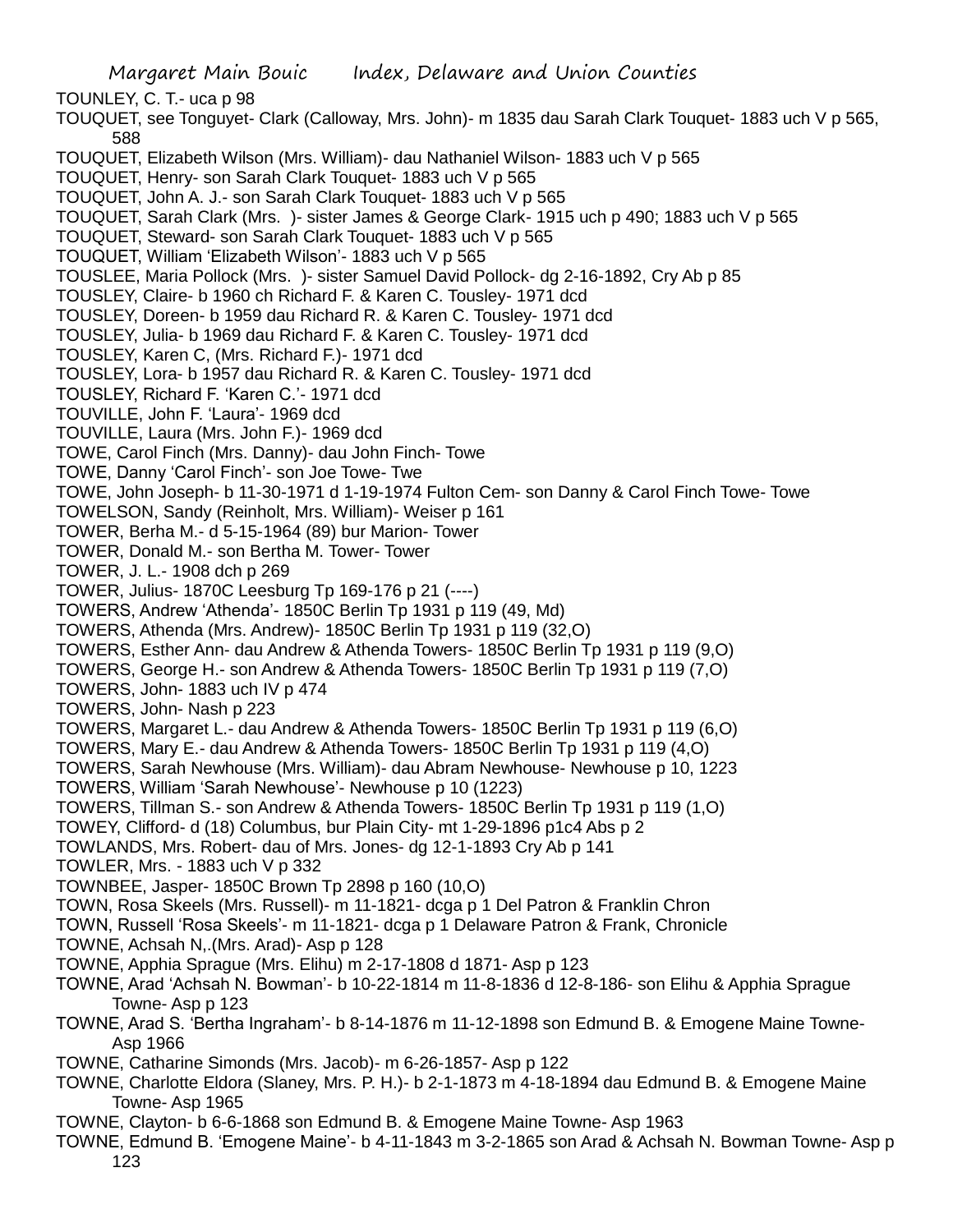TOWNE, Ed 'Sarah Wright'- Towne

- TOWNE, Elihu 'Apphia Sprague'- b 11-23-1781 m 2-17-1808 d 3-12-1943 son Ephraim & Huldah Gale Towne-Asp p 123
- TOWNE, Emogene Maine (Mrs. Edmune B.)- b 8-8-1840 m 3-2-1865 dau Silas C. & Adelia Stillman Maine-Asp 1139 Asp p 123
- TOWNE, Ephraim 'Huldah Gale'- b 8-14-1753 son Silas & Susannah Locke Towne- Asp p 123
- TOWNE, Ephraim 'Sarah Kenney'- b 4-22-1688 m 12-31-1719 son John & Mary Smith Towne- Asp p 123 TOWNE, Huldah Gale (Mrs. Ephraim)- Asp p 123
- TOWNE, Jacob 'Catharine Simonds'- bap 3-11-1632 m 6-26-1657 d 11-27-1704 son William & Joanna Blesing Towne- Asp p 122
- TOWNE, John 'Mary Smith'- b 4-2-1658 d 1740 son Jacob & Catharine Simonds Towne- Asp p 123
- TOWNE, Joanna Blessing (Mrs. William)- d 1682- Asp p 122
- TOWNE, Leslie F.- b 2-18-1871 ch Edmund B. & Emogene Maine Towne- Asp 1963
- TOWNE, Mary M.- d 2-9-1977 (2) dau Ed & Sarah Wright Towne- Towne
- TOWNE, Mary Smith (Mrs. John)- m 2-2-1680- Asp p 123
- TOWNE, Sarah Kenney (Mrs. Ephraim)- m 12-31-1719- Asp p 123
- TOWNE, Sarah Wright (Mrs. Ed)(Kaufman, Mrs. )- dau Herbert & Mary Wright -Towne
- TOWNE, Silas 'Susannah Locke'- b 3-14-1722 m 1744- Asp p 123
- TOWNE, Susannah Locke (Mrs. Silas)- m 1744- Asp p 123
- TOWNE, William- Powers Pat p 46
- TOWNE, William 'Joanna Blessing'- b 1600 d 1672- Asp p 122
- TOWNER, —McFarland (Mrs. W. A.)- dau John M. McFarland- mt 2-23-1911 Abs p 54
- TOWNES, Mary Jane (Dearmon, Ms. John Perry)- McKitrick p 112
- TOWNLEY, Bennie/Benny- b Kingston Tp d 3-6-1898 (8-11-6) Columbus, son George & Mary Plumb- Townley, dcdeaths; Townley
- TOWNLEY, Betty (Mrs. Marshton K.)- Townley
- TOWNLEY, Brian- son Bud & Linda Townley- 1964 (1) dcd
- TOWNLEY, Amber- b 1974 ch Robert L. & Janie L. Townley- 1980 dcd
- TOWNLEY, Benjamin Tmonas- b 3-29-1989 Kingston Tp son G. S. & Sarah Roof Townley- dcbirths
- TOWNLEY, Beth E. (Mrs. Kenneth A.)- 1980 dcd
- TOWNLEY, Betty J. (Mrs. Marshton)- 1980 dcd
- TOWNLEY, Bryan- b 1980 son Kenneth A. & Beth E. Townley- 1980 dcd
- TOWNLEY, Bud 'Linda'- son J. Dudley & Gladys Wise Townley- Townley; Sunbury p 144; 1964 dcd
- TOWNLEY, Calvin Tp b NJ d 2-20-1899 (79-7-0) Berkshire Tp, dcdeaths; 1908 dch p 381; 1976 dch p 213
- TOWNLEY, Carla- b 1972 dau Robert L. & Janie L. Townley- 1980 dcd
- TOWNLEY, Cecil M. 'Violet R. Bishop'- b 1-1-1902 d 3-6-1998-Marlborough Cem son George & Mary Plumb Townley- Townley; Sunbury p 38; 1969, 1980 dcd
- TOWNLEY, Cecil M.- b 1-31-1902 Berkshire Tp twin son G. S. & Mary E. Strickland Townley- dcbirths
- TOWNLEY, Cindy- b 1963 dau Marshton & Betty J. Townley- 1980 dcd
- TOWNLEY, C. M.- dg 2-25-1886 NJ.- Cry Ab p 124
- TOWNLEY, Dana- 1980 dcd
- TOWNLEY, Debbie- dau Bud & Linda Townley- 1964 (3) dcd
- TOWNLEY, Diane Sue- b 1952 dau Robert D. & Gail Lee Wise Townley- Townley; 1961, 1969, 1980 dcd
- TOWNLEY, Dorothy (Mrs. Robert)- Townley
- TOWNLEY, J. Dudley 'Gladys Wise'- b 1-29-1915 m 6-1-1936 d 10-27-1998 (82) Trenton Cem- son Edward & Hattie Dustin Townley- Townley; Sunbury p 144; 1961, 1964, 1969, 1980 dcd
- TOWNLEY, Edward M. 'Freda'- son Edward & Hattie Dustin Townley- Townley; 1961 1964, 1969, 1971 dcd TOWNLEY, Edward 'Hattie Dustin'- Townley
- TOWNLEY, Elnora A. Bird (Mrs. Waldren)- m 5-29-1883 ucm (Hearl); dg 8-17-1906, Cry Ab p 116
- TOWNLEY E. M.- b 4-5-1884 Berkshire Tp son Waldren & Elnora A. Bird Townley- dcbirths
- TOWNLEY, Erelene (Girberd, Mrs. Gary)- dau J. Dudley & Gladys Wise Townley- Townley
- TOWNLEY, Everett- b 1979 son Robert L. & Janie L. Townley- 1980 dcd
- TOWNLEY, Frank T.- b 3-27-1888 Berkshire Tp son Waldren & Nettie Bird Townley- dcbirths
- TOWNLEY, Freda (Mrs. Edward M.)- 1964, 1969, 1971, 1980 dcd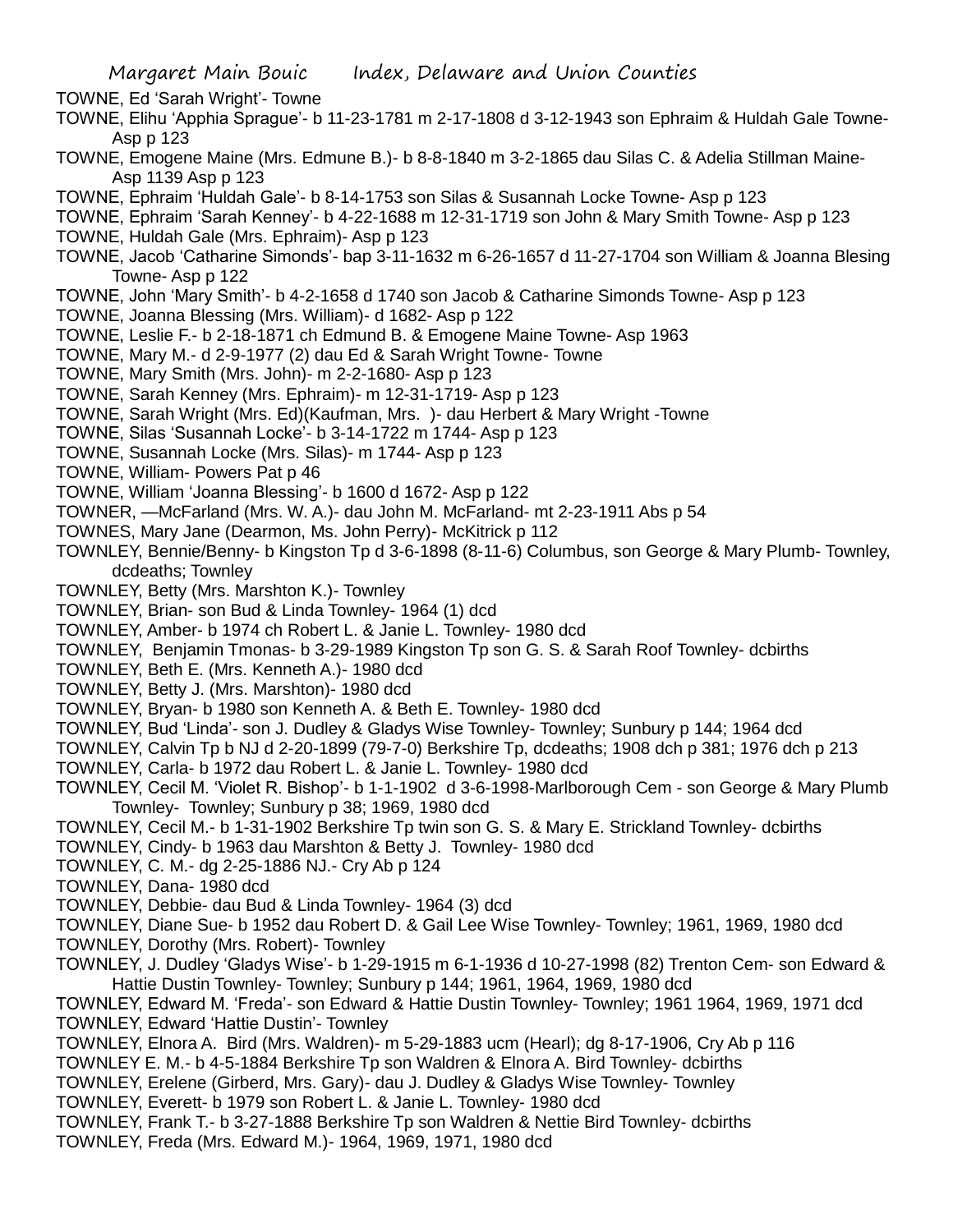Margaret Main Bouic Index, Delaware and Union Counties TOWNLEY, Gail Lee Wise (Mrs. Robert D.)- d 1-3-1982 (53) Fancher Cem- sister Gladys Wise Townley-Townley; 1961, 1969, 1980 dcd TOWNLEY, Gary- b 1957 son Edward M. & Freda Townley- 1964 (7), 1969, 1971 dcd TOWNLEY, G. C.,- hadc p 105 (1900 Kingston Tp) 'TOWNLEY, George- 1880C Washington Tp 218-226 p 24 (25,O,O,O) TOWNLEY, George 'Mary Plumb'- Townley TOWNLEY, Gladys Wise (Mrs. J. Dudley)- m 6-1-1936- sister Gail Lee Wise- Townley; Sunbury p 144; 1961, 1964, 1969, 1980 dcd TOWNLEY, Grace Leona- b 10-30-1891 Berkshire Tp dau T. C. & Della Park Townley- dcbirths TOWNLEY, Hart- 1908 dch p 407 TOWNLEY, Hattie Dustin (Mrs. Edward)- Townley TOWNLEY, Hazel Marie- b 12-10-1890 Kingston Tp d 2-10-1899 (6y2m) dau George S. & Mary Plumb/Strickland Townley- Townley TOWNLEY, Janie L. (Mrs. Robert L.)- 1980 dcd TOWNLEY, June (Grooms, Mrs. )- dau Edward& Hattie Dustin Townley- Townley TOWNLEY, Keith- b 1969 son Marshton & Betty J. Townley- 1980 dcd TOWNLEY, Kenneth 'Beth'- b 1956 son Edward M. & Freda Townley- 1961, 1964 (8) 1969, 1980 dcd TOWNLEY, Lettie- d 2-24-1886 (19) pneumonia- dau C. M. Townley of NJ; Cry Ab p 124 TOWNLEY, Linda (Mrs. Bud)- Townley; 1964 dcd TOWNLEY, Lucille (Davis, Mrs. )- b 1-31-1902 Berkshire twin dau George & Mary E. Plumb.Strickland Townley- Townley; dcbirths TOWNLEY, Magdalene (Mrs Dr. Normand T.)- Townley TOWNLEY, Margaret- b NJ d 5-10-1903 (73-0-27) Berkshire Tp- dcdeaths TOWNLEY, Margaret Van Houten- dau James Van Houten- dcw Bk 3 p 395 TOWNLEY, Marshall E.- d 1937- son Cecil & Violet Bishop Townley- Townley TOWNLEY, Marshton K. 'Betty J.'- son Cecil & Violet R. Bishop Townley- Townley; 1980 dcd TOWNLEY, Mary (Chase, Mrs. William)- d 1659- Maugans Anc p 120 TOWNLEY, Mary (Lawrence, Mrs. John)- 1908 dch p 522; Lawrence 1 TOWNLEY, Mary Plumb (Mrs. George)- Townley TOWNLEY, Michael E.- b 1952 son Edward J. & Freda Townley- 1964 (13), 1969 dcd TOWNLEY, Nellie S. - 1870C Berkshire Tp p 204 (23) TOWNLEY, Nettie (Reigel, Mrs. )- dau Edward & Hattie Dustin Townley- Townley TOWNLEY, Noble Earl- b 3-12-1889 son T. C. & Della Clark Townley- dcbirths TOWNLEY, Dr. Normand T. 'Magdalene'- son Cecil & Violet Bishop Townley- Townley TOWNLEY, Philena (Heckert, Mrs. Robert Mark)- b 1-22-1932 m 6-2-1958- Weiser p 351 TOWNLEY, Ricky- b 1962 son Edward M. & Freda Townley- 1964, 1969, 1971 dcd TOWNLEY, Robert D. 'Gail Lee Wise'- Townley; 1961 (12), 1969, 1980 dcd

- TOWNLEY, Robert 'Dorothy'- son Edward & Hattie Dustin Townley- Townley
- TOWNLEY, Robert Lee 'Janie L.'- son Robert D. & Gail Lee Wise Townley- Townley; 1980 dcd
- TOWNLEY, Robin- b 1971 ch Robert L. & Janie L. Townley- 1980 dcd
- TOWNLEY, Rolland E.- b 9-7-1897 kingston Tp son George S. & Mary Strickland Townley- dcbirths
- TOWNLEY, Ronald- b 1963/5 son Edward M. & Freda Townley- 1964 (8mo), 1969, 1971, 1980 dcd
- TOWNLEY, Rowland E.- b Kingston Tp d 8-9-1899 (11m2d) son George & Mary Plumb Townley, dcdeaths; **Townley**
- TOWNLEY, Ruth (Dustin, Mrs. )- dau Edward & Hattie Dustin Townley- Townley
- TOWNLEY, Sarah Roof- b 1851 Delaware Co m 3-25-1888 d 7-20-1889 (38-2-20) Berkshire Cem- dau John Michael. Roof- dcdeaths; dg 7-26-1889 Cry Ab p 237
- TOWNLEY, T. C.- son-in-law of Mr. Phebe Van Houten- dg 5-10-1887 Cry Ab p 156
- TOWNLEY, Thomas B.- b 5-22-1899 Berkshire Tp son Waldron & Net Bird Townley- dcbirths
- TOWNLEY, Violet R. Bishop (Mrs. Cecil M.)- b 6-29-1903d 3-30-1999 (95) Marlborough Cem dau Wesley & Addie Jacoby Bishop- Townley; 1969, 1980 dcd
- TOWNLEY, Virgie A. 1870C Berkshire Tp p 204 (2)
- TOWNLEY, Waldren 'Elnora A. Bird'- m 5-29-1883 ucm (Hearl); 1880C Washington Tp 233-242 p 26 (27,NJ,NJ,NJ)
- TOWNLEY, Walter- pallbearer for Mr. and Mrs. Robert Larimore- dg 2-11-1910. Cry Ab p 96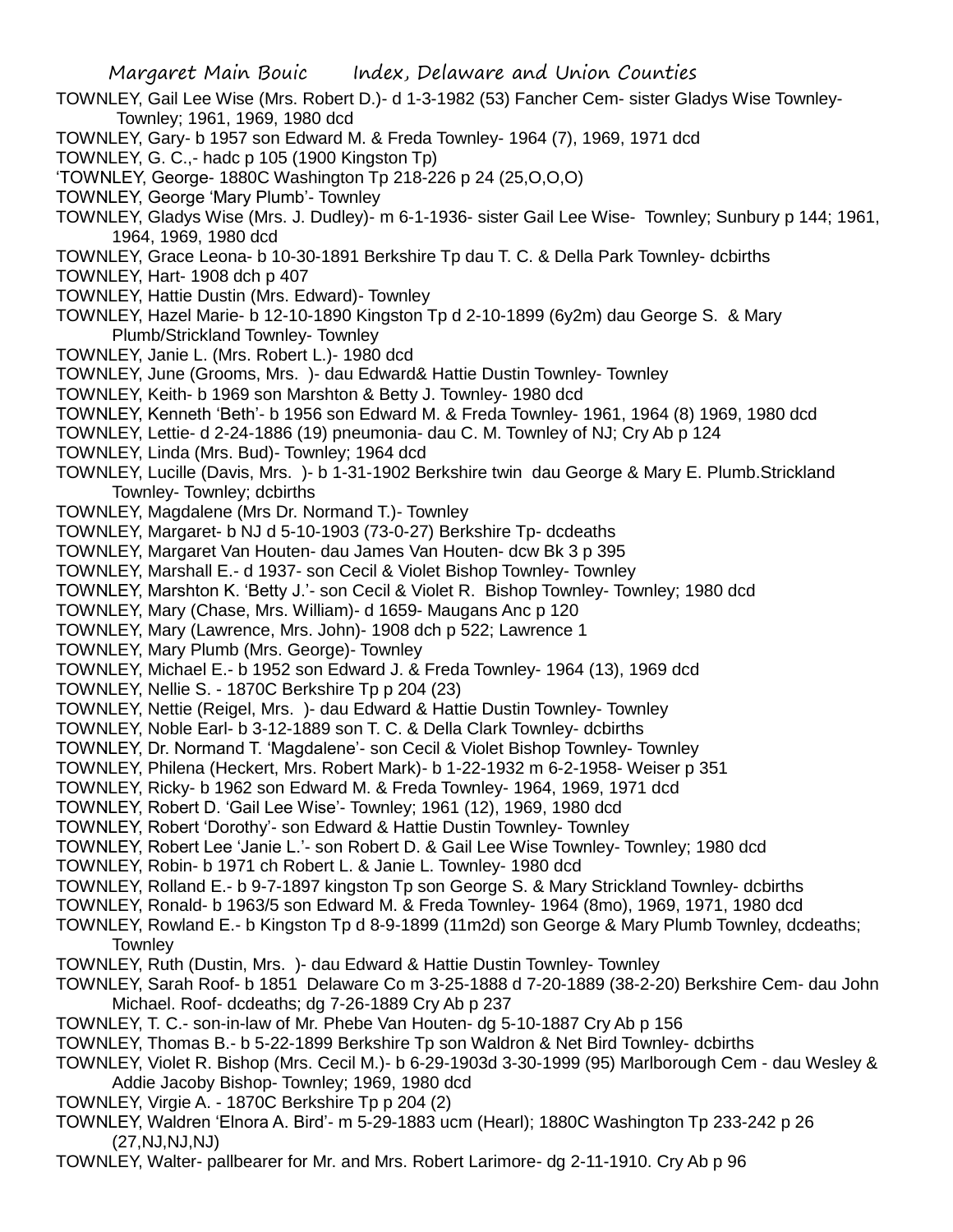Margaret Main Bouic Index, Delaware and Union Counties TOWNLEY, William W. - 1908 dch p 522; 1870C Berkshire Tp p 204 (26\*) TOWNLEY, W. M.- pallbearer for G. M. Blackford- dg 5-30-1911, Cry Ab p 40 TOWNLEY, W. W.- pallbearer for Joseph Barnes Berry- dg 10-11-1907 Cry Ab p 74 TOWNLY, Calvin T. - 1870C Berkshire Tp p 219 (52\*) TOWNLY, Eugene - 1870C Berkshire Tp p 219 (24) TOWNLY, George S. - 1870C Berkshire Tp p 219 (14) TOWNLY, Hattie, - 1870C Berkshire Tp p 219 (12) TOWNLY, Margaret - 1870C Berkshire Tp p 219 (39) TOWNLY, Thomas C. - 1870C Berkshire Tp p 219 (10) TOWNLY, Walden - 1870C Berkshire Tp p 219 (19) TOWNS, Elizabeth (Mrs. Samuel)- 1850C Concord Tp 2294 p 133 (52, Pa) TOWNS, Elizabeth, Jr.- dau Samuel & Elizabeth Towns- 1850C Concord Tp 2294 p 133 (19, Pa) TOWNS, Jacob M.- son Richard & Sarah Towns- 1850C Concord Tp 2295 p 133 (1,O) TOWNS, John- son Samuel & Elizabeth Towns- 1850C Concord Tp 2294 p 133 (15,Pa) TOWNS, Margaret- dau Samuel & Elizabeth Towns- 1850C Concord Tp 2294 p 133 (10,O) TOWNS, Mary S.- dau Richard & Sarah Towns- 1850C Concord Tp 2295 p 133 (2,O) TOWNS, Richard 'Sarah'- 1850C Concord Tp 2295 p 133 (27,Pa) TOWNS, Samuel 'Elizabeth'- 1850C Concord Tp 2294 p 133 (50,Pa) TOWNS, Sarah (Mrs. Richard)- 1850C Concord Tp 2295 p 133 (24,Pa) TOWNSEL, Clyde- son Raymond L. & Curlee Townsel- Townsel TOWNSEL, Curlee (Mrs. Raymond L.)- Townsel TOWNSEL, Fanny- dau Raymond L. & Curlee Townsel- Townsel TOWNSEL, Louis- son Raymond L. & Curlee Townsel- Townsel TOWNSEL, Minnie (Mrs. )- Townsel TOWNSEL, Nathaniel- step-brother of Raymond Townsel- Townsel TOWNSEL, Raymond L. 'Curlee'- d 7-9-1961 (52) bur Green Lawn Cem- son Minnie Townsel- Townsel TOWNSEL, Raymond, Jr.- son Raymond L. & Curlee Townsel- Townsel TOWNSEL, Robert- son Raymond L. & Curlee Townsel- Townsel TOWNSEL, Roberta- dau Raymond L. & Curlee Townsel- Townsel TOWNSEL, Ruth- dau Raymond L. & Curlee Townsel- Townsel TOWNSEL, Wendell- son Raymond L. & Curlee Townsel- Townsel TOWNSEL, William- son Raymond L. & Curlee Townsel- Townsel TOWNSEND, Ada Nofgar (Mrs. Howard )- Townsend; 1962 ucd TOWNSEND, Albernia Holloway (Mrs. William G.)- m 1918- Townsend TOWNSEND, Alfred- son Henry & Mary Lou Townsend TOWNSEND, Annie (Decker, Mrs. Frederick)- Decker 1,2; 1880 dch p 524 TOWNSEND, Asa M. 'Elizabeth Wood'- Thurston p 1 TOWNSEND, Barbara (Mrs. )- Mother of Trudi Loraine- Townsend; 1967, 1971, 1977, 1979 ucd TOWNSEND, Bernice- dau Henry & Lena Spain Townsend- obit Lena, mlib TOWNSEND, Bertha (McKnight, Mrs. )- sister Harley Townsend- Townsend TOWNSEND, Carol T. (Robinson, Mrs. )- dau William G. & Albernia Holloway Townsend- Townsend TOWNSEND, Charles- 1883 uch IV p 554 TOWNSEND, Charles P 'Eva Snuffin'- b 5-18-1887 d 11-26-1974 bur Maple Grove Cem- son Oscar & Ella Beltz Townsend- 1967, 1971, 1973 ucd TOWNSEND, Cynthia- dau Wayne L. & Hazel Townsend- Townsend TOWNSEND, David- osn Wayne L. & Hazel Townsend- Townsend TOWNSEND, Deena Hamm (Travis, Mrs. ) (Mrs. Roger D.)- m (2)7-5-1986- Townsend TOWNSEND, Dorothy- dau Henry & Mary Lou Townsend- obit Henry, mlib TOWNSEND, Rev. Edwin B.- dpc p 56 TOWNSEND, Eli- 1840C Concord Tp p 125 (40-50) TOWNSEND, Elizabeth Wood (Mrs. Asa M.)- dau Israel & Mary B. Thurston Wood- Thurston p 1 TOWNSEND, Ella Beltz (Mrs. Oscar)- Townsend TOWNSEND, Elmora- dau Ross & Henrietta Townsend- 1870C Liberty Tp un Co 163 (17,O) TOWNSEND, Emily (Cole, Mrs. John W.)- m 4-11-1867 ucm 4169 (Hearl)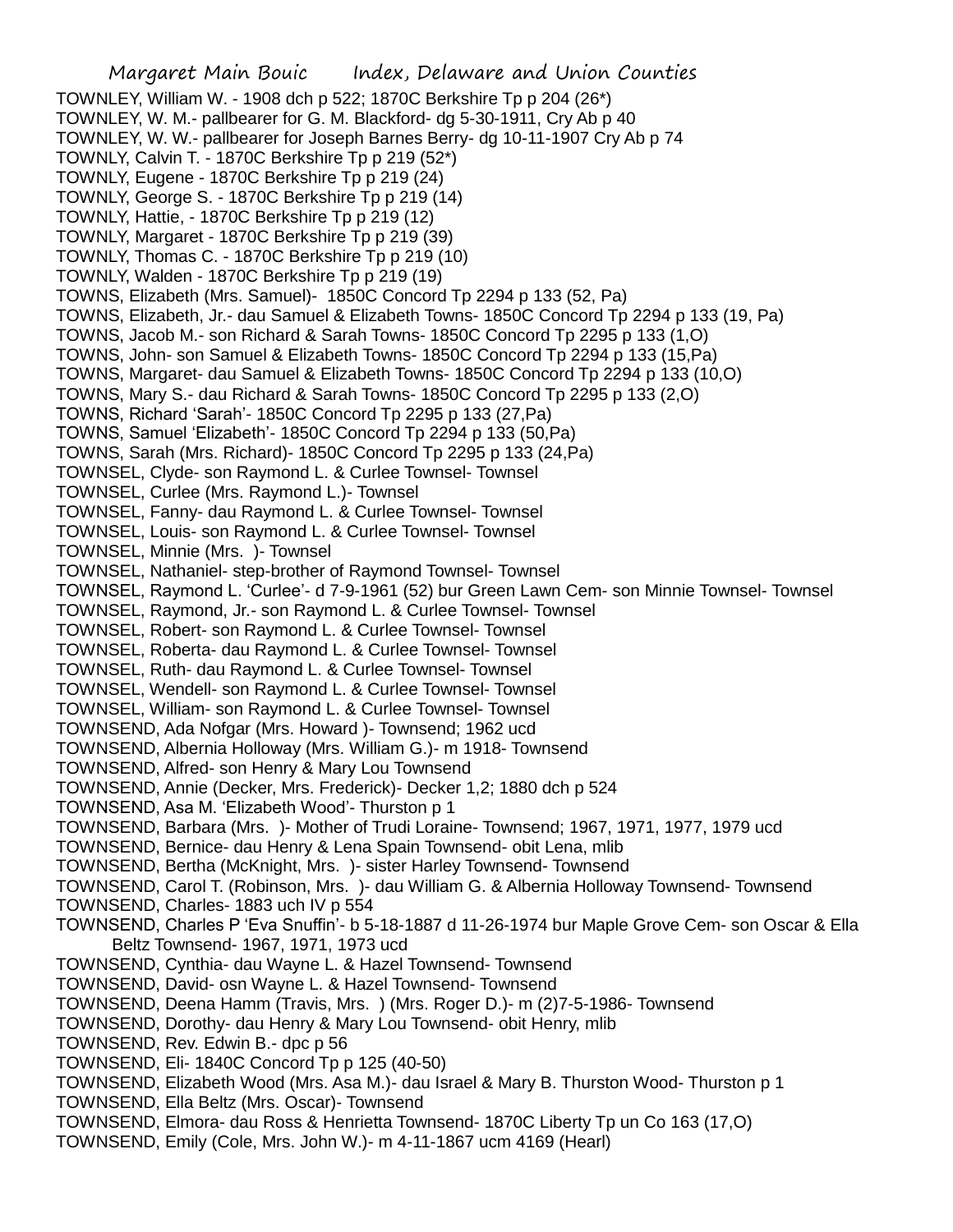- TOWNSEND, Essie Warner (Mrs. Oscar)- b 9-30-1884 d 8-25-1956 dau Henry & Martha Saulmyer Warnerobit, mib
- TOWNSEND, Ethel Wilbur (Mrs. )- d 11-17-1958 (72) dau Alpha & Sarah Snuffin Wilber- obit, mlib
- TOWNSEND, Eva Snuffin (Mrs. Charles P.)- b 3-26-1895 d 4-16-1979 Maple Grove Cem- dau Thompson & Hannah Spain Snuffin- Townsend; 1967, 1971, 1973 ucd
- TOWNSEND, Flora (Bartoe, Mrs. )- sister Harley Townsend- Townsend
- TOWNSEND, Florence- 1964, 1969 dcd; Genoa Tp

TOWNSEND, Florence (Eikelmerner, Mrs. George Conn)- m 9-4-1938- Weiser p 165

- TOWNSEND, Florence Gale- b 6-1880 dau Fremont & Phebe Townsend- 1880C Liberty Tp Un Co 165-169 p 18 (1/12,O,O,O)
- TOWNSEND, Floyd- brother Harley Townsend- Townsend
- TOWNSEND, Francis- son Henry & Mary Lou Townsend- Townsend; obit Henry, mlib
- TOWNSEND, Frank- brother Harley Townsend- Townsend
- TOWNSEND, B. Frank 'Sarah M.'- b 1876 d 1949 Oakdale II p 56
- TOWNSEND, Fremont 'Phebe'- b Champaign Co d 4-29-1888 (32) Oakdale 385 I p 160; 1870C Liberty Tp 163 p 20 (13,O); 1880C Liberty Tp Un Co 165-169 p 18 (24.O,O,O);
- TOWNSEND, Hannah (Bridge, Mrs. Samuel, Jr.)- dcc Ruth Gast Wolfinger 105
- TOWNSEND, Hannah (Hamblin, Mrs. David)- b 1748- Asp p 82
- TOWNSEND, Hannah (Kirk, Mrs. Timothy)- m 1833; Pabst p 8 p 96
- TOWNSEND, Harley A.'Virginia V.'- d 12-1-1966 (54) bur Temple NE Cem- son Henry & Mary Lou Townsend-Townsend; obit Henry, mlib; 1961, 1964, 1969 dcd
- TOWNSEND, Harold E. 'Nancy L.'- 1959 ucd
- TOWNSEND, Harry 'Ruth Church Southard'- Townsend
- TOWNSEND, Hazel (Mrs. Wayne L.)- Townsend
- TOWNSEND, Helen- 1973 ucd
- TOWNSEND, Henrietta Walker (Mrs. Ross)- b 1834 Urbana d 4-25-1918 (84y4m) Oakdale I p 160; 1870C Liberty Tp Un Co 163 p 20 (33,O); 1880C Liberty Tp 164-168 p 17 (47,O,Va,va)
- TOWNSEND, Henry- brother Harley Townsend- Townsend
- TOWNSEND, Henry 'Mary Lou'- d 10-24-1981 (67) bur Nelsonville- obit, mlib; ; 1964, 1971 dcd
- TOWNSEND, Howard 'Ada'- 1910C Union Tp 152-152 p 7A (46,O,O,O) m 10y, grain dealer
- TOWNSEND, James- 1915 uch p 139, 183; 1883 uch III p 367, 373; uca p 14
- TOWNSEND, James A.- son Leigh & Muriel Townsend- Townsend
- TOWNSEND, James- son James A. Townsend- Townsend
- TOWNSEND, James 'Hannah Hall- b 5-31-1830 Harrison Co m 10-1850 d 3-31-1893- mt 4-12-1893 p8c4 Abs p 36
- TOWNSEND, James- son Henry & Mary Lou Townsend- obit Henry, mlib
- TOWNSEND, James "Mary M. Marnell'- Townsend
- TOWNSEND, James- son James & Mary M. Marnell Townsend- Townsend
- TOWNSEND, Jane 1870C Delaware Town p 333 (27); 1908 dch p 259
- TOWNSEND, Jane (Mrs. W. M.)(Morris, Mrs. Mashar)- dg 6-28-1910. Cry Ab p 133
- TOWNSEND, ---- dau of J. E. Townsend- Oakdale Cem 1723 (2y11m) (9-1H)
- TOWNSEND, Jerold- b 1966 son Helen Townsend- 1973 ucd
- TOWNSEND, Joan T. (Robinson, Mrs. )- dau William & Albernia Holloway Townsend- Townsend
- TOWNSEND, Jody (Herron, Mrs. Donald)- dau Leigh & Muriel Townsend- Townsend
- TOWNSEND, John W.- son Henry & Mary Lou Townsend- Townsend; obit Henry, mlib
- TOWNSEND, Joseph 1870C Delaware Town p 333 (35\*); 1908 dch p 259, 412
- TOWNSEND, Joseph 'Mary L. Sharp;- m 12-25-1884 ucm (Hearl); 1976 dch p 162
- TOWNSEND, Joseph- son Ross & Henrietta Townsend- 1870C Liberty Tp Un Co 163 p 20 (12,O); 1880C Liberty Tp 164-168 p 18 (20,O,O,O)
- TOWNSEND, Katherine Ruth McCabe (Mrs. Ronald)- d 10-17-1988 dau Edwin Lewis & Eva Marie Brown McCabe- Townsend; 1985 uch p p 48; 1962 ucd
- TOWNSEND, Katy 1870C Delaware Town p 333 (10)
- TOWNSEND, Leigh D. 'Muriel'- d 12-7-1965 or 7-6-1965 bur Ypsianti- dpc p 64, 65, 77, 93; Townsend
- TOWNSEND, Lena/Leta Spain (Mrs. Henry)- b 4-14-1871 d 2-3-1954 (82) Maple Grove Cem- dau David & Emily Marks Spain- , obit Lena, mlib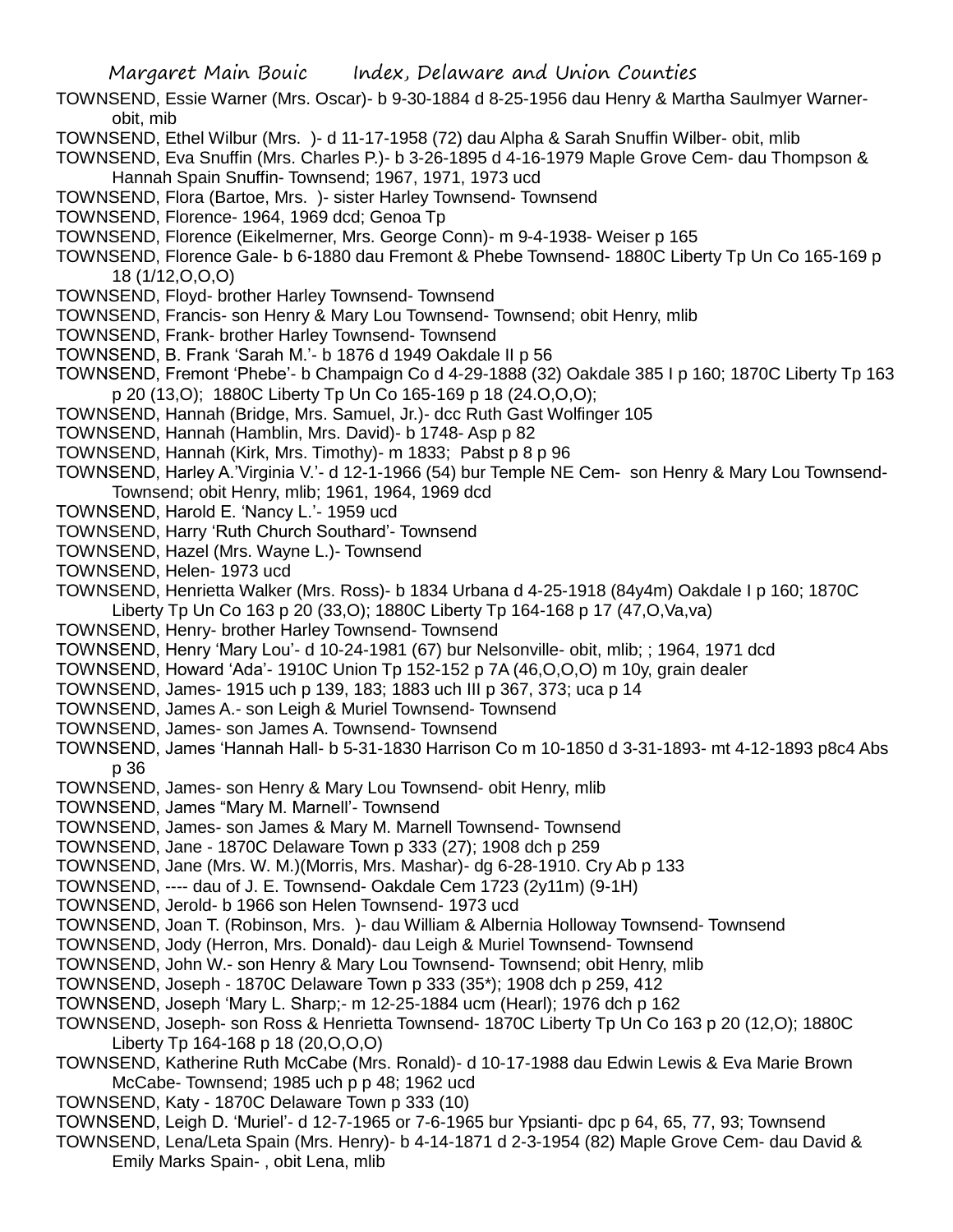- TOWNSEND, Leonard- son James A. Townsend- Townsend
- TOWNSEND, Linda- dau Harley & Virginia Townsend- 1961 (16), 1964 dcd
- TOWNSEND, Lucinda- dau Henry & Mary Lou Townsend- obit, Henry, mlib
- TOWNSEND, Margaret- dau Wayne L. & Hazel Townsend- Townsend
- TOWNSEND, Marjorie (Smith, Mrs. )- dau William G. & Albernia Holloway Townsend- Townsend
- TOWNSEND, Martha- b 11-27-1878 colored Delaware Town- dau William & Laura Scrugs Townsend- dcbirths
- TOWNSEND, Martin- son Harley & Virginia Townsend- 1961 (6) 1964 dcd
- TOWNSEND, Mary Lou (Mrs. Henry )- sister Jackson Riley Betty David, Nancy Hensley- Townsend; obit Henry, mlib; 1971 dcd
- TOWNSEND, Mary L. Sharp (Mrs. Joseph)- m 12-25-1884 ucm (Hearl)
- TOWNSNED, Mary Ruth (Ratcliff, Mrs. Melvin)- dau Henry & Mary Lou Townsend- Townsend; obit Henry, mlib
- TOWNSEND, Mary- dau Wane Ll & Hazel Townsend- Townsend
- TOWNSEND, Leonard- son James & Mary M. Marnell Townsend- Townsend
- TOWNSEND, Mary M. Marnell (Mrs. James)- d 10-5-1985 (67) Calvary Cem, Dayton- sister Walter E. Marnell, Frances Fisher- Townsend
- TOWNSEND, Mtt- pallbearer for Wm. Wheeler- dg 9-22-1908, Cry Ab p 58
- TOWNSEND, Muriel (Mrs. Leigh)- d 1-1-1970 (800 bur Ypsilanti- dpc p 58, 62, 85, 112; Townsend
- TOWNSEND, Nancy L. (Mrs. Harold E.)- 1959 ucd
- TOWNSEND, --------(Mrs. O. S.)- d Columbus State Hospital Thursday- mt 1-10-1906 p 7. Abs p 22
- TOWNSEND, --------Varner (Mrs. O. S,.)- dau Jacob H. Varner- mt 7-6-1910 p7c1 Abs p 22
- TOWNSEND, N. S.- 1880 dch p 26
- TOWNSEND, Oscar 'Ella Beltz'- Townsend
- TOWNSEND, Oscar 'Essie Warner'- d 1925, obit Essie, mlib
- TOWNSEND, Paul H.- son Harley & Virginia Townsend- 1961, 1964, 1969, 1971 dcd
- TOWNSEND, Phebe- b 1860 (ex Mrs. Fremont)- Oakdale I Section C.- 12 p 160; 1880C Liberty Tp Un Co 165- 169 p 18 (19,O,O,O)
- TOWNSEND, Phoebe (Emerson, Mrs. John)- m 11-26-1892 ucm (Hearl)
- TOWNSEND, Randall- son Ronald G. & Kathrine Ruth McCabe Townsend- Townsend; 1962 (5) ucd
- TOWNSEND, Raymond- son Ronald & Kathrine Ruth McCabe Townsend- Townsend
- TOWNSEND, Rebecca (Hawley, Mrs. Dr. Gideon)- 1883 uch V p 173; 1915 uch p 163
- TOWNSEND, Rhea- dau Harley & Virginia Townsend- 1961 (15) dcd
- TOWNSEND, Rhea (Tennant, Mrs. Robert)- dau Henry & Mary Lou Townsend- Townsend; obit Henry, mlib
- TOWNSEND, Robert- son Harold E. & Nancy Townsend- 1959 (9) ucd
- TOWNSEND, Robin- son Ronald & Kathrine Ruth McCabe Townsend- Townsend; 1962 (1) ucd
- TOWNSEND, Roger D. 'Deena Hamm'- m 7-5-1986- Townsend
- TOWNSEND, Ronald 'Kathrine Ruth McCabe'- Townsend; 1962 ycd
- TOWNSEND, Ross 'Henrietta'- d 3-22-1889 Oakdale 453 I p 160; uca p 83; 1870C Liberty Tp Un Co 163 p 20 (46,O); 1880C Liberty Tp 164-168 p 17 (56,O,O,O)
- TOWNSEND, R. S.- d 2-28-1859 (2y11m) moved here 1903 Oakdale I p 53
- TOWNSEND, Russell- son Ronald & Kathrine Ruth McCabe Townsend- Townsend; 1962 (3) ucd
- TOWNSEND, Ruth Church Southard (Mrs. Hary)- granddau of Mr. and Mrs. Leonard Church & Mr. and Mrs. J. W. Southard- Townsend
- TOWNSEND, Sarah M. (Mrs. B. Frank)- b 1891 Ky d 6-25-1933 Oakdale II p 56
- TOWNSEND, Susanna (Furman, Mrs. Aaron)- dcq Thomas Graham 377
- TOWNSEND, Thomas- Pabst p 8 p 80,. 81, 85
- TOWNSEND, Trudi Loraine- b 1969 dau Barbara Townsend- Townsend; 1971, 1977, 1979 ucd- engaged to Christopher Lewis Bolin
- TOWNSEND, Virginia V. (Mrs. Harley)- 1961, 1964 dcd
- TOWNSEND, Wayne L. 'Hazel'- d 8-16-1963 (47) bur Martinsville- dau Ada Nofgar Townsend- Townsend
- TOWNSEND, William- pallbearer for Margaret Clark- dg 7-21-1905, Cry Ab p 38
- TOWNSEND, William 1870C Delaware Town p 333 (12)
- TOWNSEND, William G. 'Albernia Holloway'- b 1896 m 1918 d 6-16-1970- Townsend
- TOWNSEND, William George- b 7-29-1897 colored Delaware Town son William M. & Anna Lesley Townsenddcbirths
- TOWNSEND, William M.- mt 1-9-1859